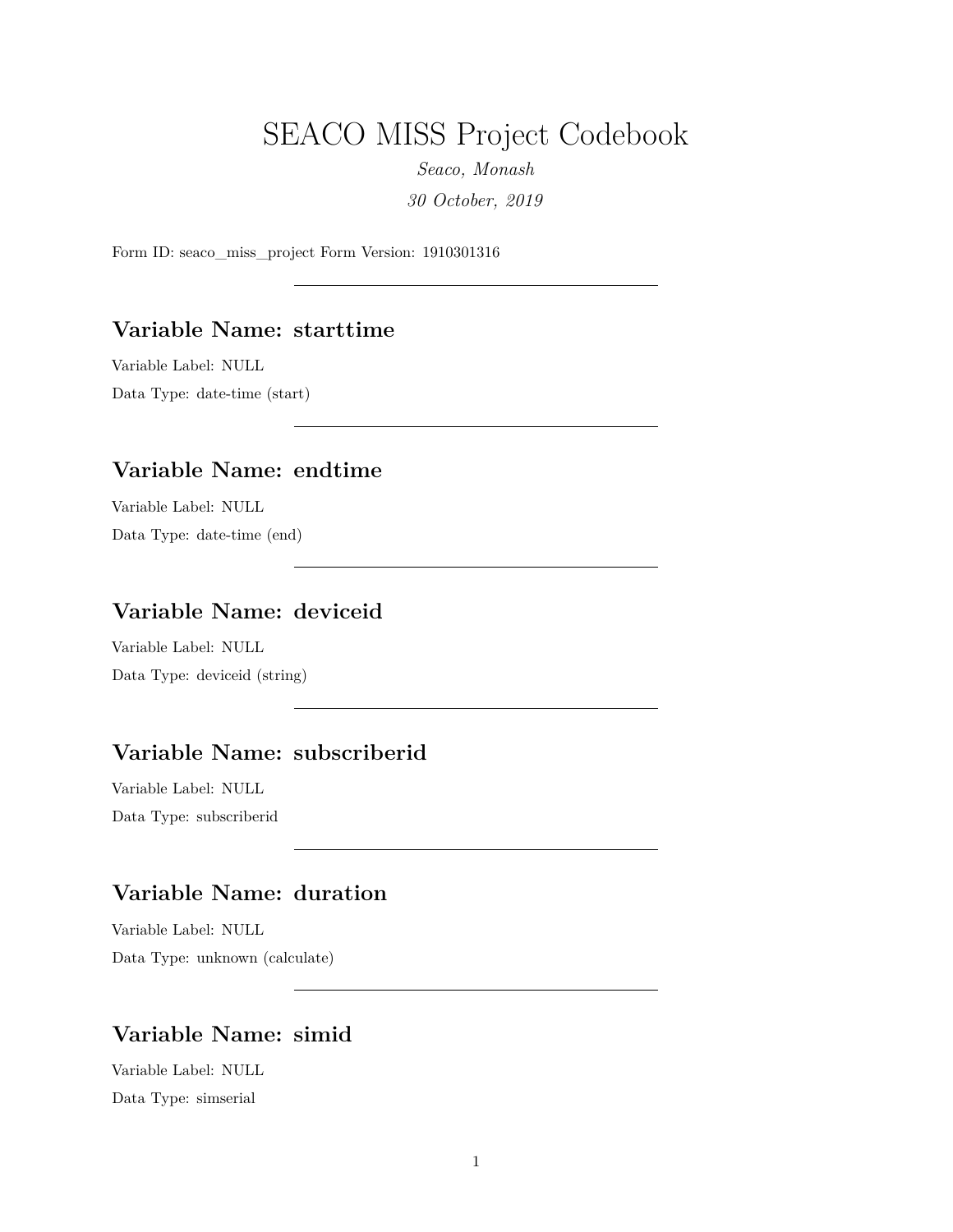### **Variable Name: devicephonenum**

Variable Label: NULL Data Type: phonenumber

### **Variable Name: dc\_namelist**

Variable Label: Please select your name: Data Type: factor (select one)

| Value               | Label |
|---------------------|-------|
| de password de name |       |

### **Variable Name: dc\_name**

Variable Label: DC's Name

Data Type: unknown (calculate)

### **Variable Name: dc\_type**

Variable Label: DC's Type Data Type: unknown (calculate)

### **Variable Name: dc\_id**

Variable Label: Please key in your password: Data Type: string

## **Variable Name: sensitive\_response**

Variable Label: NULL Data Type: calculate\_here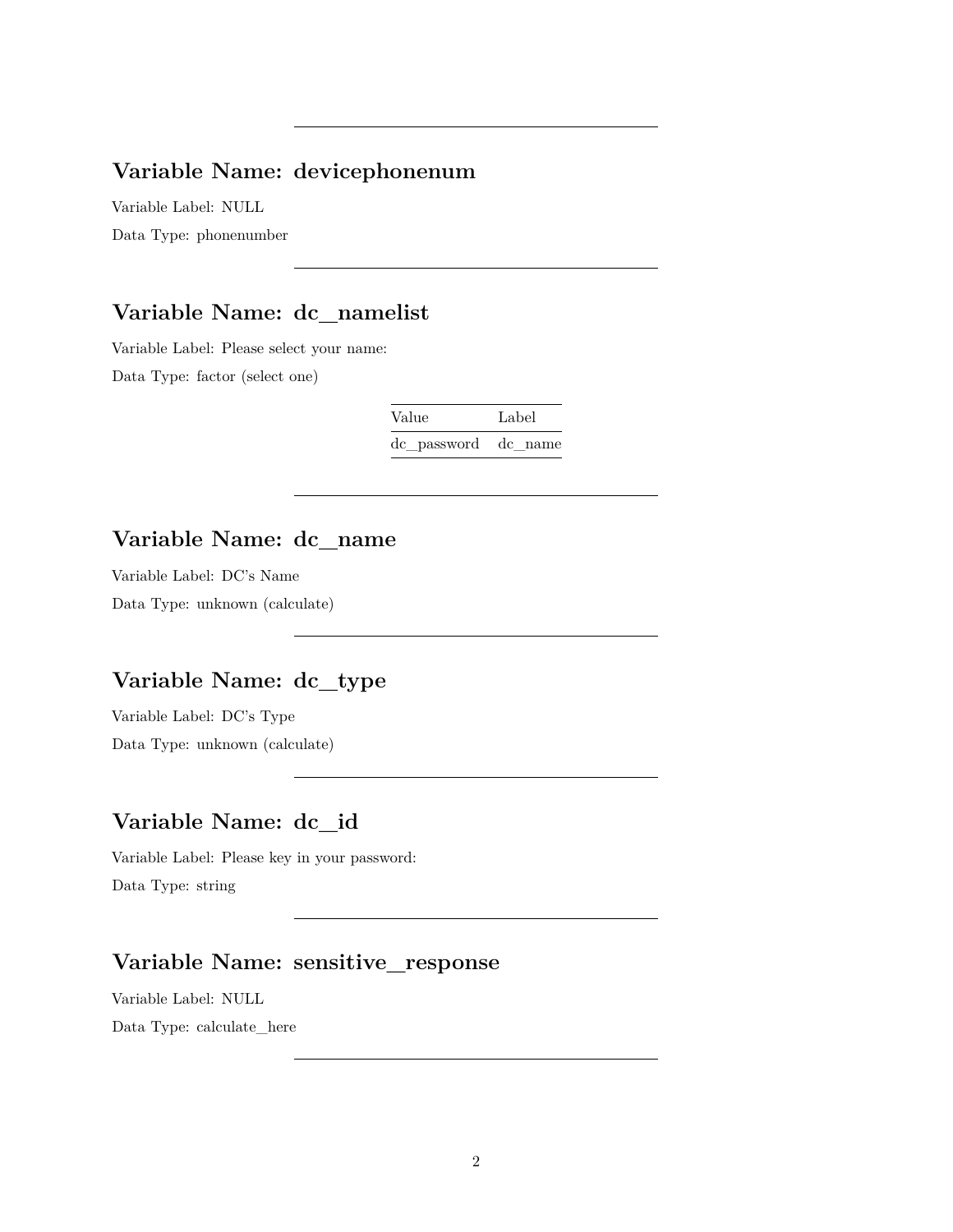### **Variable Name: trigger1**

Variable Label: Starting the enrollment of a new baby/babies here.

Data Type: acknowledge

## **Variable Name: HouseDetails\_Mukim**

Variable Label: Which Mukim is that dwelling in?

Data Type: factor (select one)

| Value Label |                |
|-------------|----------------|
| 1           | Bekok          |
| 2           | Chaah          |
| 3           | Gemereh        |
| 4           | Jabi           |
| 5           | Sungai Segamat |

### **Variable Name: HouseDetails\_Batu**

Variable Label: Which Batu is that dwelling along? Data Type: string

## **Variable Name: HouseDetails\_Area**

Variable Label: Type of the Taman/Kampung/Felda/Felcra/Quarters of that dwelling?

Data Type: factor (select one)

| Value          | Label          |
|----------------|----------------|
| 1              | Taman          |
| $\mathfrak{D}$ | Kampung        |
| 3              | Felda          |
| $\overline{4}$ | Felcra         |
| 5              | Quarters       |
| 6              | Not applicable |
|                |                |

## **Variable Name: HouseDetails\_Area2**

Variable Label: Please specify the Taman/Kampung/Felda/Felcra/Quarters of that dwelling?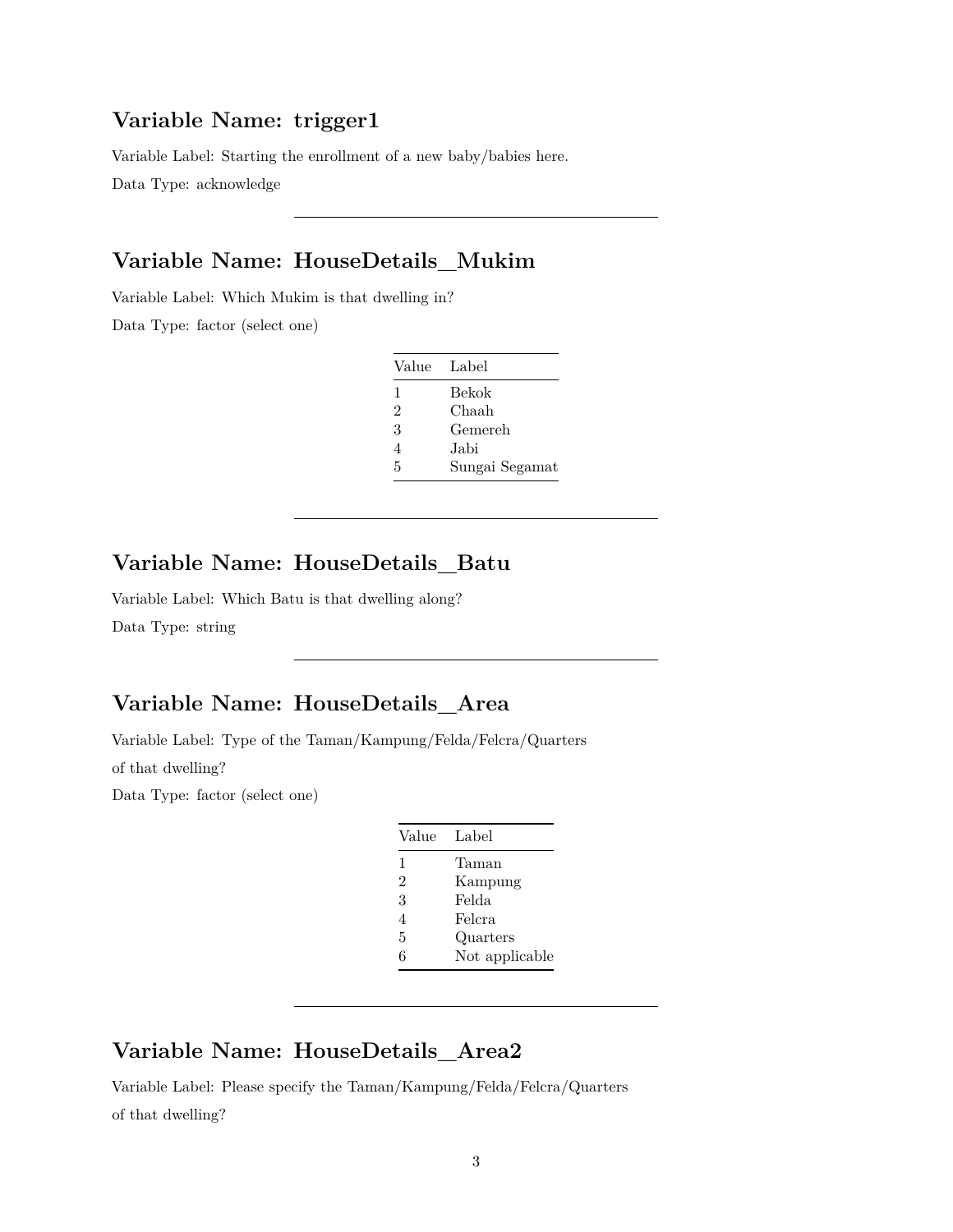## **Variable Name: HouseDetails\_Area3**

Variable Label: Type of the Taman/Kampung/Felda/Felcra/Quarters of that dwelling?

Data Type: factor (select one)

| Value          | Label          |
|----------------|----------------|
| $\mathfrak l$  | Taman          |
| $\mathfrak{D}$ | Kampung        |
| 3              | Felda          |
| 4              | Felcra         |
| 5              | Quarters       |
| 6              | Not applicable |

## **Variable Name: HouseDetails\_Area4**

Variable Label: Please specify the Taman/Kampung/Felda/Felcra/Quarters of that dwelling? Data Type: string

## **Variable Name: HouseDetails\_Street**

Variable Label: Type of the Street/Lorong of that dwelling?

Data Type: factor (select one)

| Value Label   |                |
|---------------|----------------|
| $\mathbf{I}$  | Jalan          |
| $\mathcal{D}$ | Lorong         |
| 3             | Not applicable |

### **Variable Name: HouseDetails\_Street2**

Variable Label: Please specify the Street name/Lorong of that dwelling? Data Type: string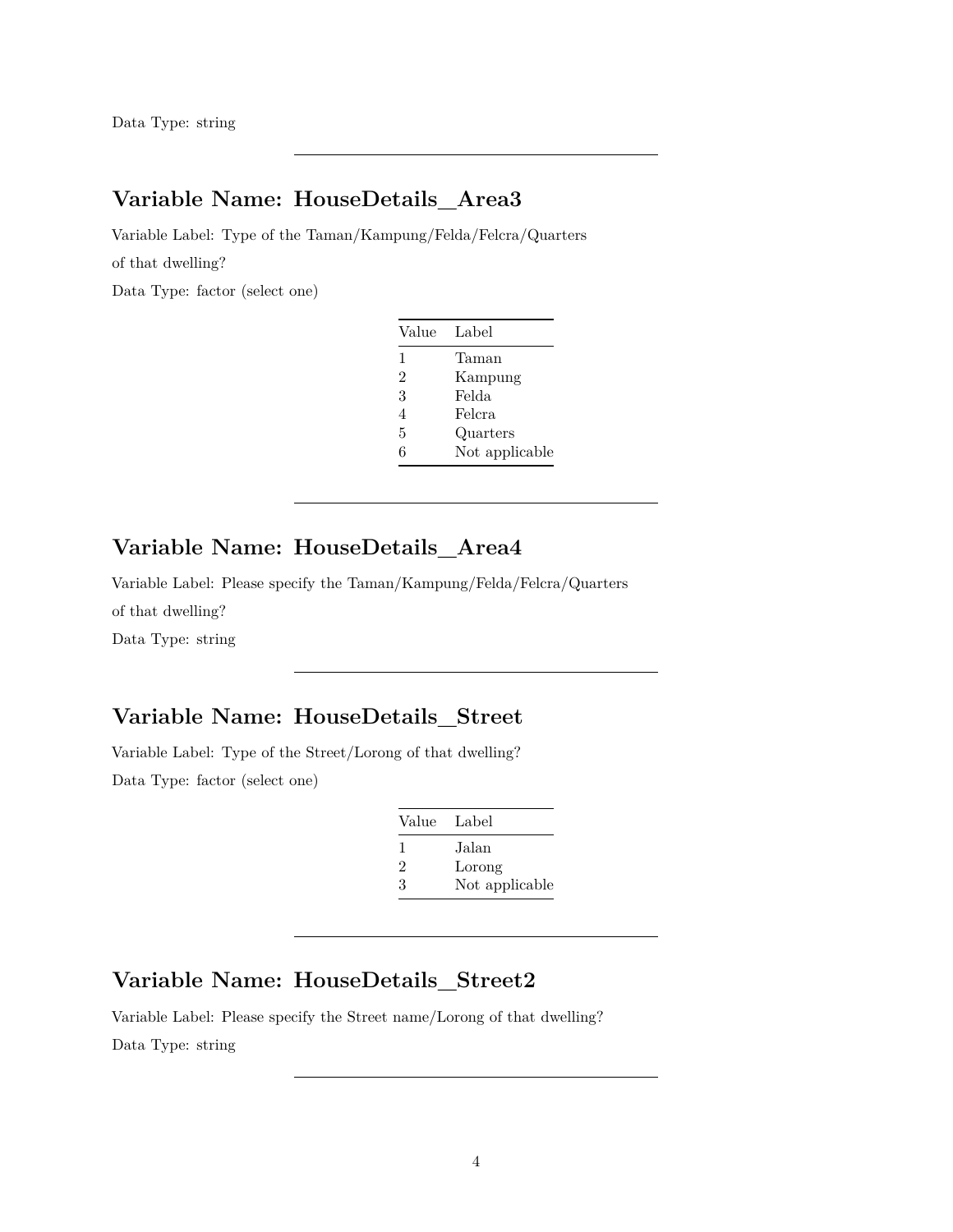#### **Variable Name: HouseDetails\_Street3**

Variable Label: Type of the Street/Lorong of that dwelling? Data Type: factor (select one)

| Value Label |                |
|-------------|----------------|
| ı.          | Jalan          |
| 2           | Lorong         |
| 3           | Not applicable |

### **Variable Name: HouseDetails\_Street4**

Variable Label: Please specify the Street name/Lorong of that dwelling? Data Type: string

## **Variable Name: HouseDetails\_Number**

Variable Label: Type of the Lot number/House number/Pole number of that dwelling? Data Type: factor (select one)

| Value Label    |                |
|----------------|----------------|
| 1              | Lot            |
| $\mathfrak{D}$ | Number         |
| 3              | Pole number    |
|                | Not applicable |

### **Variable Name: HouseDetails\_Number2**

Variable Label: Please specify the Lot number/House number/Pole number of that dwelling? Data Type: string

# **Variable Name: HouseDetails\_Number3**

Variable Label: Type of the Lot number/House number/Pole number of that dwelling? Data Type: factor (select one)

| Value Label |             |
|-------------|-------------|
| ı           | Lot         |
| 2           | Number      |
| 3           | Pole number |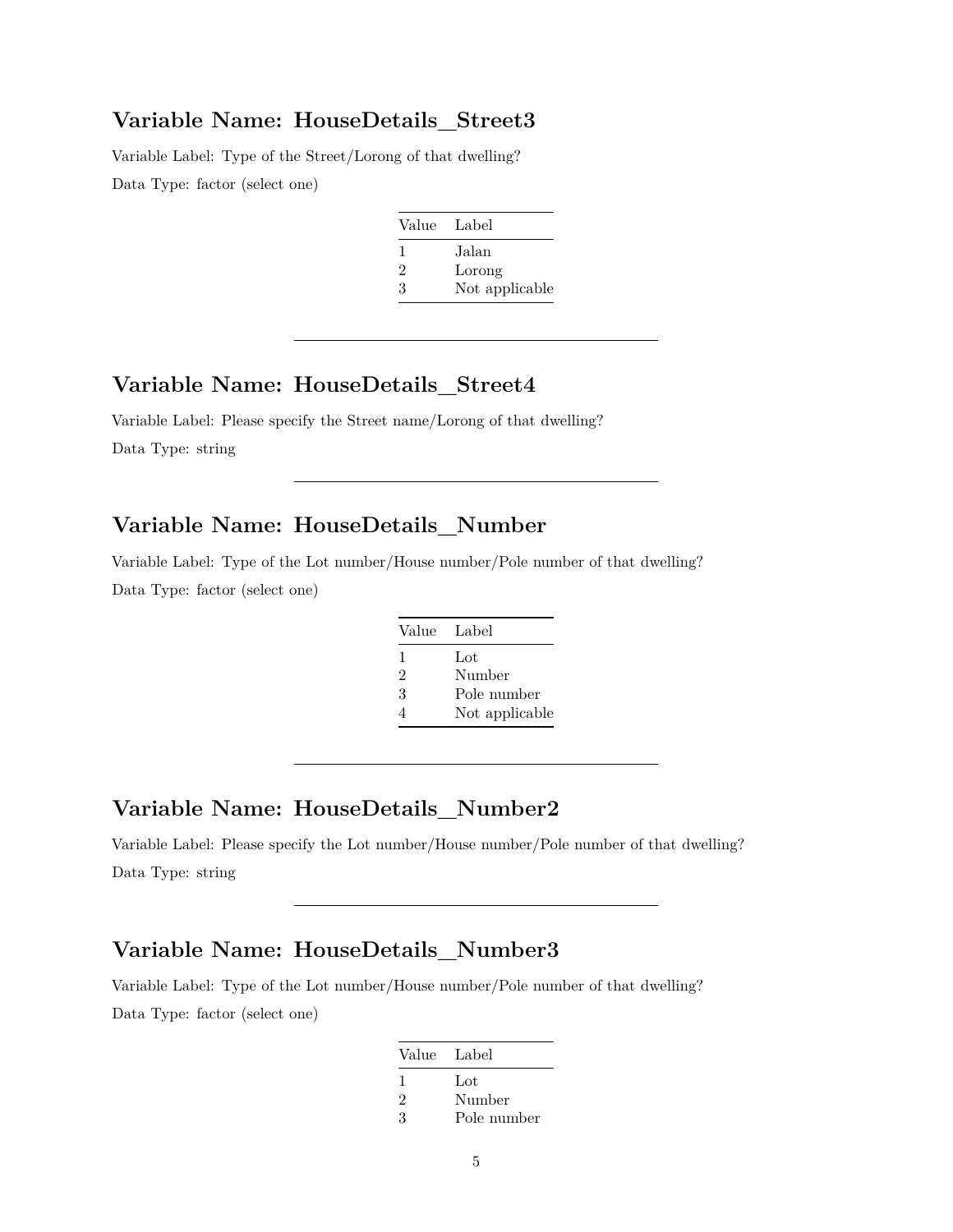Value Label 4 Not applicable

### **Variable Name: HouseDetails\_Number4**

Variable Label: Please specify the Lot number/House number/Pole number of that dwelling? Data Type: string

## **Variable Name: ibu\_nama**

Variable Label: Enter the mother's FULL name Data Type: string

### **Variable Name: agree\_no**

Variable Label: Does this household agree to participate in the MISS Project? Data Type: factor (select one)

| Value Label |                       |
|-------------|-----------------------|
| 1           | Yes                   |
| 2           | Nο                    |
| 3           | Empty House           |
|             | No respondent at home |
| հ           | Overdue               |

### **Variable Name: infant\_8**

Variable Label: How many weeks old of baby today?

Data Type: factor (select one)

| Value Label |                                |
|-------------|--------------------------------|
| -1          | Less than or equal to 16 weeks |
| - 2         | More than 16 weeks             |

## **Variable Name: infant\_8a**

Variable Label: Please state the weeks old of baby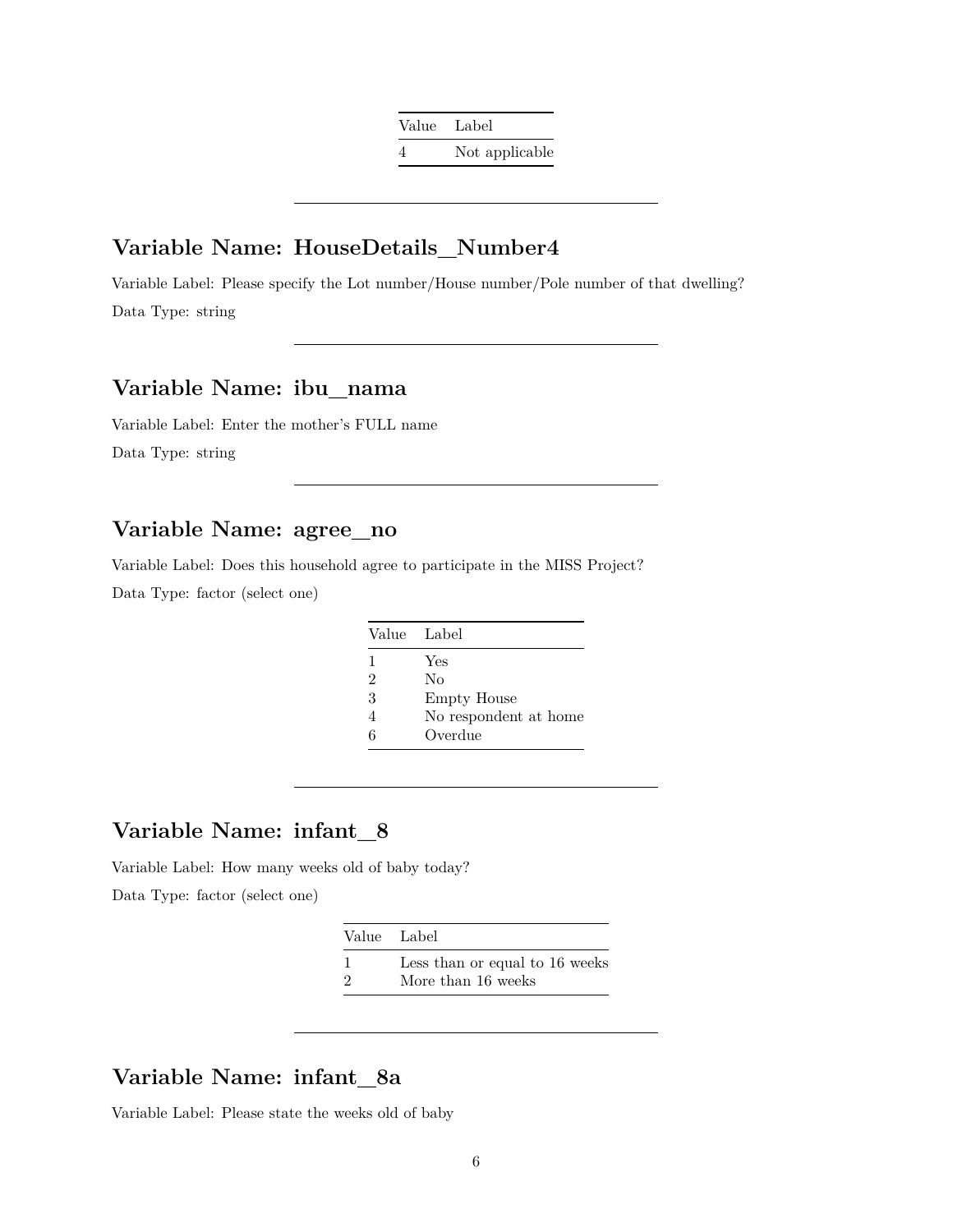## **Variable Name: infant\_eligible**

Variable Label: For less that 19 weeks Data Type: begin\_group

### **Variable Name: visit\_0**

Variable Label: Visit Data Type: begin\_group

## **Variable Name: nric\_available**

Variable Label: Can you see the \${ibu\_nama}'s NRIC (MyKAD, MyPR, MyTentera, etc.)? Data Type: factor (select one)

| Yes |
|-----|
| No  |
|     |

### **Variable Name: nric1**

Variable Label: Enter \${ibu\_nama}'s NRIC (MyKAD, MyKID, MyPolis, MyTentera, MyPR, etc.) Data Type: string

### **Variable Name: nric2**

Variable Label: Re-enter \${ibu\_nama}'s NRIC (MyKAD, MyKID, MyPolis, MyTentera, MyPR, etc.) Data Type: string

# **Variable Name: type\_of\_id**

Variable Label: If you cannot see the NRIC, what form of ID is recorded on the SEACO Form/Maternal health record?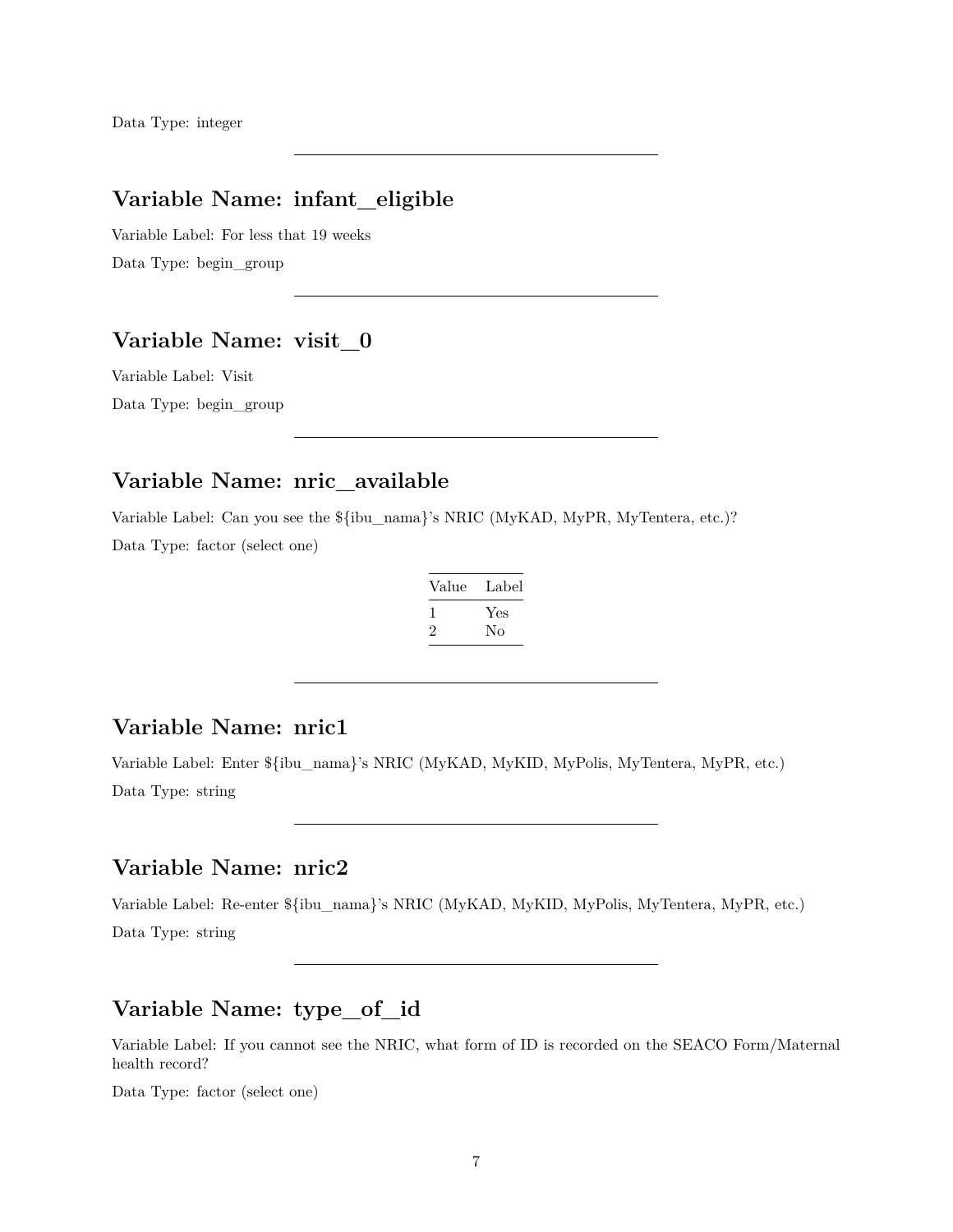| Value Label    |                                      |
|----------------|--------------------------------------|
| 1              | Don't have any of the ID             |
| $\mathfrak{D}$ | Other Malaysian Government issued ID |
| 3              | Foreign passport                     |
|                | Other                                |
| .5             | ID Missing (I will ask the Mother)   |

## **Variable Name: other\_id**

Variable Label: Enter the ID number they have Data Type: string

### **Variable Name: dob\_ic\_key\_1**

Variable Label: Verify Date of Birth.

Data Type: unknown (calculate)

### **Variable Name: dob\_04**

Variable Label: Is the date of birth shown correct? Data Type: factor (select one)

| Value | Label |
|-------|-------|
|       | Yes   |
| ۰,    | Nο    |

# **Variable Name: ibu\_dob**

Variable Label: What is the mother's date of birth Data Type: date

# **Variable Name: contactno**

Variable Label: Participant contact number Data Type: string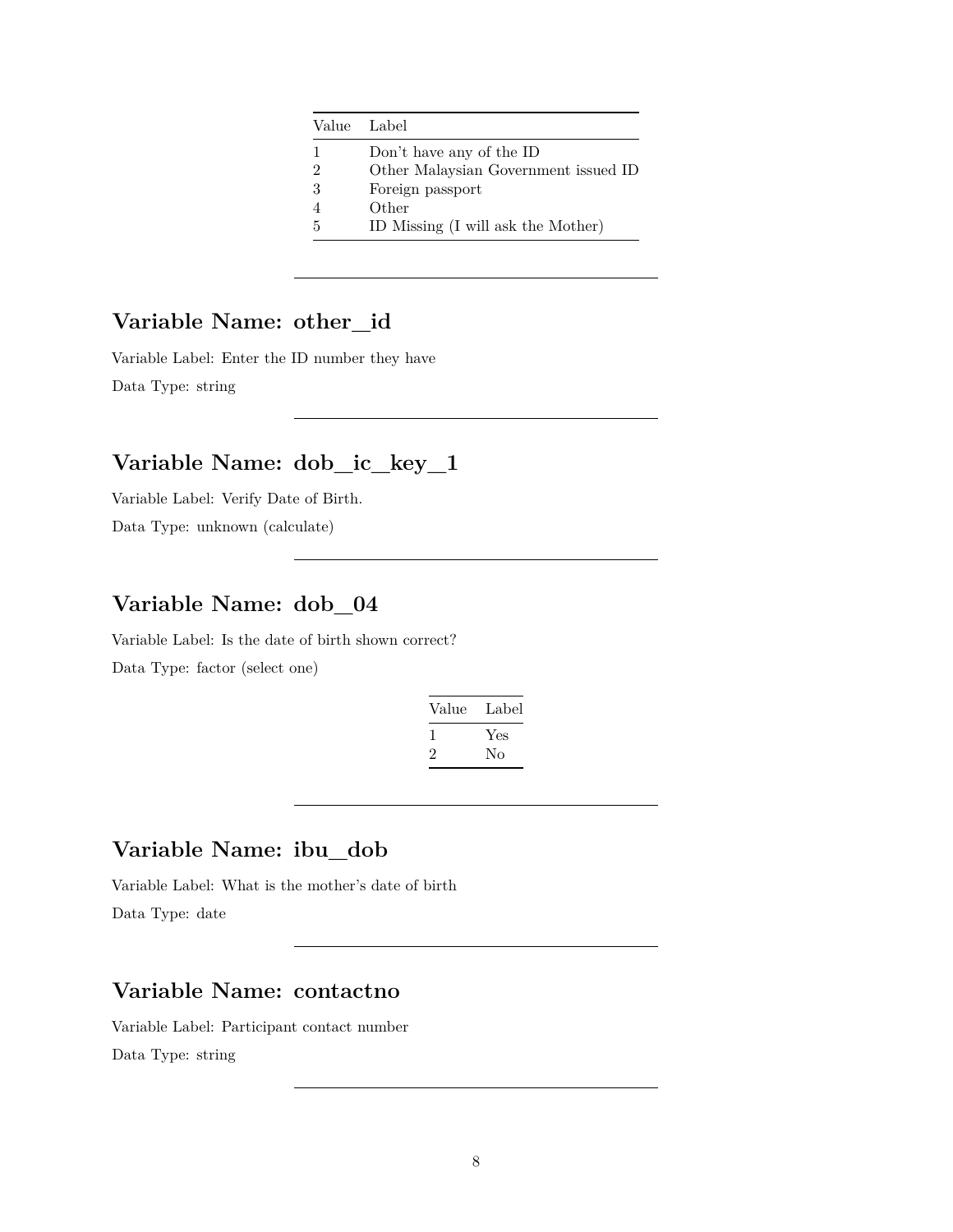### **Variable Name: occupation**

Variable Label: What is the mother's occupation?

Data Type: factor (select one)

| Value          | Label                       |
|----------------|-----------------------------|
| $-9$           | Refused                     |
| 1              | Student                     |
| $\overline{2}$ | Working full-time           |
| 3              | Working part-time           |
| 4              | Casual jobs                 |
| 5              | Homemaker                   |
| 6              | Self-employed               |
| 7              | Retired                     |
| 8              | Unemployed (unable to work) |
|                | Unemployed (able to work)   |

### **Variable Name: HouseDetails\_present**

Variable Label: Is the SEACO Barcode available?

Data Type: factor (select one)

| Value | Label     |
|-------|-----------|
| '2    | Yes<br>Nο |

## **Variable Name: HouseDetails\_reason**

Variable Label: Why is there no Barcode?

Data Type: factor (select one)

| Value          | Label                                          |
|----------------|------------------------------------------------|
|                | The household is not part of SEACO             |
| 2              | The Barcode was removed                        |
| 3              | The Barcode is missing/lost                    |
| $\overline{4}$ | The household is part of SEACO, but no Barcode |
|                | was ever attached to the house                 |

# **Variable Name: HouseDetails\_ID**

Variable Label: Try to record the barcode with the camera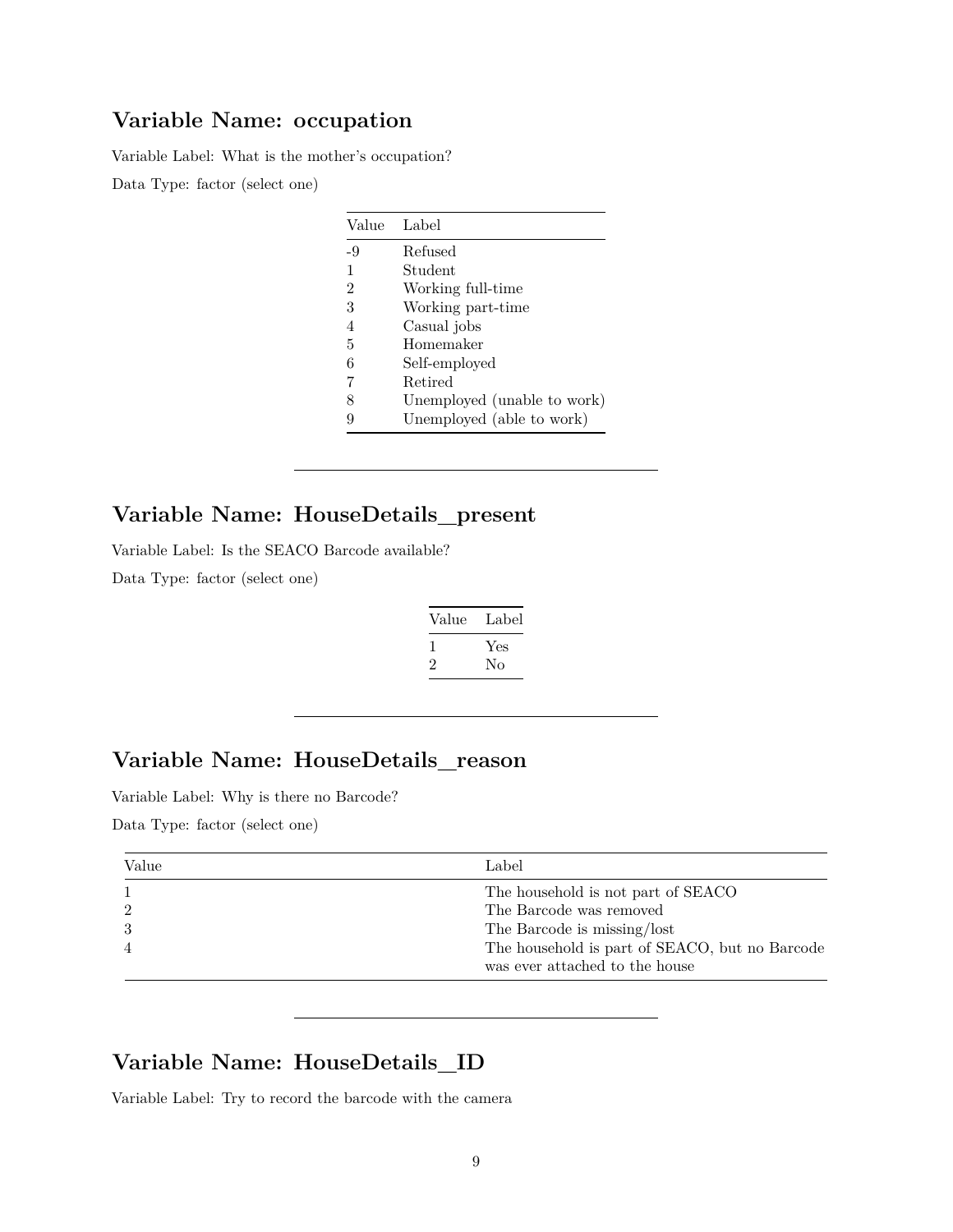### **Variable Name: HouseDetails\_ID\_manual**

Variable Label: The barcode was not recorded. Enter it. Data Type: string

### **Variable Name: visit\_0**

Variable Label: NULL Data Type: end\_group

## **Variable Name: picture**

Variable Label: Please take picture of the consent form Data Type: image

### **Variable Name: trigger\_3**

Variable Label: We do not have consent to continue. Save and Close the form. Data Type: acknowledge

### **Variable Name: trigger1b**

Variable Label: This is the start of questions for the follow-up visit Data Type: acknowledge

#### **Variable Name: screen\_1**

Variable Label: Is the mother the principal carer? Data Type: factor (select one)

| Value        | Label |
|--------------|-------|
| $\mathbf{I}$ | Yes   |

(For example: baby is fully taken care by the mother or after working hours (if the mother works)) 2 | No (For example: baby is not taken care by the mother and is passed on to the family or other person or the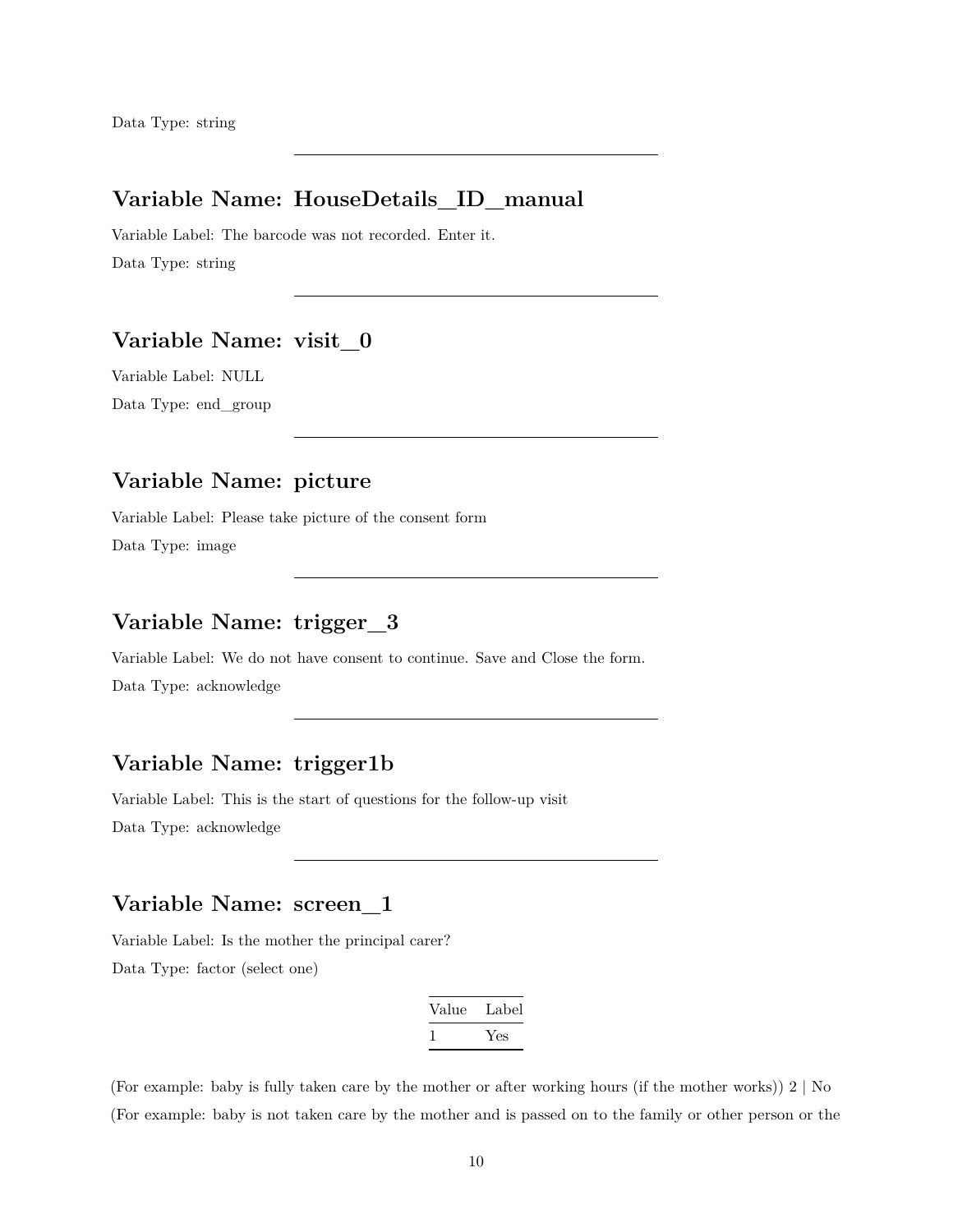mother does not live with the baby) \*\*\*  $\#$  Variable Name: screen 2 Variable Label: How many weeks after the birth did the mother cease to be the principal carer?

Data Type: factor (select one)

|               | Value Label                             |
|---------------|-----------------------------------------|
| 1             | 1 week or less                          |
| $\mathcal{D}$ | More than 1 week, but less than 1 month |
| 3             | 1 month or more, but less than 2 Months |
|               | 2 Months or more                        |
|               |                                         |

# **Variable Name: screen\_3**

Variable Label: Who is the principal carer now? Data Type: factor (select one)

|   | Value Label                  |
|---|------------------------------|
| 1 | The mother's mother          |
| 2 | The mother's mother-in-law   |
| 3 | One of the mother's siblings |
| 4 | Another blood relation       |
| 5 | Another person               |

## **Variable Name: screen\_4**

Variable Label: Why is the Mother no longer the principal carer?

Data Type: factor (select one)

| Value Label |                            |
|-------------|----------------------------|
| -8          | Refused to answer          |
| 1           | Had to leave home for work |
| 2           | Could not cope             |
| 3           | Abandoned the baby         |
|             | Other                      |

## **Variable Name: screen\_5**

Variable Label: How many infants were born? (Recent births) Data Type: integer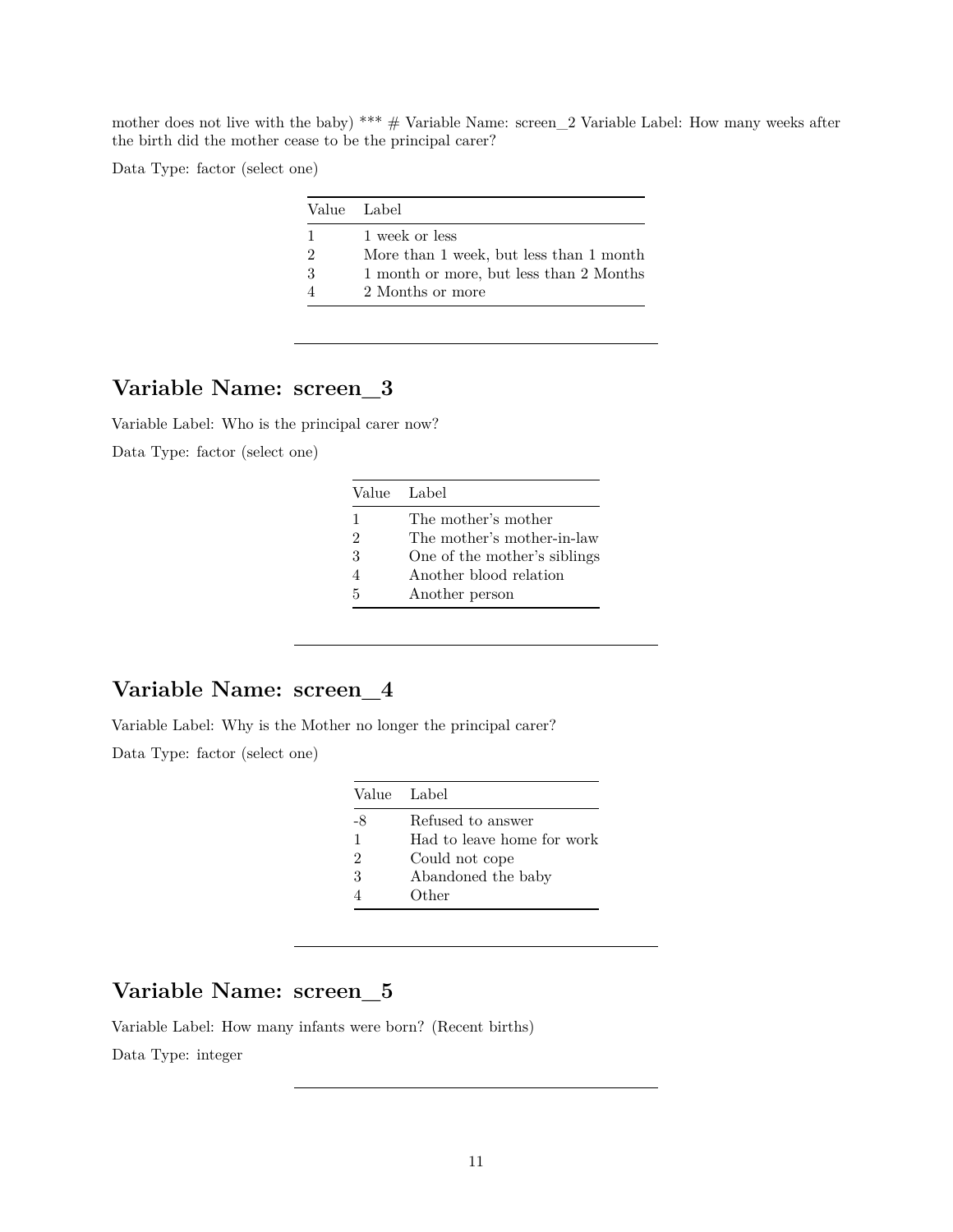## **Variable Name: mum**

Variable Label: Mother Data Type: begin\_group

# **Variable Name: mum\_0a**

Variable Label: What is your Nationality? Data Type: factor (select one)

|                | Value Label       |
|----------------|-------------------|
| -8             | Refused to answer |
| 1              | Malaysian         |
| $\overline{2}$ | Singaporean       |
| 3              | Indonesian        |
| 4              | Indian            |
| 5              | Vietnamese        |
| 6              | Other             |

### **Variable Name: mum\_0b**

Variable Label: What is your ethnicity?

Data Type: factor (select multiple)

| Value Label |                   |
|-------------|-------------------|
| -8          | Refused to answer |
| 1           | Malay             |
| 2           | Indian            |
| 3           | Chinese           |
| 4           | Orang Asli        |
| 5           | Other Bumiputera  |
| 6           | Other             |

# **Variable Name: mum\_0c**

Variable Label: What is your religion?

| Value Label |                   |
|-------------|-------------------|
| -8          | Refused to answer |
| ı           | Islam             |
| 9           | <b>Buddhism</b>   |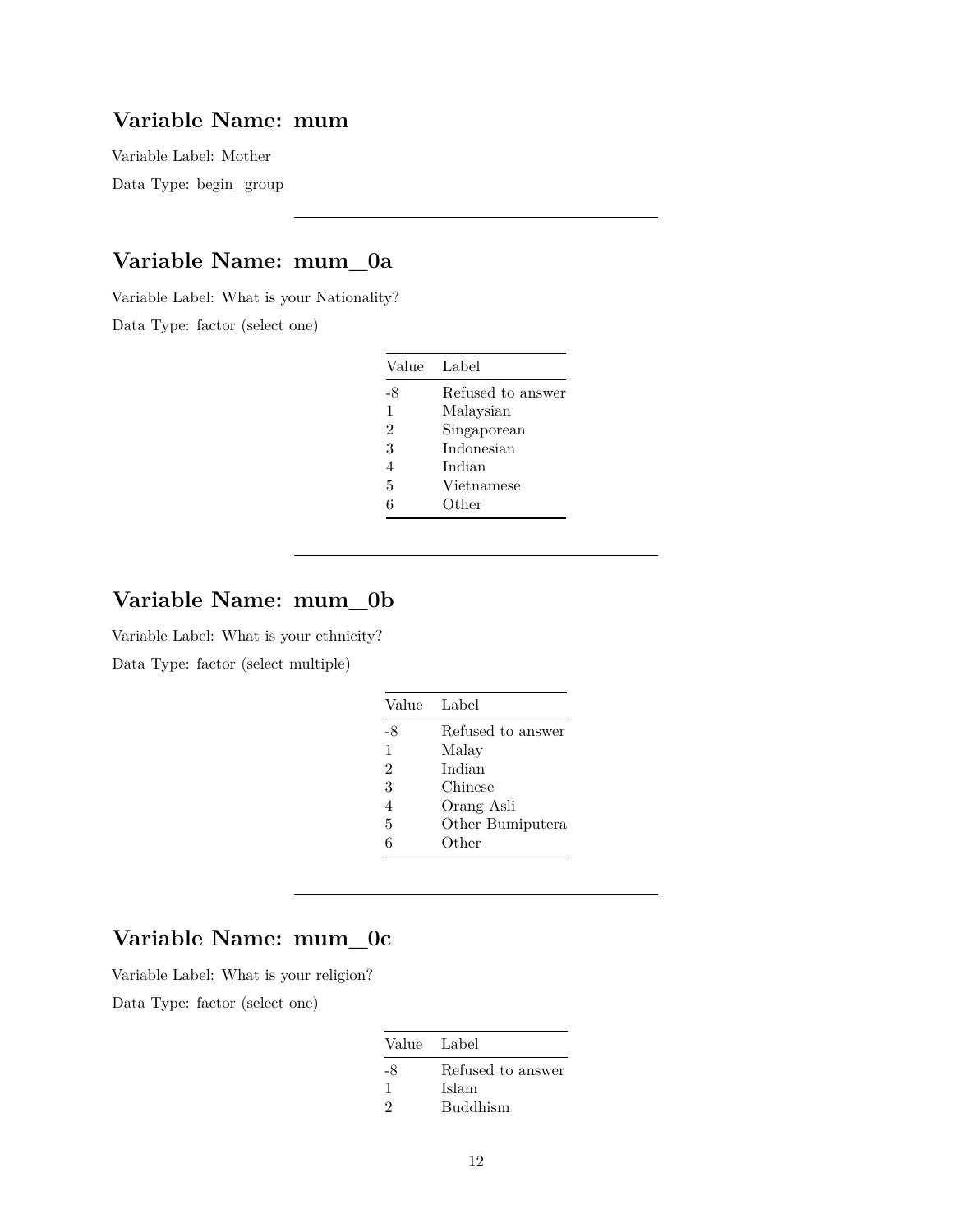| Value Label    |                    |
|----------------|--------------------|
| 3              | Hindu              |
| $\overline{4}$ | Sikh               |
| 5              | Christian          |
| 6              | Taoist             |
| 7              | Animist            |
| 8              | Athiest / Agnostic |
| q              | Other              |

# **Variable Name: mum\_0d**

Variable Label: What is the highest level of schooling you have achieved? Data Type: factor (select one)

| Value | Label                                        |
|-------|----------------------------------------------|
| $-8$  | Refused to answer                            |
| 1     | Never attended school                        |
| 2     | Attended but did not complete primary school |
| 3     | Completed primary school                     |
| 4     | Started high school                          |
| 5     | Finished form 3                              |
| 6     | Finished form 5                              |
| 7     | Finished form 6                              |
| 8     | Started college (Diploma)                    |
| 9     | Finished college (Diploma)                   |
| 10    | Started university (Degree))                 |
| 11    | Finished university (Degree))                |
| 12    | <b>Masters</b>                               |
| 13    | PhD                                          |

# **Variable Name: mum\_1a**

Variable Label: At the time of the birth, what was your marital status?

|    | Value Label                             |
|----|-----------------------------------------|
| -8 | Refused to answer                       |
| 1  | Single                                  |
| 2  | Married                                 |
| 3  | Separated / Living Apart (Not Divorced) |
|    | Divorced                                |
| 5  | Widow / Widower                         |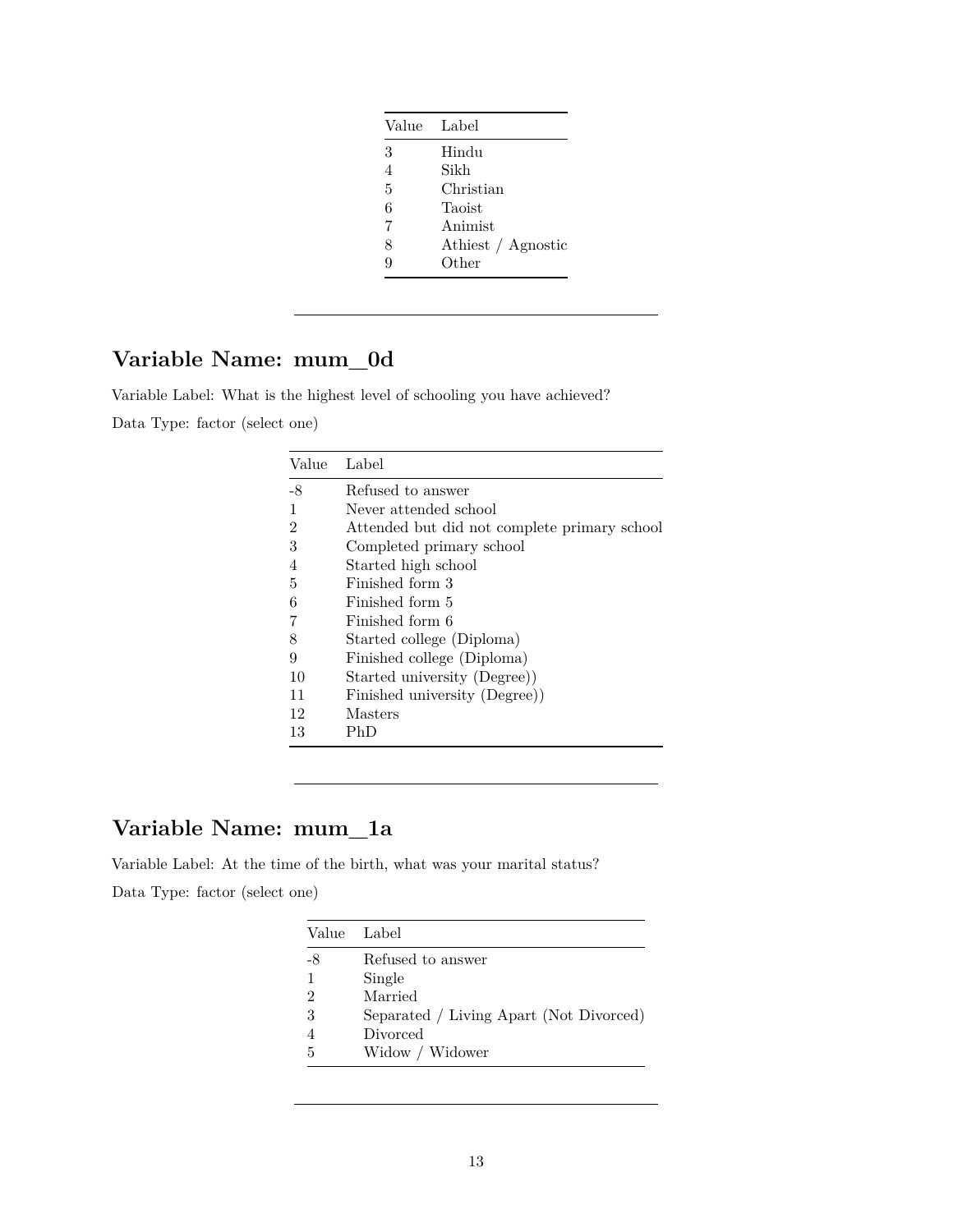### **Variable Name: mum\_1aa**

Variable Label: How long have you been married (years)? Data Type: integer

## **Variable Name: mum\_1ab**

Variable Label: How long have you been married (months)? Data Type: integer

### **Variable Name: mum\_1ac**

Variable Label: What is your husband's FULL name? Data Type: string

## **Variable Name: husband\_occupation**

Variable Label: What is the husband's occupation?

Data Type: factor (select one)

| Value          | Label                       |
|----------------|-----------------------------|
| -9             | Refused                     |
| 1              | Student                     |
| $\overline{2}$ | Working full-time           |
| 3              | Working part-time           |
| 4              | Casual jobs                 |
| 5              | Homemaker                   |
| 6              | Self-employed               |
| 7              | Retired                     |
| 8              | Unemployed (unable to work) |
| 9              | Unemployed (able to work)   |

## **Variable Name: husband\_nric\_available**

Variable Label: Can you see the \${ibu\_nama}'s husband NRIC (MyKAD, MyPR, MyTentera, etc.)? Data Type: factor (select one)

| Value   | Label |
|---------|-------|
| 1       | Yes   |
| $\cdot$ | Nο    |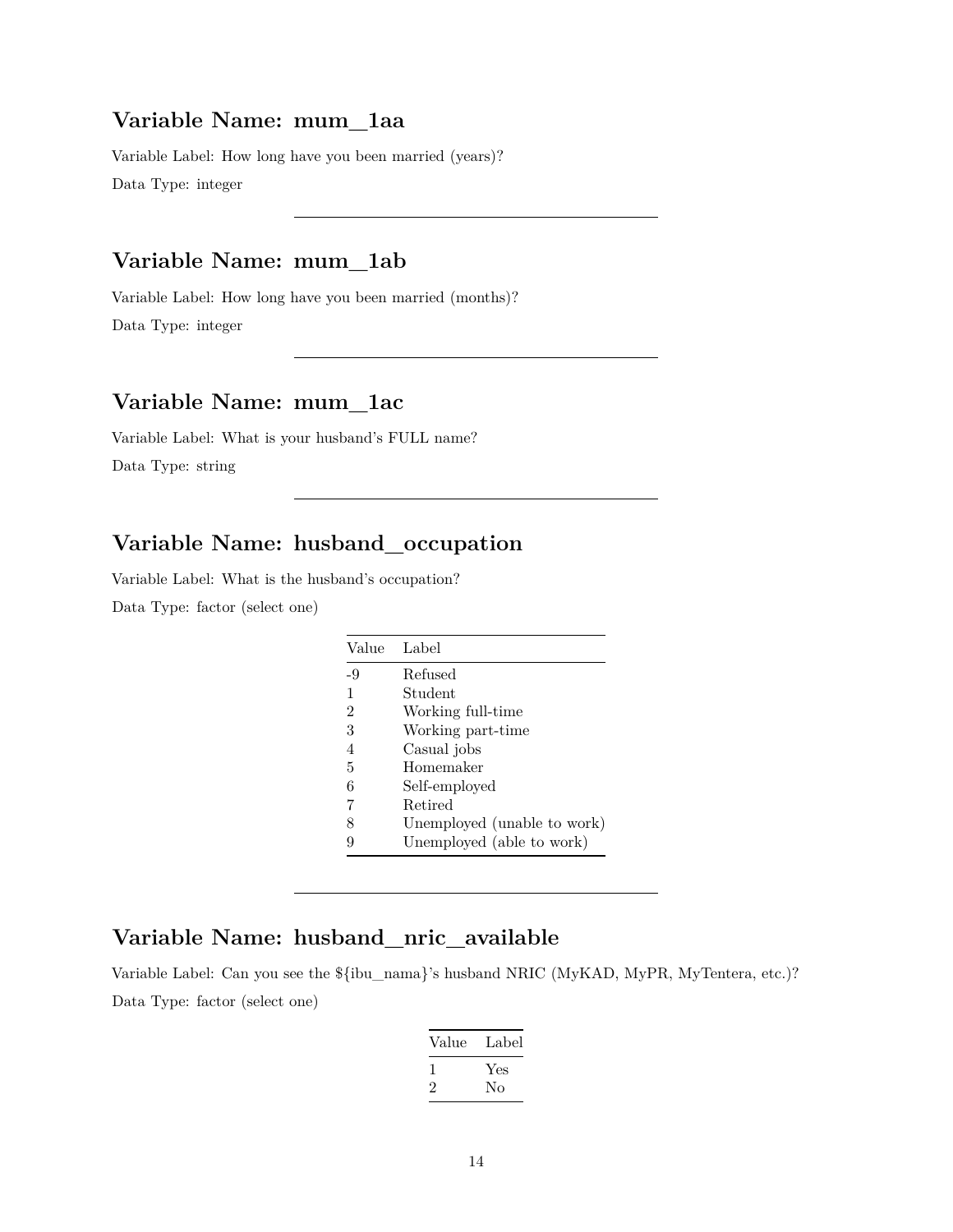### **Variable Name: husband\_nric1**

Variable Label: Enter \${ibu\_nama}'s husband NRIC (MyKAD, MyKID, MyPolis, MyTentera, MyPR, etc.) Data Type: string

### **Variable Name: husband\_nric2**

Variable Label: Re-enter \${ibu\_nama}'s husband NRIC (MyKAD, MyKID, MyPolis, MyTentera, MyPR, etc.)

Data Type: string

### **Variable Name: husband\_type\_of\_id**

Variable Label: If you cannot see the husband NRIC, what form of ID is recorded on the SEACO Form/Maternal health record?

Data Type: factor (select one)

|               | Value Label                          |
|---------------|--------------------------------------|
|               | Don't have any of the ID             |
| $\mathcal{D}$ | Other Malaysian Government issued ID |
| 3             | Foreign passport                     |
|               | Other                                |
| 5             | ID Missing (I will ask the Mother)   |

### **Variable Name: husband\_other\_id**

Variable Label: Enter the ID number they have Data Type: string

### **Variable Name: mum\_1b**

Variable Label: Are you in a polygamous marriage? Data Type: factor (select one)

| Label |
|-------|
| Yes   |
| Nο    |
|       |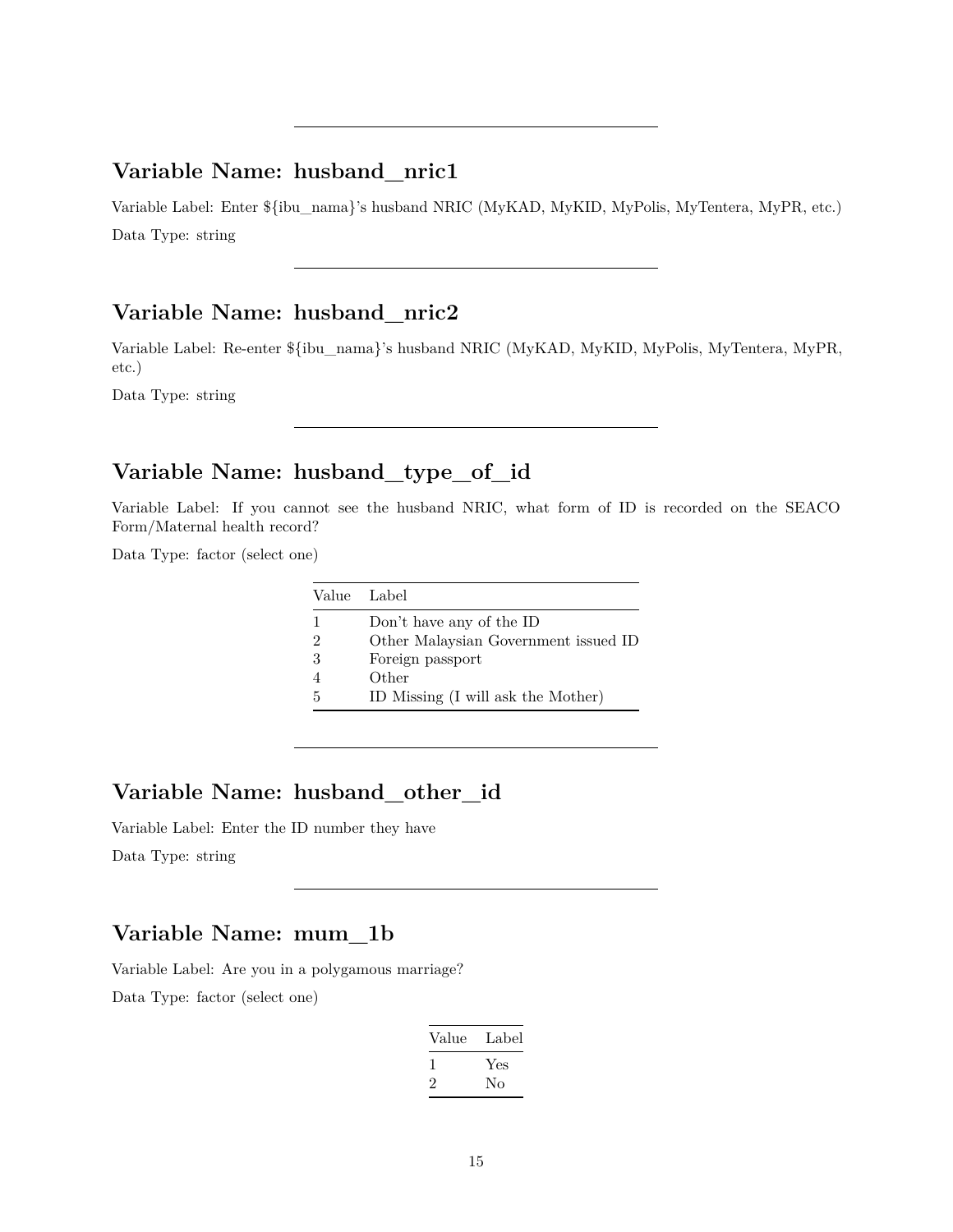## **Variable Name: mum\_1c**

Variable Label: Which wife are you? Data Type: factor (select one)

| Value Label    |                   |
|----------------|-------------------|
| -8             | Refused to answer |
| 1              | First             |
| $\overline{2}$ | Second            |
| 3              | Third             |
|                | Fourth            |

# **Variable Name: mum\_1d**

Variable Label: How many times have you been pregnant before? (Including recent births and abortion) Data Type: integer

# **Variable Name: mum\_1e**

Variable Label: How many live births have had before? (Including recent births) Data Type: integer

# **Variable Name: mum\_1f**

Variable Label: Number of living children you have excluding the recent birth: Data Type: string

# **Variable Name: mum\_1g**

Variable Label: Which of the following conditions did you have prior to this recent pregnancy? Data Type: factor (select multiple)

|                             | Value Label                          |
|-----------------------------|--------------------------------------|
| -8                          | Refused to answer                    |
| 0                           | NO COMPLICATIONS                     |
| 1                           | Diabetes (not GDM)                   |
| $\mathcal{D}_{\mathcal{L}}$ | Hypertension (not pregnancy related) |
| 3                           | A Heart Condition                    |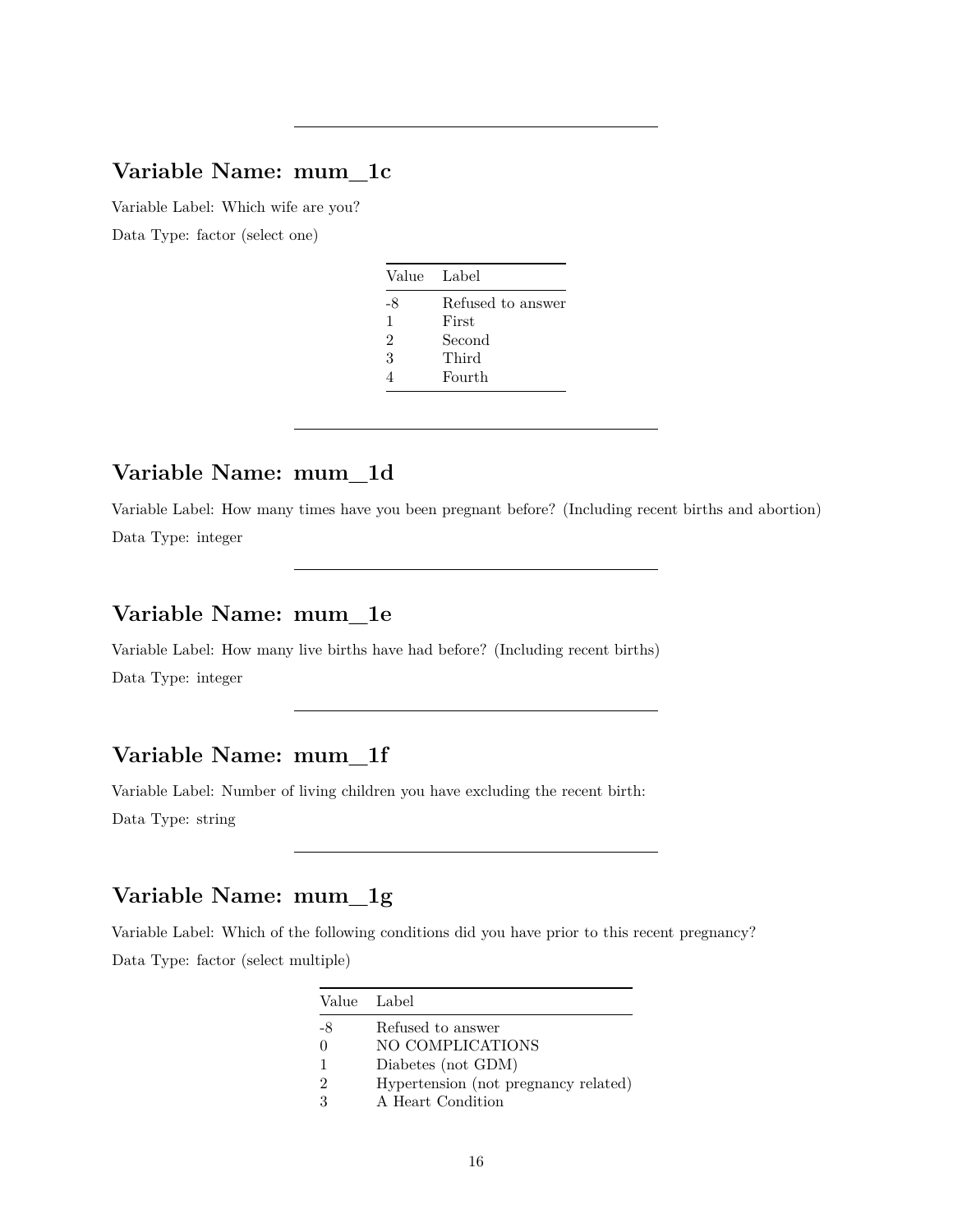|   | Value Label  |
|---|--------------|
|   | Thalassaemia |
| 5 | Anaemia      |
| 6 | Asthma       |
|   | TВ           |
|   | Other        |
|   |              |

# **Variable Name: mum\_1g\_other**

Variable Label: If the 'other', please specify.

Data Type: string

## **Variable Name: mum\_1h**

Variable Label: Which of the following conditions did you develop during this recent pregnancy? Data Type: factor (select multiple)

> Value Label 0 NO HEALTH CONDITIONS 1 Gestational Diabetes 2 Hypertension (Pregnancy related) 3 Other

# **Variable Name: mum\_1h\_other**

Variable Label: If 'Other', please state.

Data Type: string

### **Variable Name: mum\_1i**

Variable Label: Did you take regular medication during this recent pregnancy (including vitamins or herbal medicines)?

| Value Label |                   |
|-------------|-------------------|
| -8          | Refused to answer |
| H           | Yes               |
| $\Omega$    | Nο                |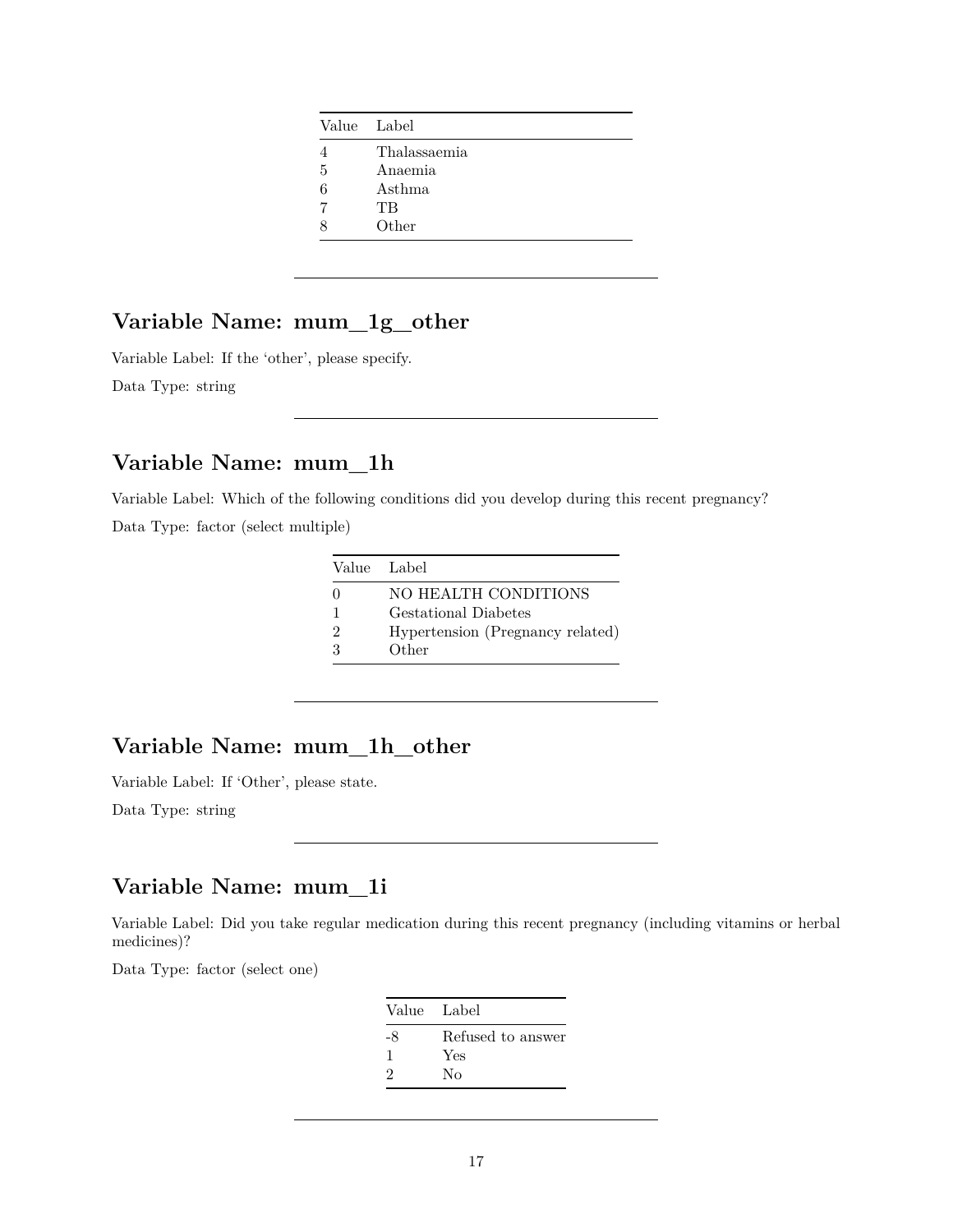## **Variable Name: mum\_1j**

Variable Label: What type of regular medication did you take during this recent pregnancy? Data Type: factor (select multiple)

|    | Value Label                                        |
|----|----------------------------------------------------|
| -8 | Refused to answer                                  |
|    | Medication for diabetes prescribed by a doctor     |
| 2  | Medication for hypertension prescribed by a doctor |
|    | Iron supplement tablets                            |
|    | Vitamin supplement tablets                         |

# **Variable Name: mum\_1k**

Variable Label: Did you ever smoke during your most recent pregnancy? Data Type: factor (select one)

| Value   | Label |
|---------|-------|
| -1      | Yes   |
| $\cdot$ | No    |

### **Variable Name: mum\_1m**

Variable Label: Did anyone living in the house smoke around you during your most recent pregnancy? Data Type: factor (select one)

| Value | Label |
|-------|-------|
|       | Yes   |
| ۰,    | Nο    |

### **Variable Name: mum\_1n**

Variable Label: Does anyone currently living in the house smoke?

| Value | Label |
|-------|-------|
|       | Yes   |
| ۰,    | Nο    |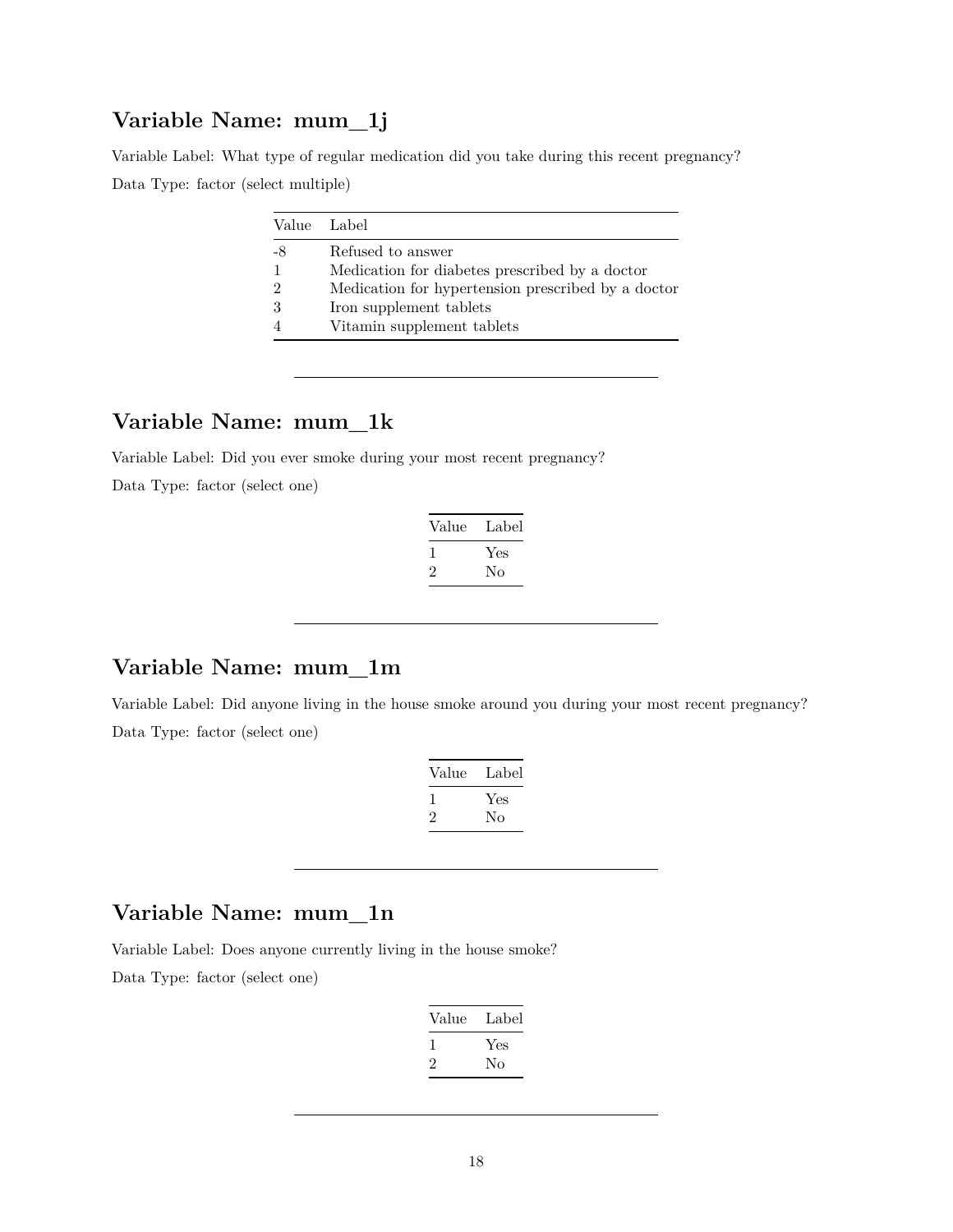### **Variable Name: mum\_1**

Variable Label: Since the birth, what support have you had? (Select all that apply) Data Type: factor (select multiple)

| Value Label |                                                               |
|-------------|---------------------------------------------------------------|
|             | Refused to answer                                             |
|             | No support, sole carer                                        |
| 2           | Someone to help with baby-care, if I were sick                |
|             | Someone to take me or the baby a clinic or hospital if needed |
|             | Someone to talk to about any problems                         |
| 5           | Financial support                                             |

### **Variable Name: mum\_2**

Variable Label: Who is your primary support?

Data Type: factor (select one)

| Value          | Label             |
|----------------|-------------------|
| -8             | Refused to answer |
| 1              | Husband           |
| $\overline{2}$ | Mother            |
| 3              | Father            |
| $\overline{4}$ | Mother-in-law     |
| 5              | Extended family   |
| 6              | Friend            |
| 7              | Paid help         |
| Ω              | None of the above |

# **Variable Name: mum\_3**

Variable Label: Did you ever breastfeed you baby/babies?

Data Type: factor (select one)

| Value Label |                   |
|-------------|-------------------|
| -8          | Refused to answer |
| ı           | Yes               |
| 9           | Nο                |
|             |                   |

## **Variable Name: mum\_4**

Variable Label: Why didn't you breastfeed?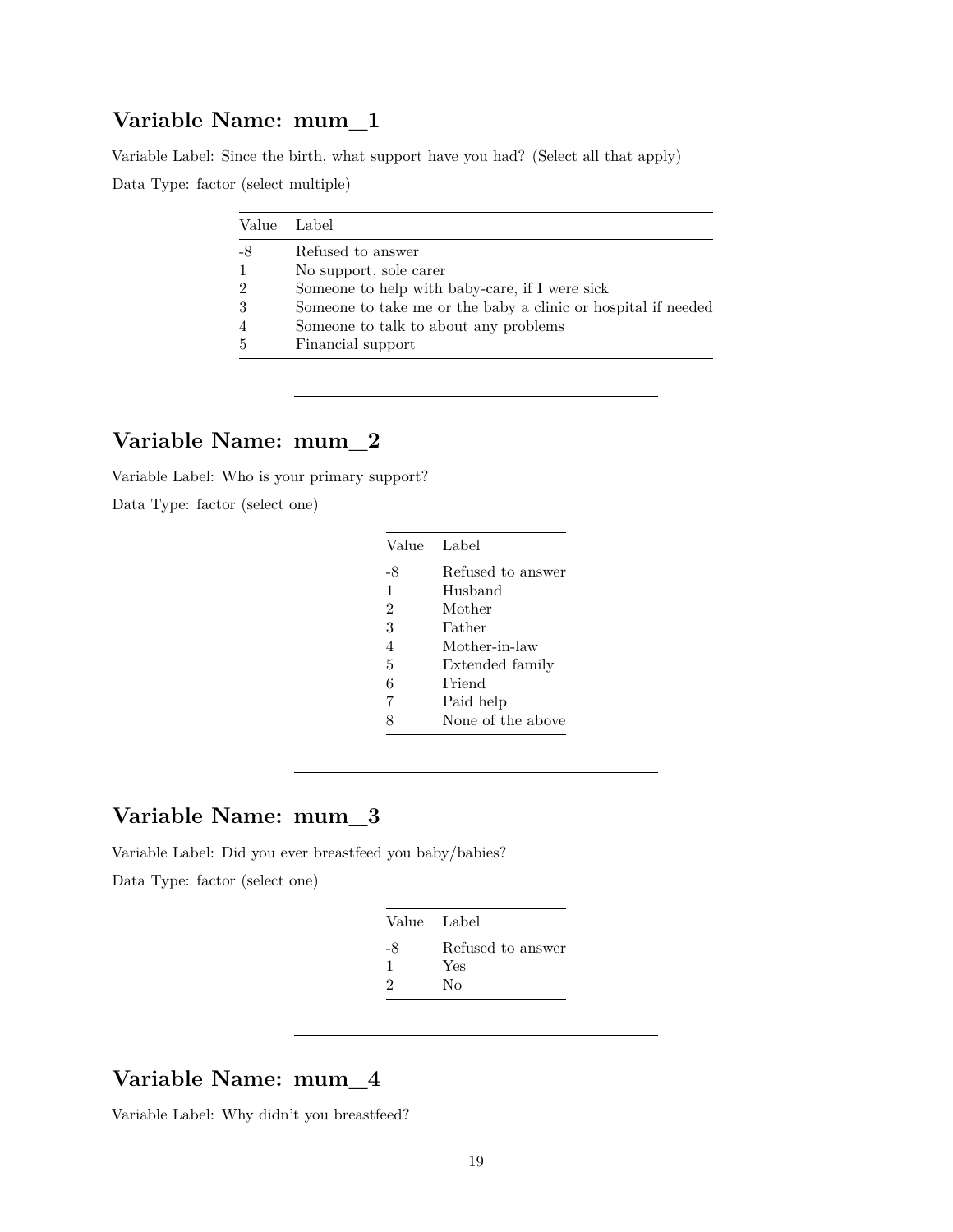Data Type: factor (select one)

|              | Value Label                    |
|--------------|--------------------------------|
| -8           | Refused to answer              |
| $\mathbf{1}$ | Did not want to                |
| 2            | Wanted to, but was not able to |
| २            | Was not allowed to             |

## **Variable Name: mum\_5**

Variable Label: Are you still breastfeeding?

Data Type: factor (select one)

| Value Label |                   |
|-------------|-------------------|
| -8          | Refused to answer |
|             | Yes               |
| '2          | Nο                |

### **Variable Name: mum\_6**

Variable Label: Why did you stop?

Data Type: factor (select one)

| Value          | Label                                                    |
|----------------|----------------------------------------------------------|
| -8             | Refused to answer                                        |
| -1             | Difficult for the baby                                   |
| $\overline{2}$ | Difficult for me (e.g., sore, cracked, bleeding nipples) |
| 3              | Insufficient milk (the baby was always hungry)           |
| $\overline{4}$ | Insufficient weight gain                                 |
| 5              | Baby unwell                                              |
| 6              | I was unwell                                             |
| 7              | Other responsibilities (e.g., work)                      |
| 8              | Felt it was the right time                               |
| 9              | Other                                                    |

# **Variable Name: mum\_6\_other**

Variable Label: If 'Other', please state.

Data Type: string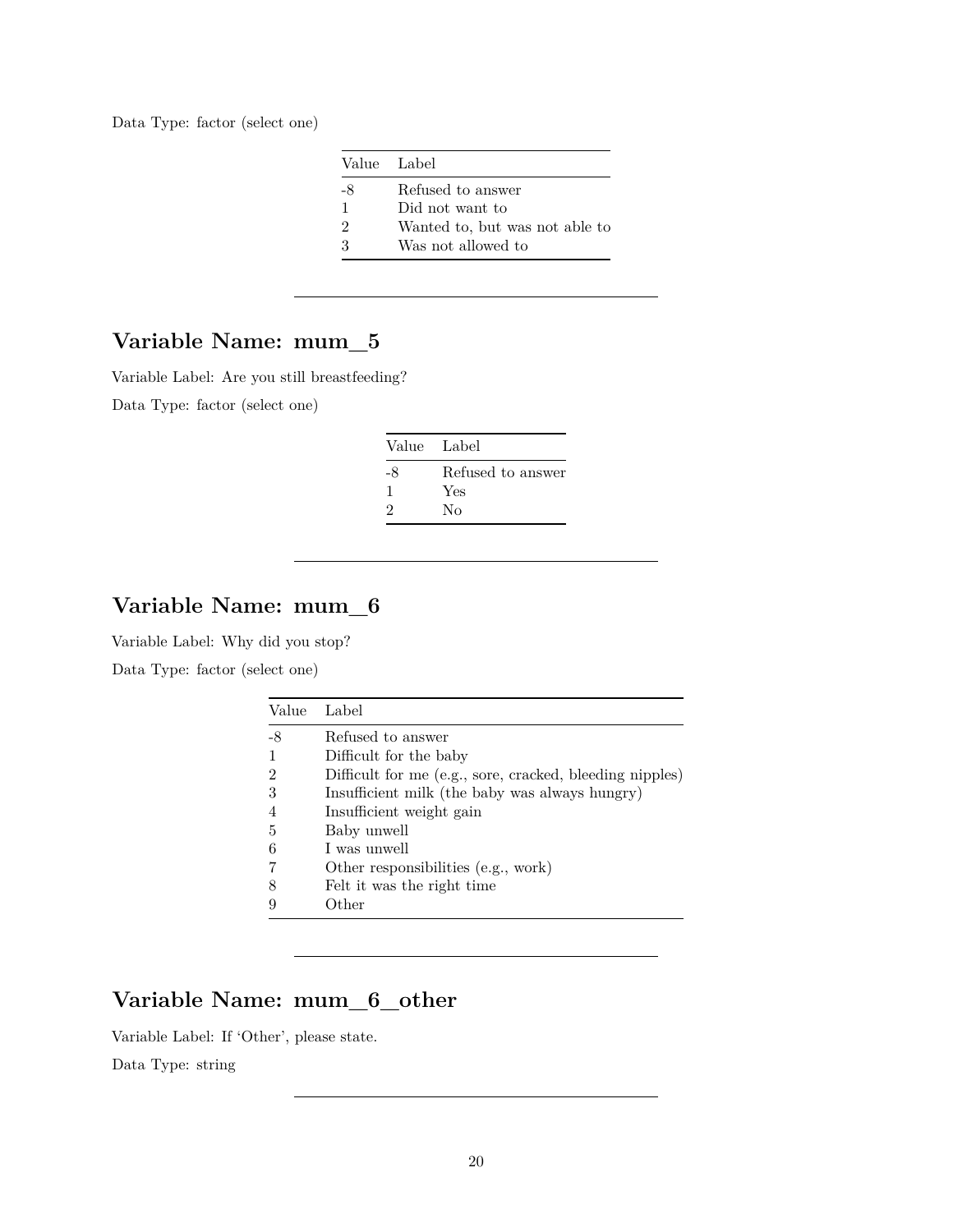### **Variable Name: mum\_6a**

Variable Label: How old was your baby when you stopped breastfeeding Data Type: integer

# **Variable Name: mum\_7**

Variable Label: Are you exclusively breastfeeding?

Data Type: factor (select one)

| Value Label |                   |
|-------------|-------------------|
| -8          | Refused to answer |
|             | Yes               |
| 9           | Nο                |

### **Variable Name: mum\_8**

Variable Label: For how many weeks did you exclusively breastfeed?

Data Type: decimal

## **Variable Name: mum\_9**

Variable Label: Why did you stop exclusive breastfeeding?

Data Type: factor (select one)

| Value          | Label                                                    |
|----------------|----------------------------------------------------------|
| -8             | Refused to answer                                        |
|                | Difficult for the baby                                   |
| 2              | Difficult for me (e.g., sore, cracked, bleeding nipples) |
| -3             | Insufficient milk (the baby was always hungry)           |
| $\overline{4}$ | Insufficient weight gain                                 |
| -5             | Baby unwell                                              |
| 6              | I was unwell                                             |
|                | Other responsibilities (e.g., work)                      |
| 8              | Felt it was the right time                               |
| 9              | Bottle feeding allowed others to care for my baby        |

# **Variable Name: mibs01**

Variable Label: Loving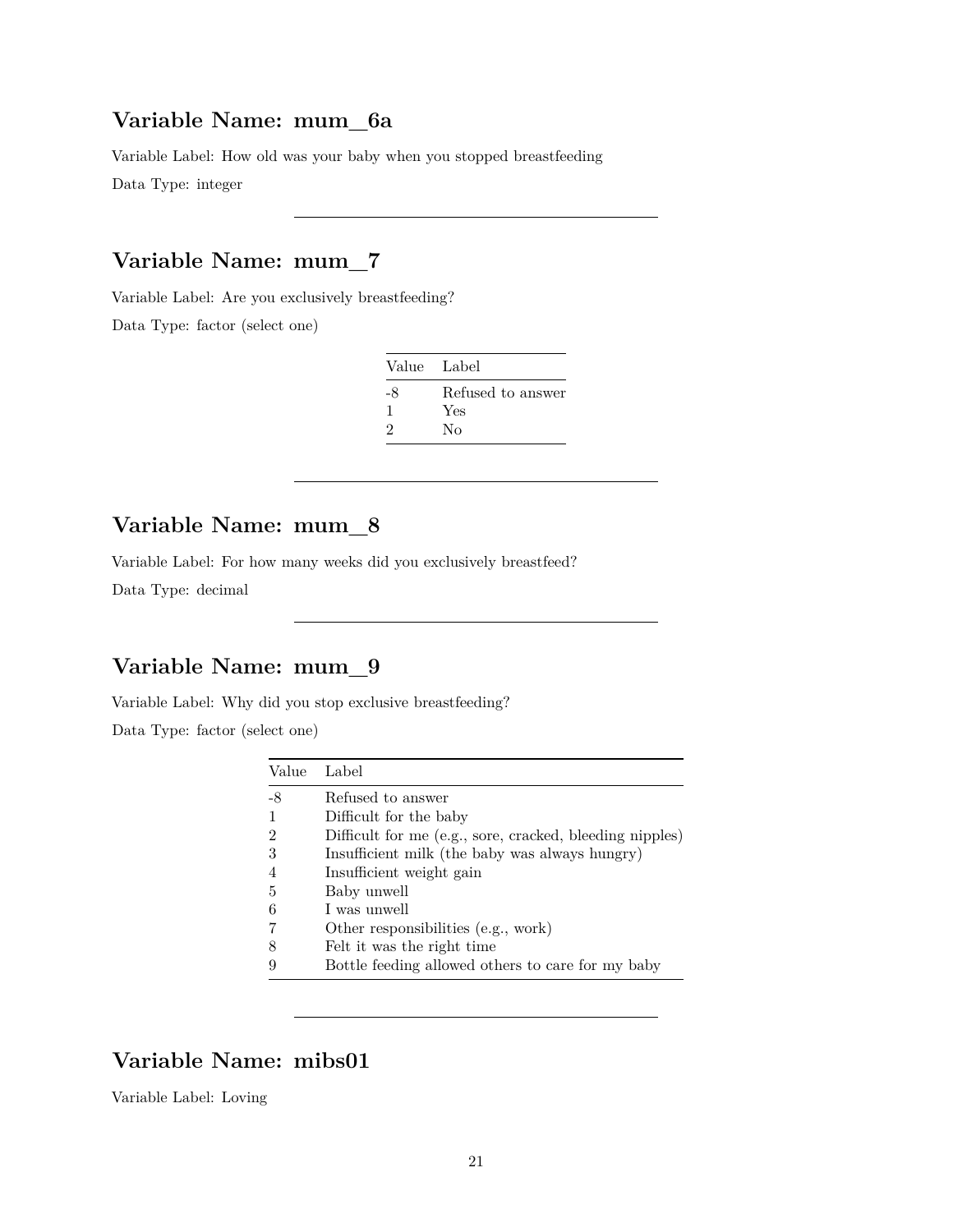Data Type: factor (select one)

| Value Label    |            |
|----------------|------------|
| $\Omega$       | Very much  |
| 1              | A lot      |
| $\overline{2}$ | A little   |
| 3              | Not at all |

# **Variable Name: mibs02**

Variable Label: Resentful

Data Type: factor (select one)

| Value Label      |            |
|------------------|------------|
| $\left( \right)$ | Not at all |
| 1                | A little   |
| 2                | A lot      |
| 3                | Very much  |
|                  |            |

# **Variable Name: mibs03**

Variable Label: Neutral or felt nothing Data Type: factor (select one)

| Value Label |            |
|-------------|------------|
| $\Omega$    | Not at all |
| 1           | A little   |
| 2           | A lot      |
| З           | Very much  |

# **Variable Name: mibs04**

Variable Label: Joyful

| Value Label      |            |
|------------------|------------|
| $\left( \right)$ | Very much  |
| 1                | A lot      |
| 2                | A little   |
| 3                | Not at all |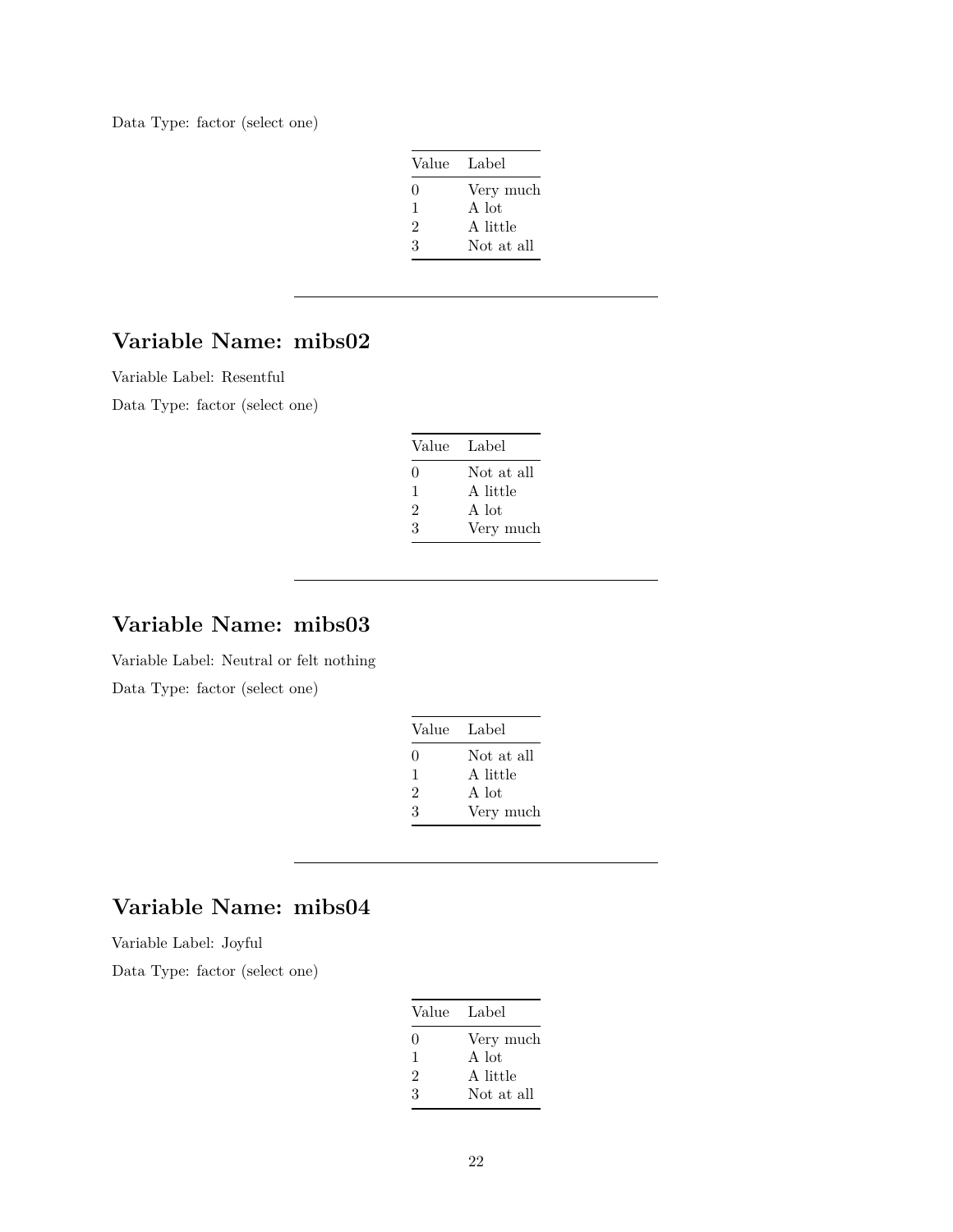# **Variable Name: mibs05**

Variable Label: Dislike

Data Type: factor (select one)

| Value Label |            |
|-------------|------------|
| $\Omega$    | Not at all |
| 1           | A little   |
| 2           | A lot      |
| 3           | Very much  |

# **Variable Name: mibs06**

Variable Label: Protective

Data Type: factor (select one)

| Value Label |            |
|-------------|------------|
| $\Omega$    | Very much  |
| 1           | A lot      |
| 2           | A little   |
| З           | Not at all |

## **Variable Name: mibs07**

Variable Label: Disappointed

Data Type: factor (select one)

| Value Label |            |
|-------------|------------|
| 0           | Not at all |
| 1           | A little   |
| 2           | A lot      |
| 3           | Very much  |

# **Variable Name: mibs08**

Variable Label: Aggressive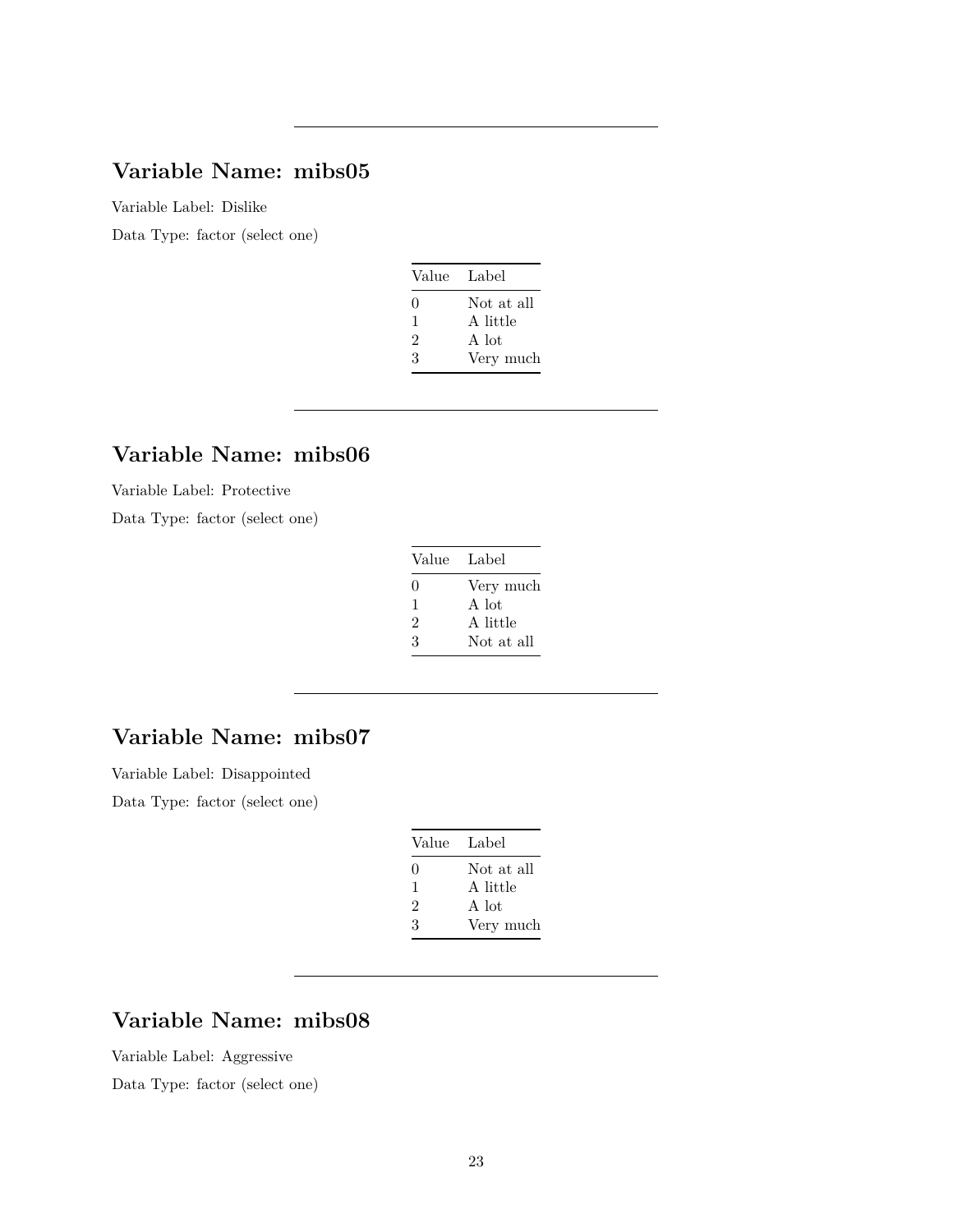| Value Label    |            |
|----------------|------------|
| $\Omega$       | Not at all |
| 1              | A little   |
| $\overline{2}$ | A lot      |
| 3              | Very much  |

# **Variable Name: mum\_10**

Variable Label: Are you currently using birth control?

Data Type: factor (select one)

| Value Label |                                |
|-------------|--------------------------------|
| -8<br>9     | Refused to answer<br>Yes<br>Nο |

# **Variable Name: mum\_11**

Variable Label: What type of birth control are you using?

Data Type: factor (select one)

| Value | Label                                          |
|-------|------------------------------------------------|
| -8    | Refused to answer                              |
|       | Female sterilisation                           |
| 2     | Male sterilisation                             |
| 3     | Oral contraceptive pill                        |
|       | Oral emergency contraceptive pill              |
| 5     | Sub dermal implant                             |
| 6     | Condoms                                        |
|       | ШD                                             |
| 8     | Natural (e.g., abstinence, withdrawal, rhythm) |
| 9     | Injection                                      |

# **Variable Name: mum\_12**

Variable Label: Do you have ready access to birth control?

| Value Label |                   |
|-------------|-------------------|
| -8          | Refused to answer |
| -1          | Yes               |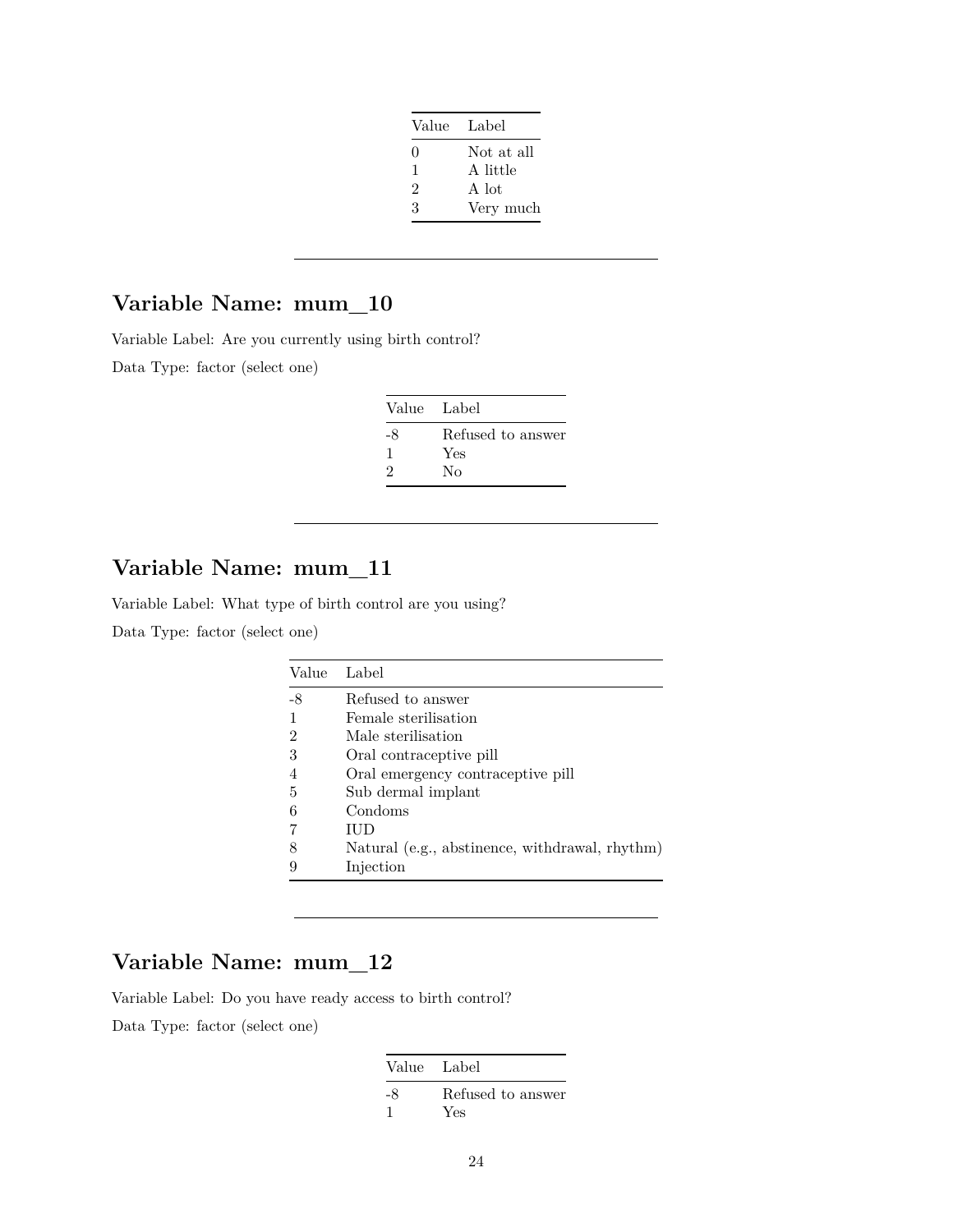| Value Label |     |
|-------------|-----|
|             | No. |

## **Variable Name: mum\_13a**

Variable Label: Was this a planned pregnancy?

Data Type: factor (select one)

| Value Label |                               |
|-------------|-------------------------------|
| -8          | Refused to answer             |
| 1           | Yes                           |
| 2           | Mostly, yes                   |
| 3           | Neither planned nor unplanned |
|             | Mostly, no                    |
| 5           | Nο                            |

# **Variable Name: mum\_13**

Variable Label: Do you hope to have another baby in the future? Data Type: factor (select one)

|    | Value Label       |
|----|-------------------|
| -8 | Refused to answer |
|    | Yes               |
|    | Nο                |

# **Variable Name: mum\_14**

Variable Label: How long would you like to wait before you have another baby? Data Type: factor (select one)

|                | Value Label         |
|----------------|---------------------|
| -8             | Refused to answer   |
| $\mathbf{1}$   | less than 12 months |
| $\mathfrak{D}$ | 12-18 Months        |
| 3              | 18-24 Months        |
| $\overline{4}$ | 24-36 Months        |
| 5              | 3-5 Years           |
| 6              | More than 5 Years   |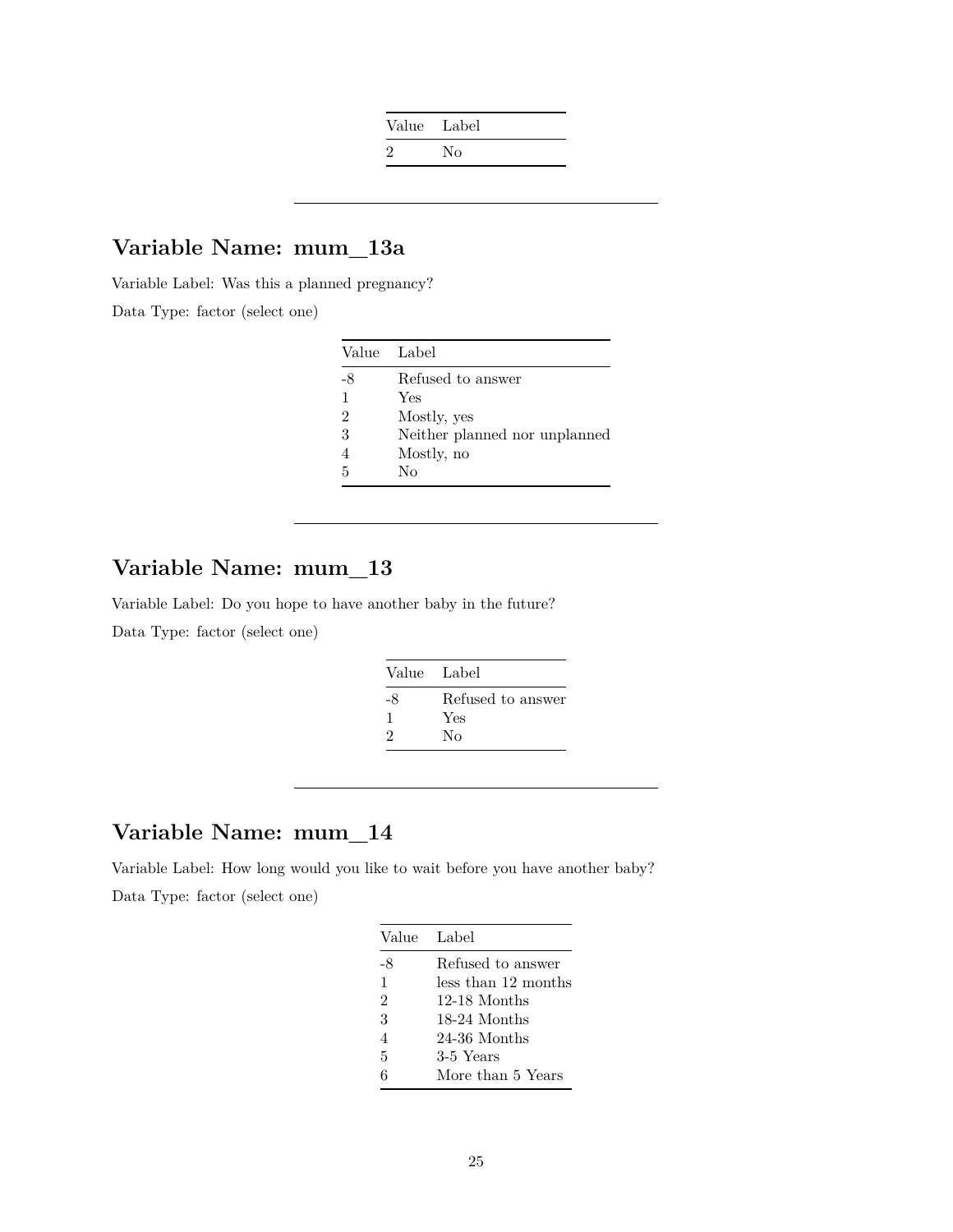### **Variable Name: mum**

Variable Label: NULL Data Type: end\_group

# **Variable Name: urineLeak1**

Variable Label: How often do you leak urine?

Data Type: factor (select one)

|                | Value Label                     |
|----------------|---------------------------------|
|                | Never                           |
| 1              | About once a week or less often |
| $\mathfrak{D}$ | Two or three times a week       |
| 3              | About once a day                |
|                | Several times a day             |
| 5              | All the time                    |

## **Variable Name: urineLeak2**

Variable Label: We would like to know how much urine you think leaks. How much urine do you usually leak (whether you wear protection or not)?

Data Type: factor (select one)

| Value Label      |                   |
|------------------|-------------------|
| $\left( \right)$ | None              |
| 1                | A small amount    |
| $\mathfrak{D}$   | A moderate amount |
| 3                | A large amount    |

# **Variable Name: urineLeak3**

Variable Label: Overall, how much does leaking urine interfere with your everyday life? Please ring a number between 0 (not at all) and 10 (a great deal)

| Value | Label             |
|-------|-------------------|
| 0     | $\mathbf{\Omega}$ |
|       |                   |
| 2     |                   |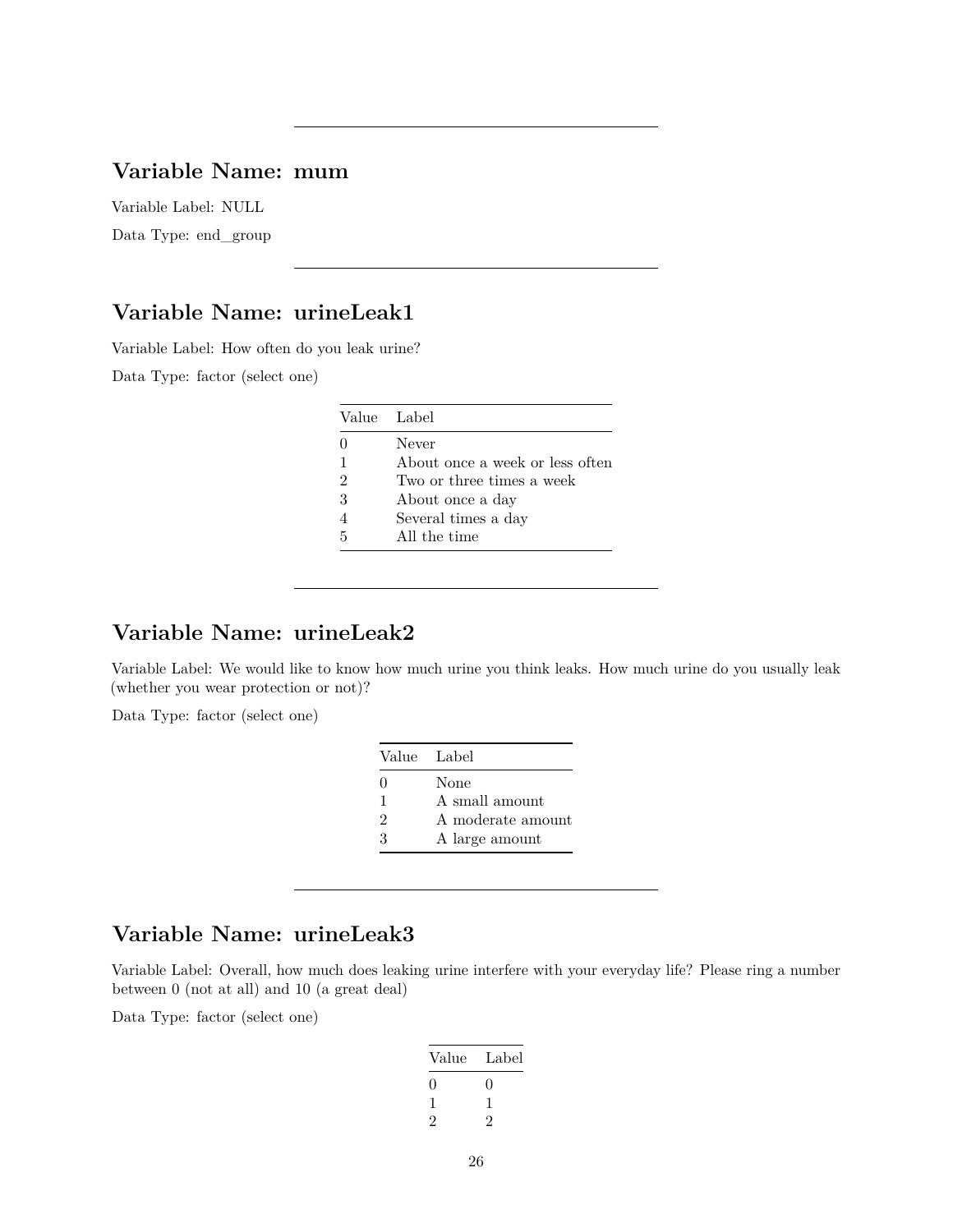| Value | Label |
|-------|-------|
| 3     | 3     |
| 4     | 4     |
| 5     | 5     |
| 6     | 6     |
| 7     | 7     |
| 8     | 8     |
| 9     | 9     |
| 10    | 10    |
|       |       |

### **Variable Name: urineLeak4**

Variable Label: When does urine leak? (Select all that apply)

Data Type: factor (select multiple)

|                | Value Label                                            |
|----------------|--------------------------------------------------------|
| $\theta$       | Never ? urine does not leak                            |
|                | Leaks before you can get to the toilet                 |
| $\overline{2}$ | Leaks when you cough or sneeze                         |
| -3             | Leaks when you are asleep                              |
| $\overline{4}$ | Leaks when you are physically active/exercising        |
| -5             | Leaks when you have finished urinating and are dressed |
| 6              | Leaks for no obvious reason                            |
|                | Leaks all the time                                     |

## **Variable Name: trigger2**

Variable Label: The following questions ask how you feel about your quality of life, health, or other areas of your life. I will read out each question to you, along with the response options. Please choose the answer that appears most appropriate. If you are unsure about which response to give to a question, the first response you think of is often the best one. Please keep in mind your standards, hopes, pleasures and concerns. We ask that you think about your life in the last four weeks.

Data Type: acknowledge

# **Variable Name: whoqol**

Variable Label: whoqol

Data Type: begin\_group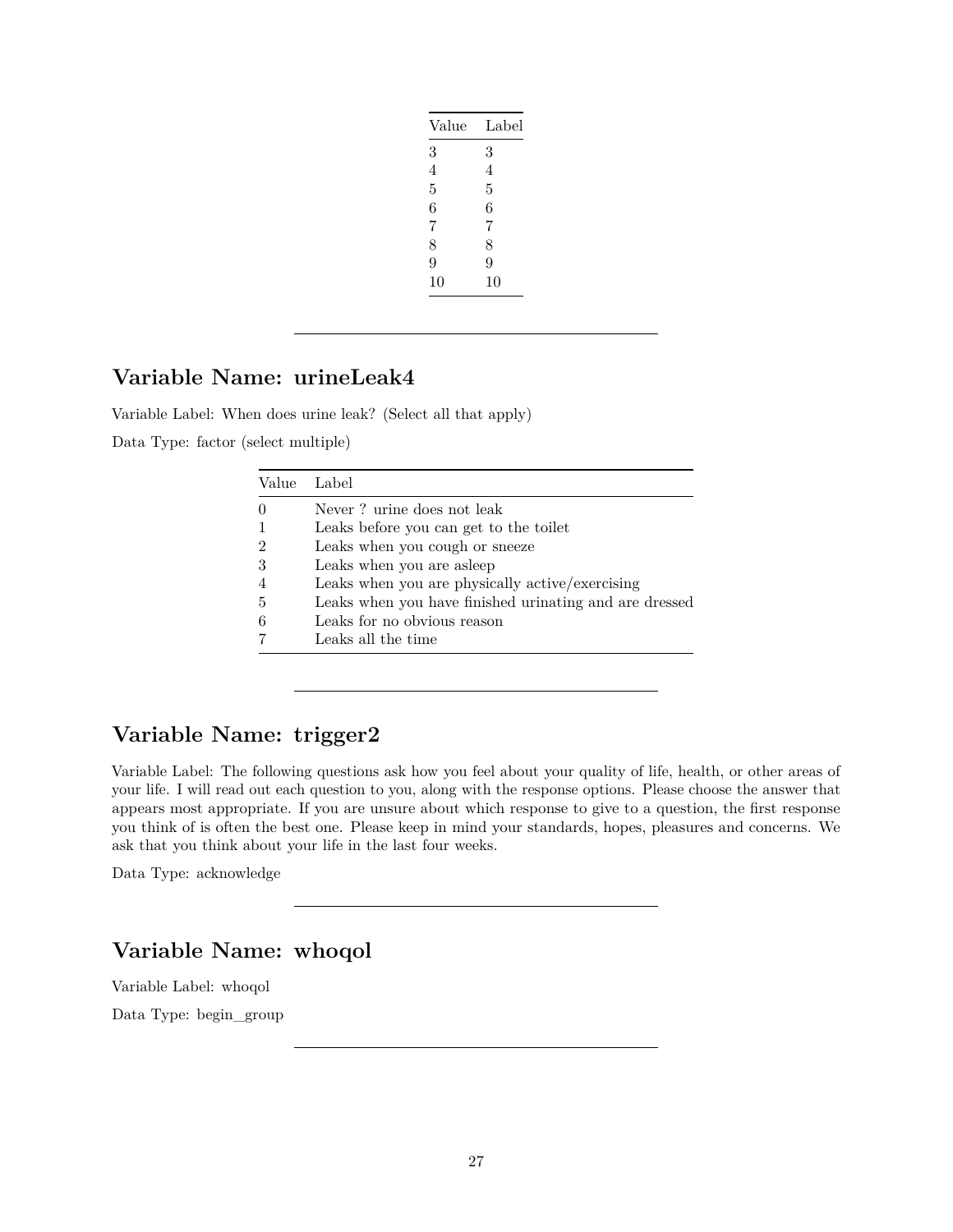Variable Label: How would you rate your quality of life?

Data Type: factor (select one)

|                | Value Label           |
|----------------|-----------------------|
| -8             | Refused to answer     |
| $\mathbf{1}$   | Very poor             |
| $\mathfrak{D}$ | Poor                  |
| 3              | Neither poor nor good |
|                | Good                  |
| 5              | Very Good             |

## **Variable Name: whoqol\_2**

Variable Label: How satisfied are you with your health?

Data Type: factor (select one)

|               | Value Label                        |
|---------------|------------------------------------|
| -8            | Refused to answer                  |
| 1             | Very dissatisfied                  |
| $\mathcal{D}$ | Dissatisfied                       |
| 3             | Neither satisfied nor dissatisfied |
|               | Satisfied                          |
| 5             | Very satisfied                     |

### **Variable Name: whoqol\_3**

Variable Label: To what extent do you feel that physical pain prevents you from doing what you need to do? Data Type: factor (select one)

| Value Label    |                   |
|----------------|-------------------|
| -8             | Refused to answer |
| $\mathbf{1}$   | An extreme amount |
| $\mathfrak{D}$ | Very much         |
| 3              | A moderate amount |
| 4              | A little          |
| 5              | Not at all        |

## **Variable Name: whoqol\_4**

Variable Label: How much do you need any medical treatment to function in your daily life?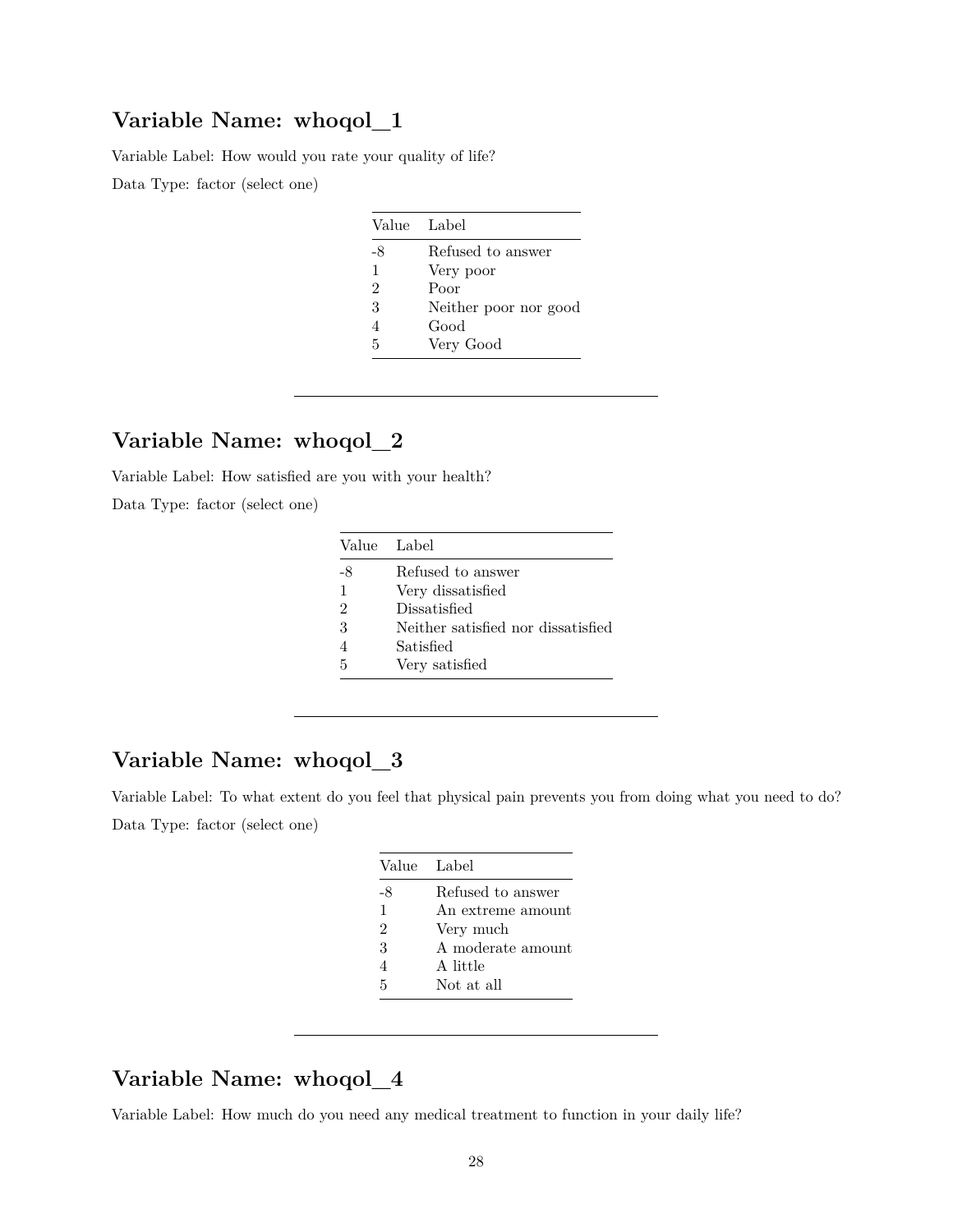Data Type: factor (select one)

| Value Label    |                   |
|----------------|-------------------|
| -8             | Refused to answer |
| $\mathbf{1}$   | An extreme amount |
| $\overline{2}$ | Very much         |
| 3              | A moderate amount |
|                | A little          |
| 5              | Not at all        |

# **Variable Name: whoqol\_5**

Variable Label: How much do you enjoy life? Data Type: factor (select one)

| Value Label    |                   |
|----------------|-------------------|
| -8             | Refused to answer |
| $\mathbf{1}$   | Not at all        |
| $\mathfrak{D}$ | A little          |
| 3              | A moderate amount |
|                | Very much         |
| 5              | An extreme amount |

## **Variable Name: whoqol\_6**

Variable Label: To what extent do you feel your life to be meaningful?

Data Type: factor (select one)

| Value Label    |                   |
|----------------|-------------------|
| -8             | Refused to answer |
| $\mathbf{1}$   | Not at all        |
| 2              | A little          |
| 3              | A moderate amount |
| $\overline{4}$ | Very much         |
| 5              | An extreme amount |

# **Variable Name: whoqol\_7**

Variable Label: How well are you able to concentrate?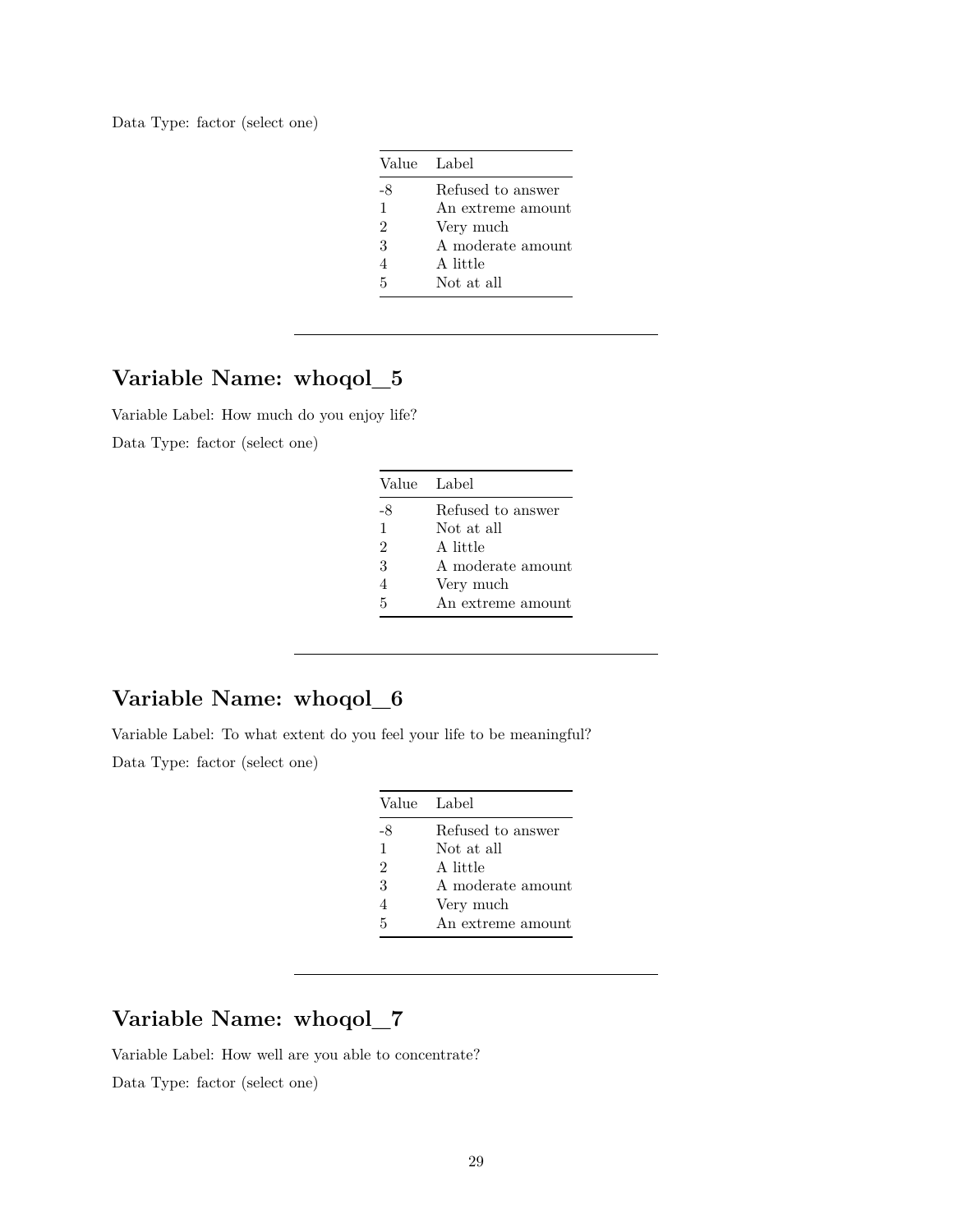| Value Label    |                   |
|----------------|-------------------|
| -8             | Refused to answer |
| $\mathbf{1}$   | Not at all        |
| $\overline{2}$ | A little          |
| 3              | A moderate amount |
| $\overline{4}$ | Very much         |
| 5              | Extremely         |

Variable Label: How safe do you feel in your daily life?

Data Type: factor (select one)

| Value Label    |                   |
|----------------|-------------------|
| -8             | Refused to answer |
| $\mathbf{1}$   | Not at all        |
| $\overline{2}$ | A little          |
| 3              | A moderate amount |
| $\overline{4}$ | Very much         |
| 5              | Extremely         |

# **Variable Name: whoqol\_9**

Variable Label: How healthy is your physical environment?

Data Type: factor (select one)

| Value Label    |                   |
|----------------|-------------------|
| -8             | Refused to answer |
| $\mathbf{1}$   | Not at all        |
| $\overline{2}$ | A little          |
| 3              | A moderate amount |
| 4              | Very much         |
| 5              | Extremely         |

# **Variable Name: whoqol\_10**

Variable Label: Do you have enough energy for everyday life?

| Value Label |                   |
|-------------|-------------------|
| -8          | Refused to answer |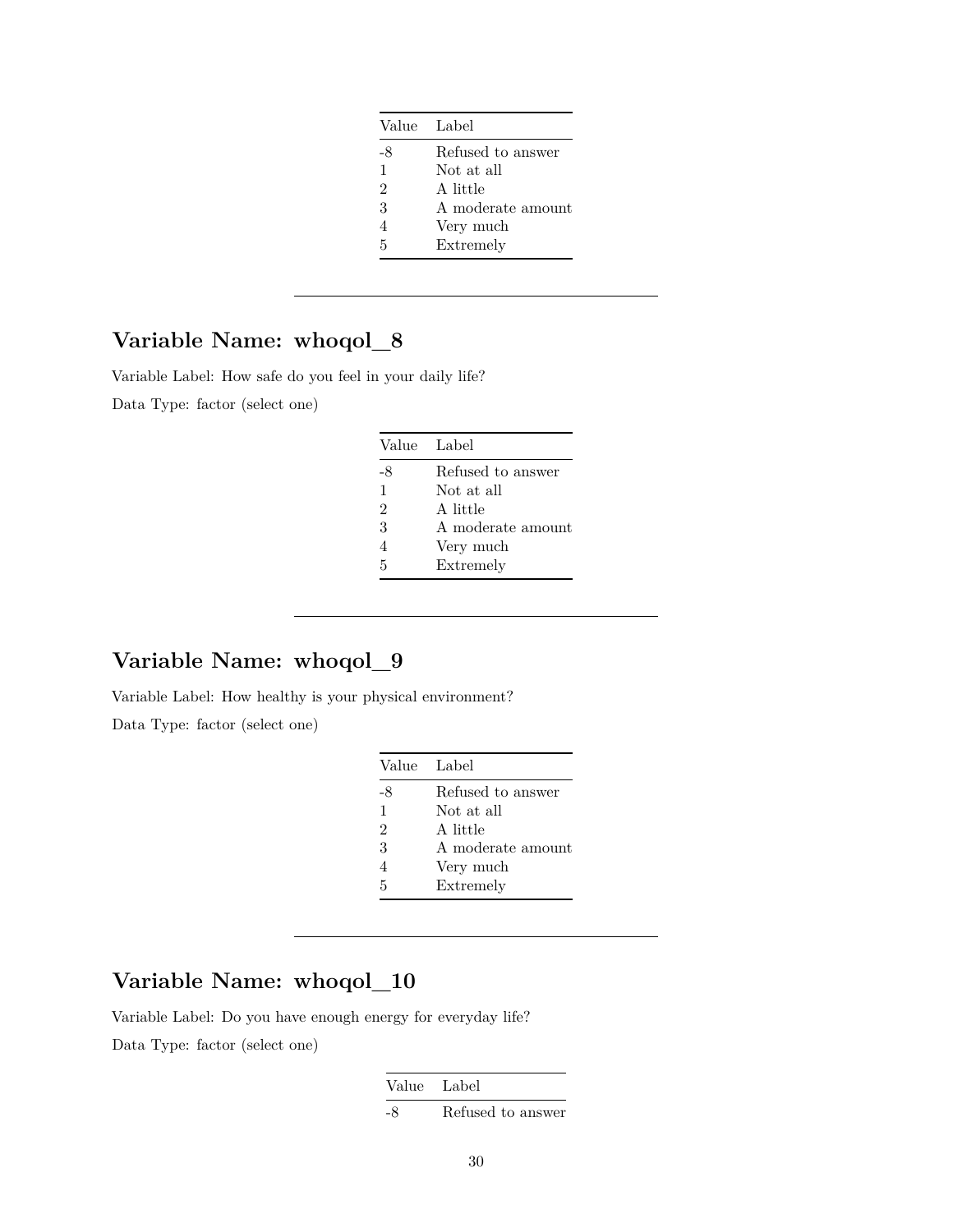| Value | Label      |
|-------|------------|
| 1     | Not at all |
| 2     | A little   |
| 3     | Moderately |
|       | Mostly     |
| 5     | Completely |

Variable Label: Are you able to accept your bodily appearance?

Data Type: factor (select one)

| Value Label |                   |
|-------------|-------------------|
| -8          | Refused to answer |
| 1           | Not at all        |
| 2           | A little          |
| 3           | Moderately        |
| 4           | Mostly            |
| 5           | Completely        |

### **Variable Name: whoqol\_12**

Variable Label: Have you enough money to meet your needs? ? Data Type: factor (select one)

| Value          | - Label           |
|----------------|-------------------|
| -8             | Refused to answer |
| 1              | Not at all        |
| $\overline{2}$ | A little          |
| 3              | Moderately        |
| 4              | Mostly            |
| 5              | Completely        |

# **Variable Name: whoqol\_13**

Variable Label: How available to you is the information that you need in your day-to-day life? Data Type: factor (select one)

| Value Label |                                 |
|-------------|---------------------------------|
| -8          | Refused to answer<br>Not at all |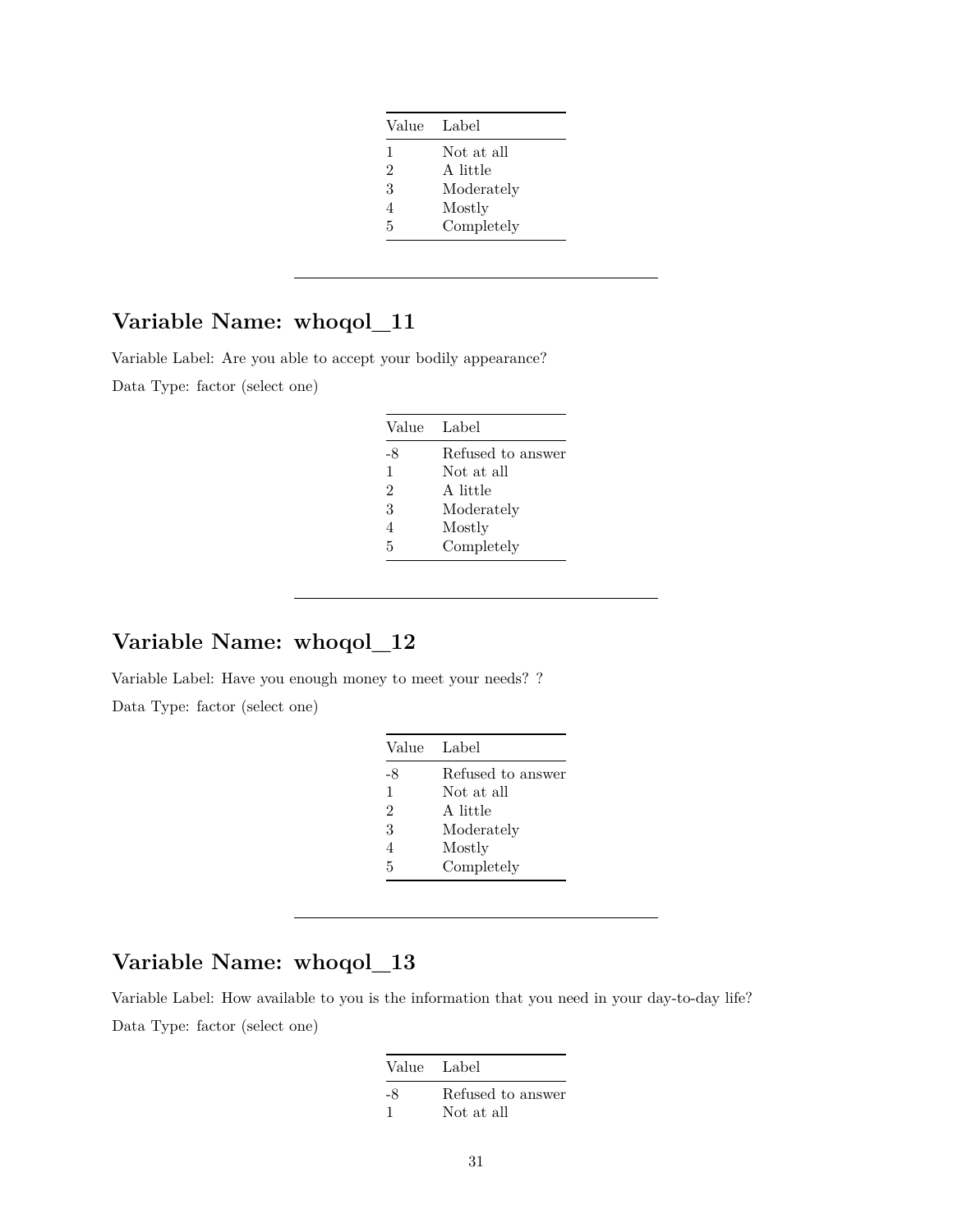| Value | Label      |
|-------|------------|
| 2     | A little   |
| 3     | Moderately |
| 4     | Mostly     |
| 5     | Completely |

Variable Label: To what extent do you have the opportunity for leisure activities? Data Type: factor (select one)

| Value          | Label             |
|----------------|-------------------|
| -8             | Refused to answer |
| 1              | Not at all        |
| 2              | A little          |
| 3              | Moderately        |
| $\overline{4}$ | Mostly            |
| 5              | Completely        |

### **Variable Name: whoqol\_15**

Variable Label: How well are you able to get around? Data Type: factor (select one)

| Value Label    |                       |
|----------------|-----------------------|
| -8             | Refused to answer     |
| $\mathbf{1}$   | Very poor             |
| $\overline{2}$ | Poor                  |
| 3              | Neither poor nor good |
| 4              | Good                  |
| 5              | Very Good             |

# **Variable Name: whoqol\_16**

Variable Label: How satisfied are you with your sleep?

|         | Value Label                                            |
|---------|--------------------------------------------------------|
| -8<br>9 | Refused to answer<br>Very dissatisfied<br>Dissatisfied |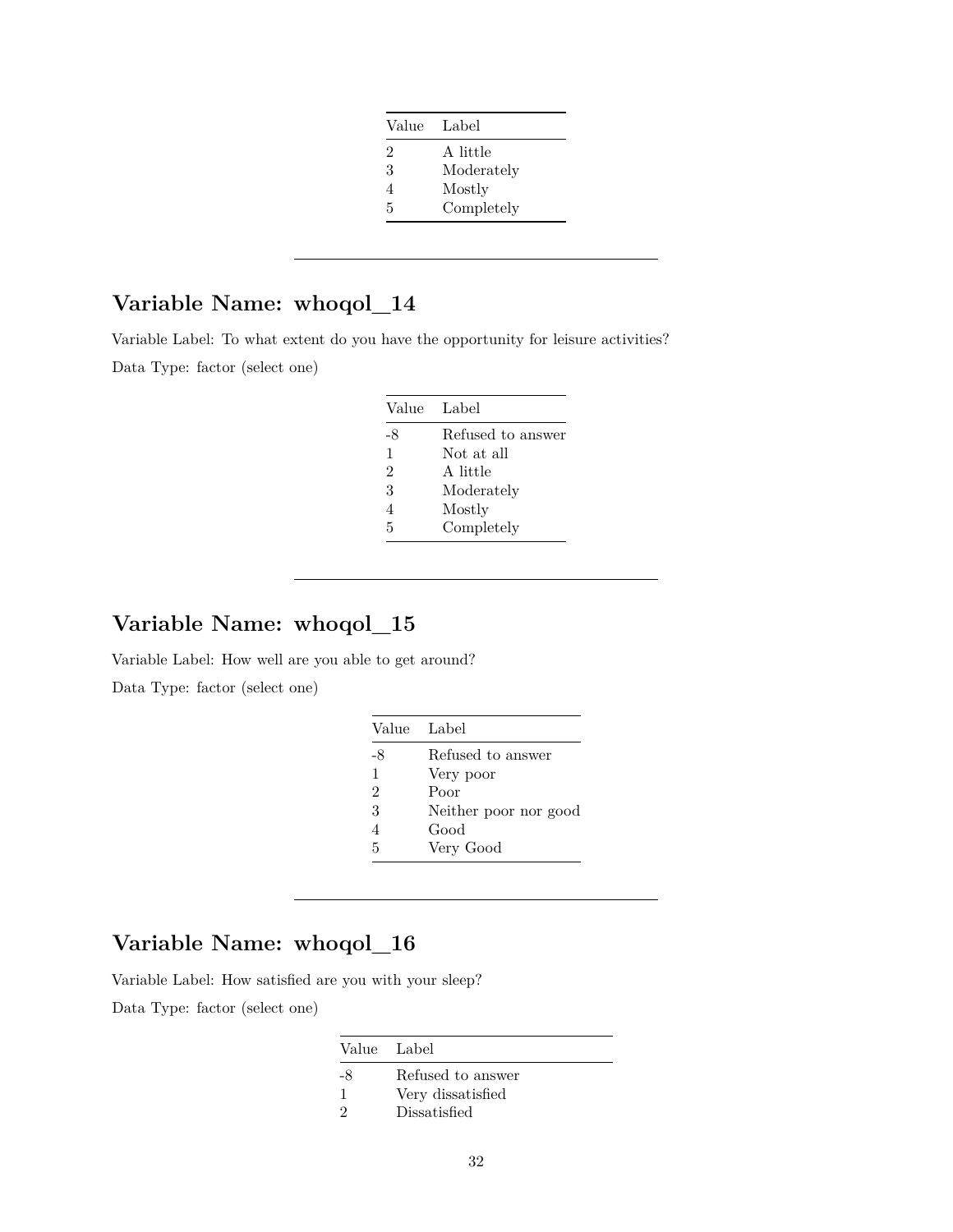|   | Value Label                        |
|---|------------------------------------|
| 3 | Neither satisfied nor dissatisfied |
|   | Satisfied                          |
| 5 | Very satisfied                     |

Variable Label: How satisfied are you with your ability to perform your daily living activities? Data Type: factor (select one)

|                | Value Label                        |
|----------------|------------------------------------|
| -8             | Refused to answer                  |
| $\mathbf{1}$   | Very dissatisfied                  |
| $\mathfrak{D}$ | Dissatisfied                       |
| 3              | Neither satisfied nor dissatisfied |
|                | Satisfied                          |
| 5              | Very satisfied                     |
|                |                                    |

### **Variable Name: whoqol\_18**

Variable Label: How satisfied are you with your capacity for work?

Data Type: factor (select one)

| Value Label |                                    |
|-------------|------------------------------------|
| -8          | Refused to answer                  |
| 1           | Very dissatisfied                  |
| 2           | Dissatisfied                       |
| 3           | Neither satisfied nor dissatisfied |
|             | Satisfied                          |
| 5           | Very satisfied                     |

### **Variable Name: whoqol\_19**

Variable Label: How satisfied are you with yourself?

|                             | Value Label                        |
|-----------------------------|------------------------------------|
| -8                          | Refused to answer                  |
|                             | Very dissatisfied                  |
| $\mathcal{D}_{\mathcal{L}}$ | Dissatisfied                       |
| З                           | Neither satisfied nor dissatisfied |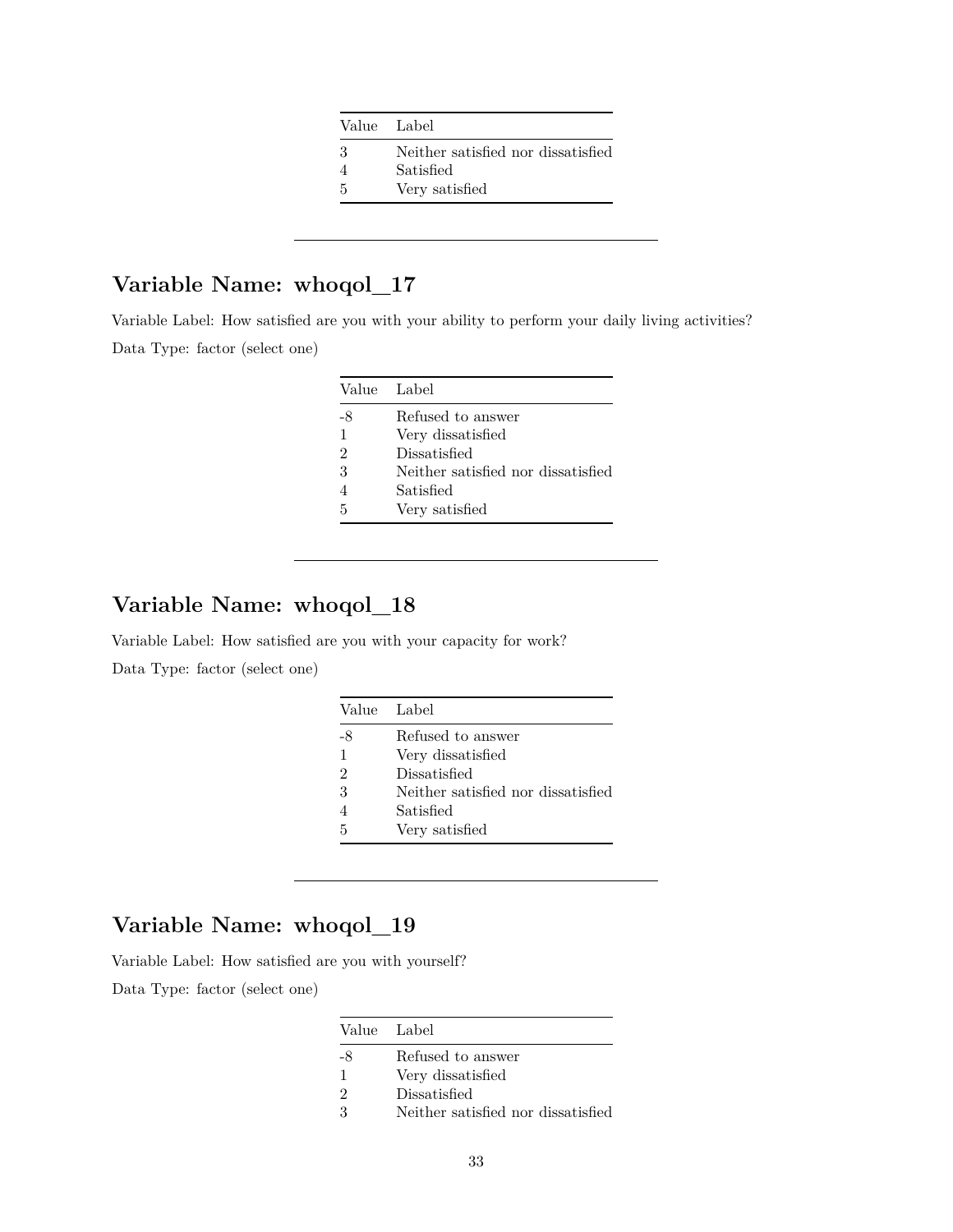Value Label

4 Satisfied

5 Very satisfied

### **Variable Name: whoqol\_20**

Variable Label: How satisfied are you with your personal relationships? Data Type: factor (select one)

|    | Value Label                        |
|----|------------------------------------|
| -8 | Refused to answer                  |
| 1  | Very dissatisfied                  |
| 2  | Dissatisfied                       |
| 3  | Neither satisfied nor dissatisfied |
| 4  | Satisfied                          |
| 5  | Very satisfied                     |

# **Variable Name: whoqol\_21**

Variable Label: How satisfied are you with your sex life?

Data Type: factor (select one)

|    | Value Label                        |
|----|------------------------------------|
| -8 | Refused to answer                  |
| 1  | Very dissatisfied                  |
| 2  | Dissatisfied                       |
| 3  | Neither satisfied nor dissatisfied |
|    | Satisfied                          |
| 5  | Very satisfied                     |

# **Variable Name: whoqol\_22**

Variable Label: How satisfied are you with the support you get from your friends? Data Type: factor (select one)

| Value Label                 |                                    |
|-----------------------------|------------------------------------|
| -8                          | Refused to answer                  |
| 1                           | Very dissatisfied                  |
| $\mathcal{D}_{\mathcal{L}}$ | Dissatisfied                       |
| 3                           | Neither satisfied nor dissatisfied |
|                             | Satisfied                          |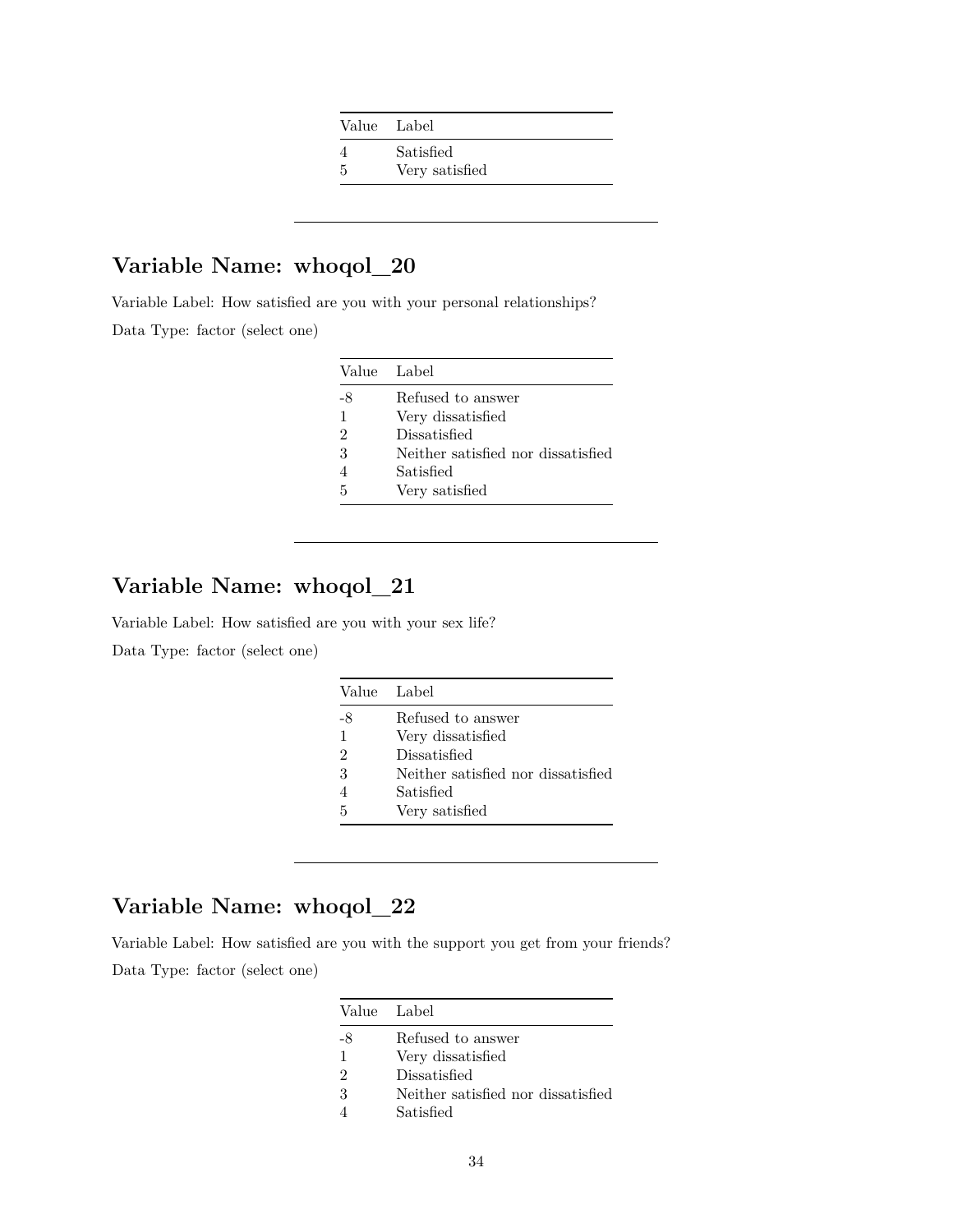Value Label

5 Very satisfied

## **Variable Name: whoqol\_23**

Variable Label: How satisfied are you with the conditions of your living place? Data Type: factor (select one)

|                | Value Label                        |
|----------------|------------------------------------|
| -8             | Refused to answer                  |
| 1              | Very dissatisfied                  |
| $\mathfrak{D}$ | Dissatisfied                       |
| 3              | Neither satisfied nor dissatisfied |
| 4              | Satisfied                          |
| 5              | Very satisfied                     |

# **Variable Name: whoqol\_24**

Variable Label: How satisfied are you with your access to health services? Data Type: factor (select one)

|                | Value Label                        |
|----------------|------------------------------------|
| -8             | Refused to answer                  |
| 1              | Very dissatisfied                  |
| $\mathfrak{D}$ | Dissatisfied                       |
| 3              | Neither satisfied nor dissatisfied |
| 4              | Satisfied                          |
| 5              | Very satisfied                     |

# **Variable Name: whoqol\_25**

Variable Label: How satisfied are you with your transport?

| Value Label |                                    |
|-------------|------------------------------------|
| -8          | Refused to answer                  |
| 1           | Very dissatisfied                  |
| 2           | Dissatisfied                       |
| 3           | Neither satisfied nor dissatisfied |
|             | Satisfied                          |
| 5           | Very satisfied                     |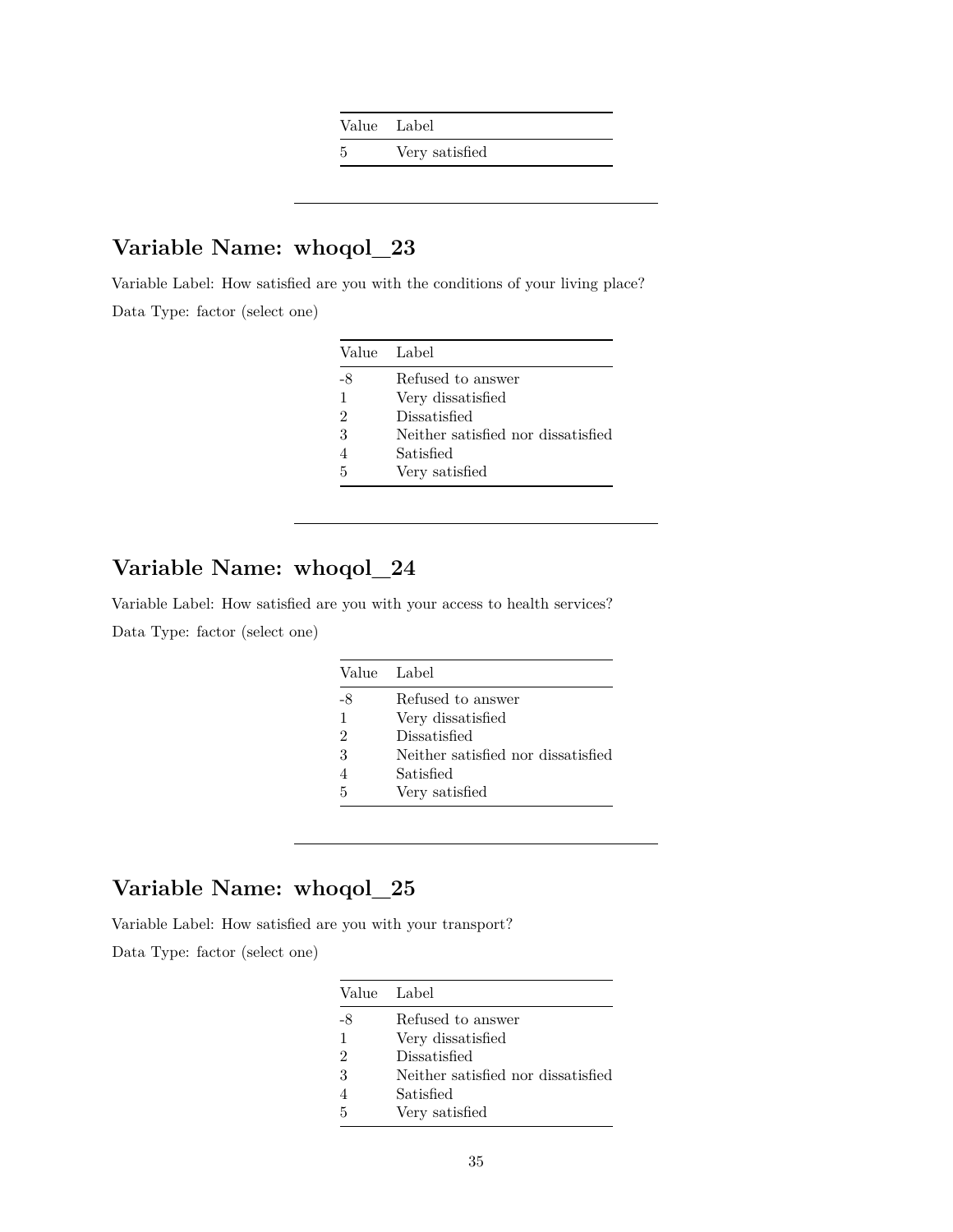Variable Label: How often do you have negative feelings such as blue mood, despair, anxiety, depression? Data Type: factor (select one)

| Value Label |                   |
|-------------|-------------------|
| -8          | Refused to answer |
| 1           | Always            |
| 2           | Very Often        |
| 3           | Quite Often       |
| 4           | Seldom            |
| 5           | Never             |

## **Variable Name: whoqol**

Variable Label: NULL

Data Type: end\_group

## **Variable Name: trigger3**

Variable Label: I am now going to ask you some questions about your stress and mental health. Please read/listen to each statement and the rating which indicates how much the statement applied to you over the past week. There are no right or wrong answers. Do not spend too much time on any statement

Data Type: acknowledge

### **Variable Name: dass**

Variable Label: dass Data Type: begin\_group

## **Variable Name: dass\_1**

Variable Label: I found it hard to wind down.

|        | Value Label                |
|--------|----------------------------|
| -8     | Refused to answer          |
| $\cup$ | Did not apply to me at all |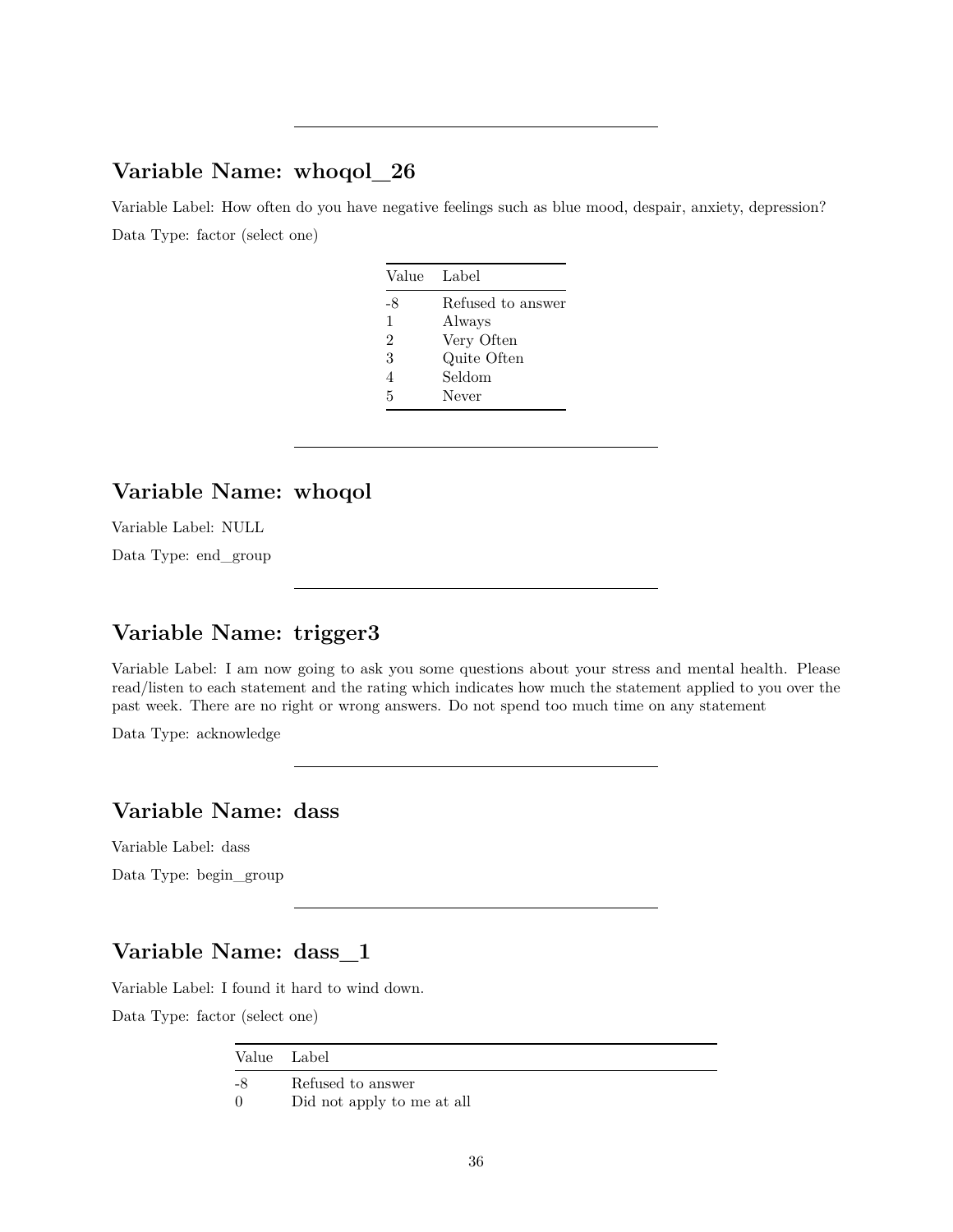| Value Label    |                                                                |
|----------------|----------------------------------------------------------------|
|                | Applied to me to some degree, or some of the time              |
| $\overline{2}$ | Applied to me to a considerable degree, or a good part of time |
| $\mathcal{S}$  | Applied to me very much, or most of the time                   |

# **Variable Name: dass\_2**

Variable Label: was aware of dryness of my mouth.

Data Type: factor (select one)

| Value Label    |                                                                |
|----------------|----------------------------------------------------------------|
| -8             | Refused to answer                                              |
| $\theta$       | Did not apply to me at all                                     |
| $\overline{1}$ | Applied to me to some degree, or some of the time              |
| $\overline{2}$ | Applied to me to a considerable degree, or a good part of time |
| 3              | Applied to me very much, or most of the time                   |

# **Variable Name: dass\_3**

Variable Label: I couldn't seem to experience any positive feeling at all.

Data Type: factor (select one)

| Value Label   |                                                                |
|---------------|----------------------------------------------------------------|
| -8            | Refused to answer                                              |
| $\theta$      | Did not apply to me at all                                     |
| $\mathbf{1}$  | Applied to me to some degree, or some of the time              |
| $\mathcal{D}$ | Applied to me to a considerable degree, or a good part of time |
| 3             | Applied to me very much, or most of the time                   |

## **Variable Name: dass\_4**

Variable Label: I experienced breathing difficulty (eg, excessively rapid breathing, breathlessness in the absence of physical exertion).

| Value Label   |                                                                |
|---------------|----------------------------------------------------------------|
| -8            | Refused to answer                                              |
| $\Omega$      | Did not apply to me at all                                     |
|               | Applied to me to some degree, or some of the time              |
| $\mathcal{D}$ | Applied to me to a considerable degree, or a good part of time |
| -3            | Applied to me very much, or most of the time                   |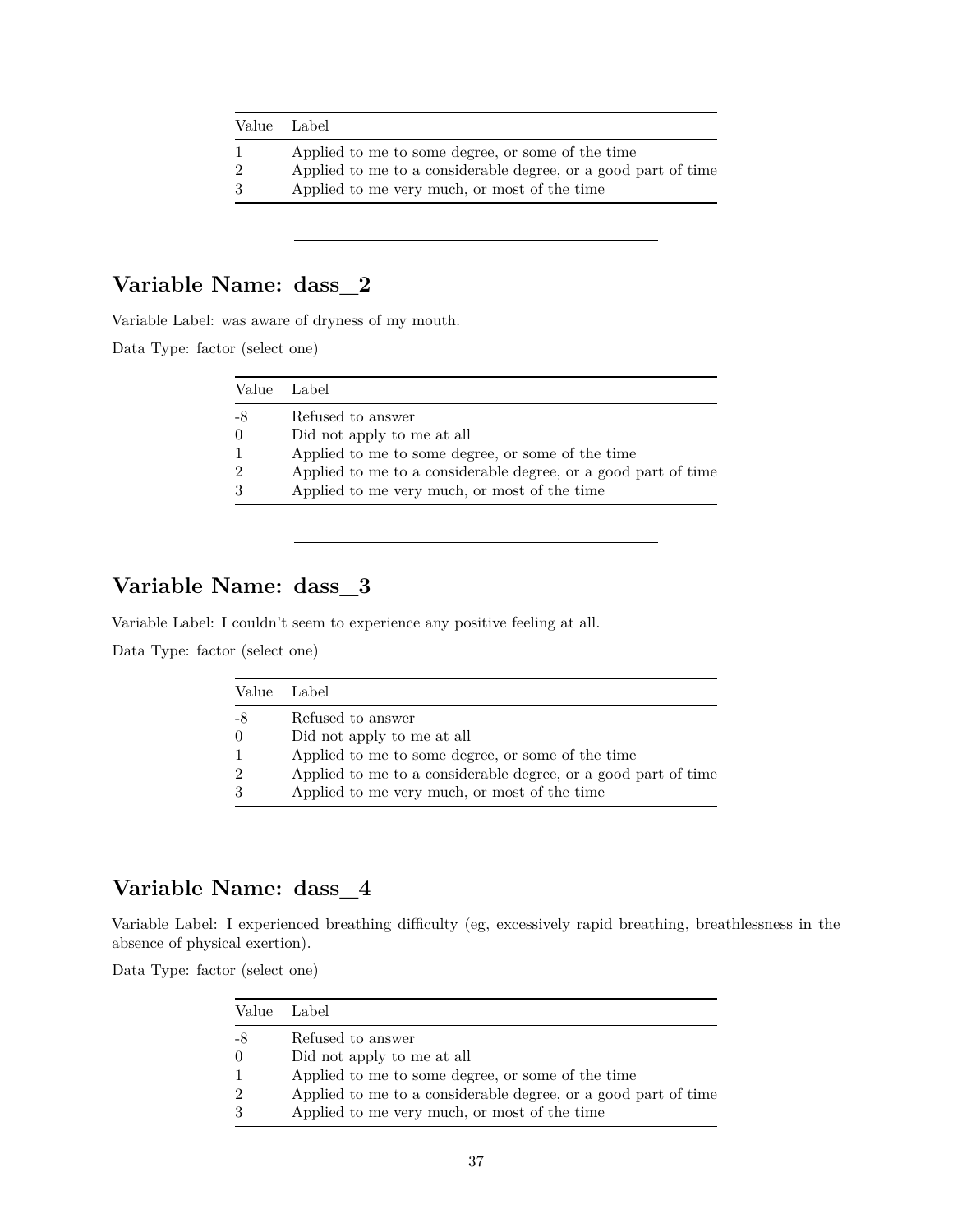## **Variable Name: dass\_5**

Variable Label: I found it difficult to work up the initiative to do things.

Data Type: factor (select one)

|                | Value Label                                                    |
|----------------|----------------------------------------------------------------|
| -8             | Refused to answer                                              |
| $\theta$       | Did not apply to me at all                                     |
| $\overline{1}$ | Applied to me to some degree, or some of the time              |
| $\overline{2}$ | Applied to me to a considerable degree, or a good part of time |
| 3              | Applied to me very much, or most of the time                   |
|                |                                                                |

# **Variable Name: dass\_6**

Variable Label: I tended to over-react to situations.

Data Type: factor (select one)

|                | Value Label                                                    |
|----------------|----------------------------------------------------------------|
| -8             | Refused to answer                                              |
| $\Omega$       | Did not apply to me at all                                     |
| $\mathbf{1}$   | Applied to me to some degree, or some of the time              |
| $\overline{2}$ | Applied to me to a considerable degree, or a good part of time |
| 3              | Applied to me very much, or most of the time                   |

# **Variable Name: dass\_7**

Variable Label: I experienced trembling (eg, in the hands).

Data Type: factor (select one)

| Value Label   |                                                                |
|---------------|----------------------------------------------------------------|
| -8            | Refused to answer                                              |
| $\theta$      | Did not apply to me at all                                     |
|               | Applied to me to some degree, or some of the time              |
| $\mathcal{D}$ | Applied to me to a considerable degree, or a good part of time |
| 3             | Applied to me very much, or most of the time                   |

### **Variable Name: dass\_8**

Variable Label: I think I use a lot of energy during the nervous situation.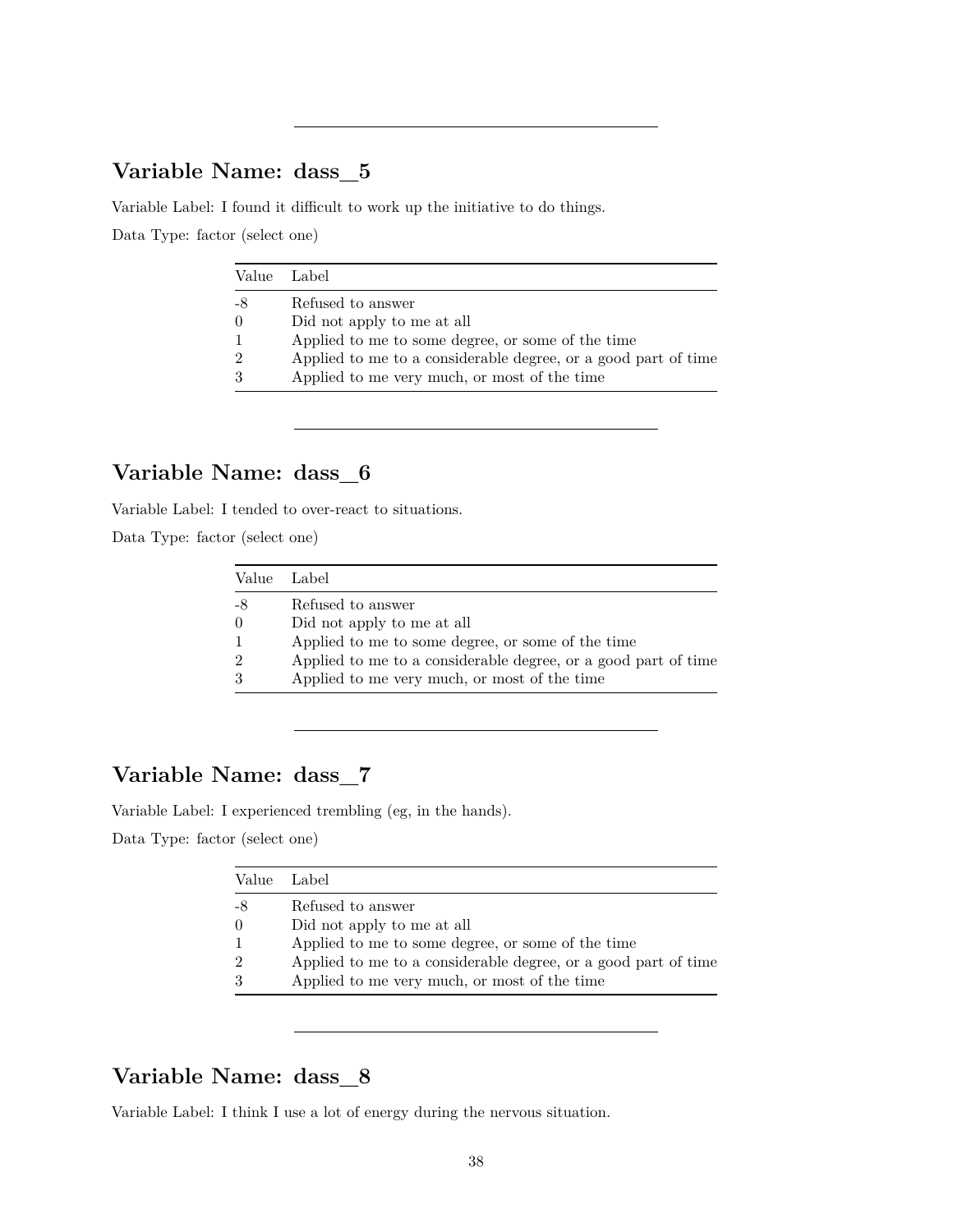Data Type: factor (select one)

| Value Label                                                    |
|----------------------------------------------------------------|
| Refused to answer                                              |
| Did not apply to me at all                                     |
| Applied to me to some degree, or some of the time              |
| Applied to me to a considerable degree, or a good part of time |
| Applied to me very much, or most of the time                   |
|                                                                |

### **Variable Name: dass\_9**

Variable Label: I was worried about situations in which I might panic and make a fool of myself. Data Type: factor (select one)

|                | Value Label                                                    |
|----------------|----------------------------------------------------------------|
| -8             | Refused to answer                                              |
| $\Omega$       | Did not apply to me at all                                     |
| $\mathbf{1}$   | Applied to me to some degree, or some of the time              |
| $\overline{2}$ | Applied to me to a considerable degree, or a good part of time |
| 3              | Applied to me very much, or most of the time                   |
|                |                                                                |

# **Variable Name: dass\_10**

Variable Label: I felt that I had nothing to look forward to.

Data Type: factor (select one)

| Value Label    |                                                                |
|----------------|----------------------------------------------------------------|
| -8             | Refused to answer                                              |
| $\Omega$       | Did not apply to me at all                                     |
| $\overline{1}$ | Applied to me to some degree, or some of the time              |
| $\overline{2}$ | Applied to me to a considerable degree, or a good part of time |
| 3              | Applied to me very much, or most of the time                   |

# **Variable Name: dass\_11**

Variable Label: I found myself getting agitated.

|        | Value Label                |
|--------|----------------------------|
| -8     | Refused to answer          |
| $\cup$ | Did not apply to me at all |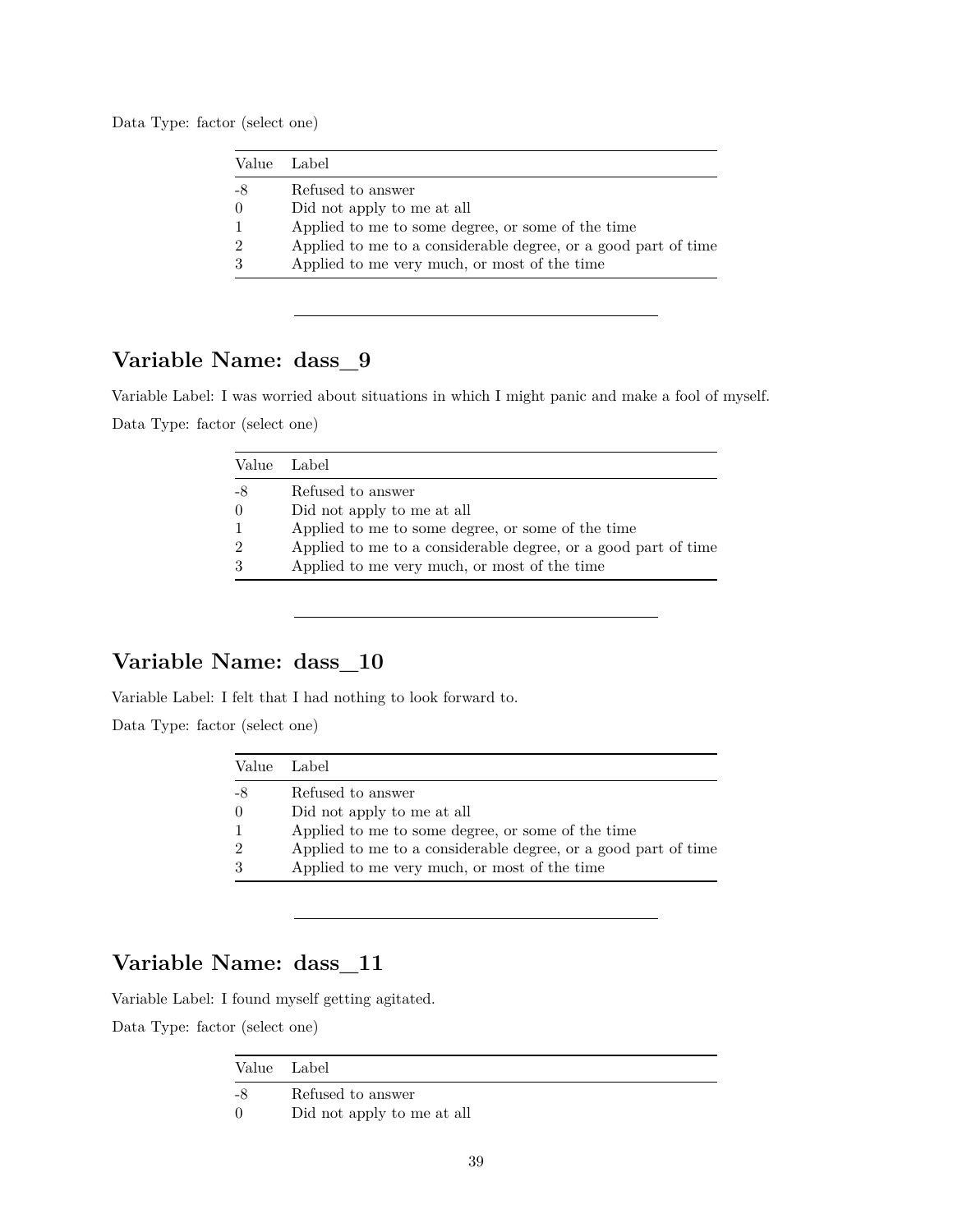| Value Label    |                                                                |
|----------------|----------------------------------------------------------------|
|                | Applied to me to some degree, or some of the time              |
| $\overline{2}$ | Applied to me to a considerable degree, or a good part of time |
| 3              | Applied to me very much, or most of the time                   |

# **Variable Name: dass\_12**

Variable Label: I found it difficult to relax.

Data Type: factor (select one)

| Value Label    |                                                                |
|----------------|----------------------------------------------------------------|
| -8             | Refused to answer                                              |
| $\theta$       | Did not apply to me at all                                     |
| $\mathbf{1}$   | Applied to me to some degree, or some of the time              |
| $\overline{2}$ | Applied to me to a considerable degree, or a good part of time |
| 3              | Applied to me very much, or most of the time                   |

# **Variable Name: dass\_13**

Variable Label: I felt down-hearted and blue.

Data Type: factor (select one)

| Value Label    |                                                                |
|----------------|----------------------------------------------------------------|
| -8             | Refused to answer                                              |
| $\Omega$       | Did not apply to me at all                                     |
| $\overline{1}$ | Applied to me to some degree, or some of the time              |
| $\overline{2}$ | Applied to me to a considerable degree, or a good part of time |
| 3              | Applied to me very much, or most of the time                   |

### **Variable Name: dass\_14**

Variable Label: I was intolerant of anything that kept me from getting on with what I was doing. Data Type: factor (select one)

|                  | Value Label                                                    |
|------------------|----------------------------------------------------------------|
| -8               | Refused to answer                                              |
| $\left( \right)$ | Did not apply to me at all                                     |
|                  | Applied to me to some degree, or some of the time              |
| റ                | Applied to me to a considerable degree, or a good part of time |
| 3                | Applied to me very much, or most of the time                   |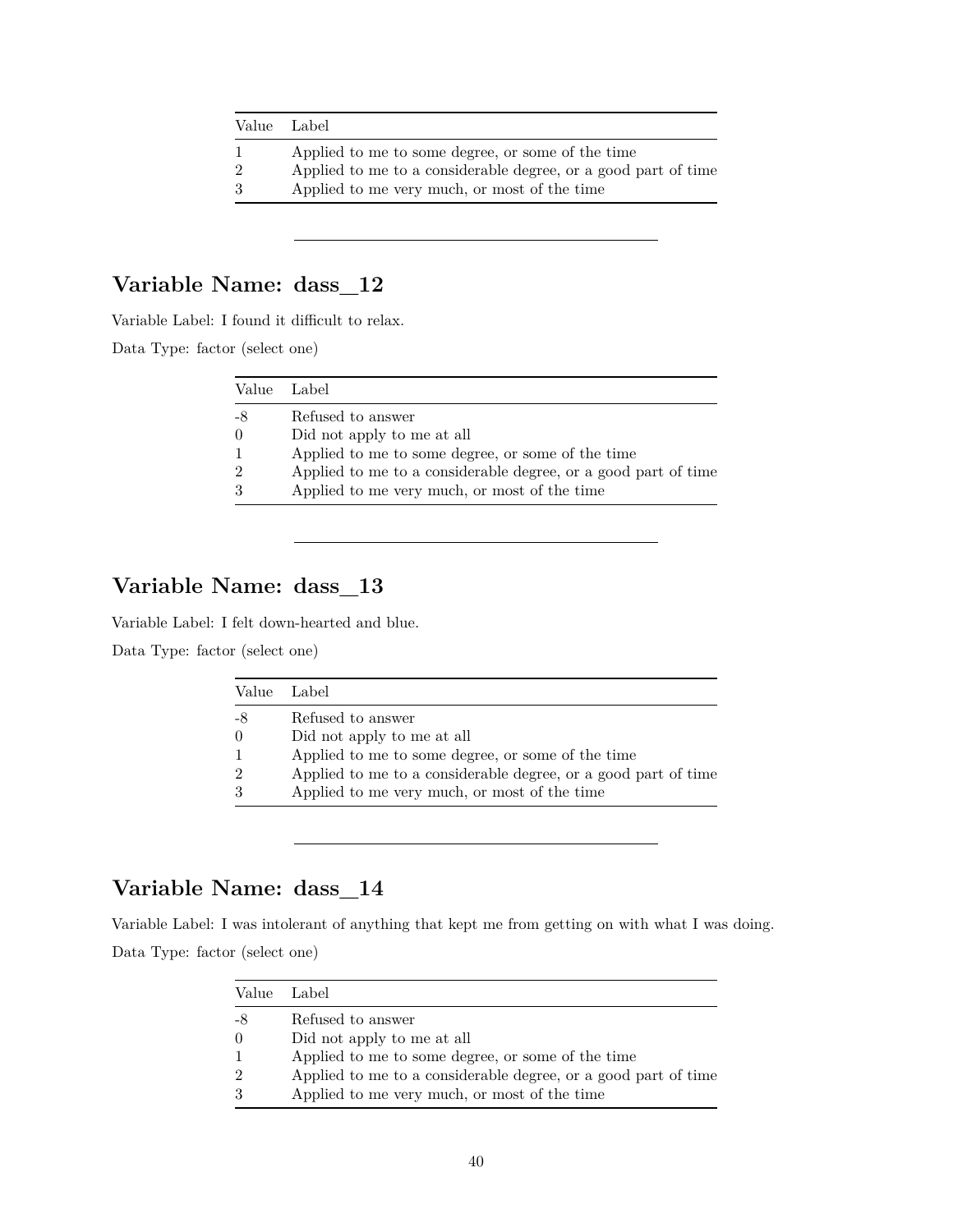### **Variable Name: dass\_15**

Variable Label: I felt I was close to panic.

Data Type: factor (select one)

|                | Value Label                                                    |
|----------------|----------------------------------------------------------------|
| -8             | Refused to answer                                              |
| $\theta$       | Did not apply to me at all                                     |
| $\overline{1}$ | Applied to me to some degree, or some of the time              |
| $\mathcal{D}$  | Applied to me to a considerable degree, or a good part of time |
| 3              | Applied to me very much, or most of the time                   |
|                |                                                                |

### **Variable Name: dass\_16**

Variable Label: I was unable to become enthusiastic about anything.

Data Type: factor (select one)

|                | Value Label                                                    |
|----------------|----------------------------------------------------------------|
| -8             | Refused to answer                                              |
| $\Omega$       | Did not apply to me at all                                     |
| $\mathbf{1}$   | Applied to me to some degree, or some of the time              |
| $\mathfrak{D}$ | Applied to me to a considerable degree, or a good part of time |
| 3              | Applied to me very much, or most of the time                   |

# **Variable Name: dass\_17**

Variable Label: I felt I wasn't worth much as a person.

Data Type: factor (select one)

| Value Label |                                                                |
|-------------|----------------------------------------------------------------|
| -8          | Refused to answer                                              |
| $\Omega$    | Did not apply to me at all                                     |
|             | Applied to me to some degree, or some of the time              |
| $\Omega$    | Applied to me to a considerable degree, or a good part of time |
| 3           | Applied to me very much, or most of the time                   |

### **Variable Name: dass\_18**

Variable Label: I felt that I was rather touchy.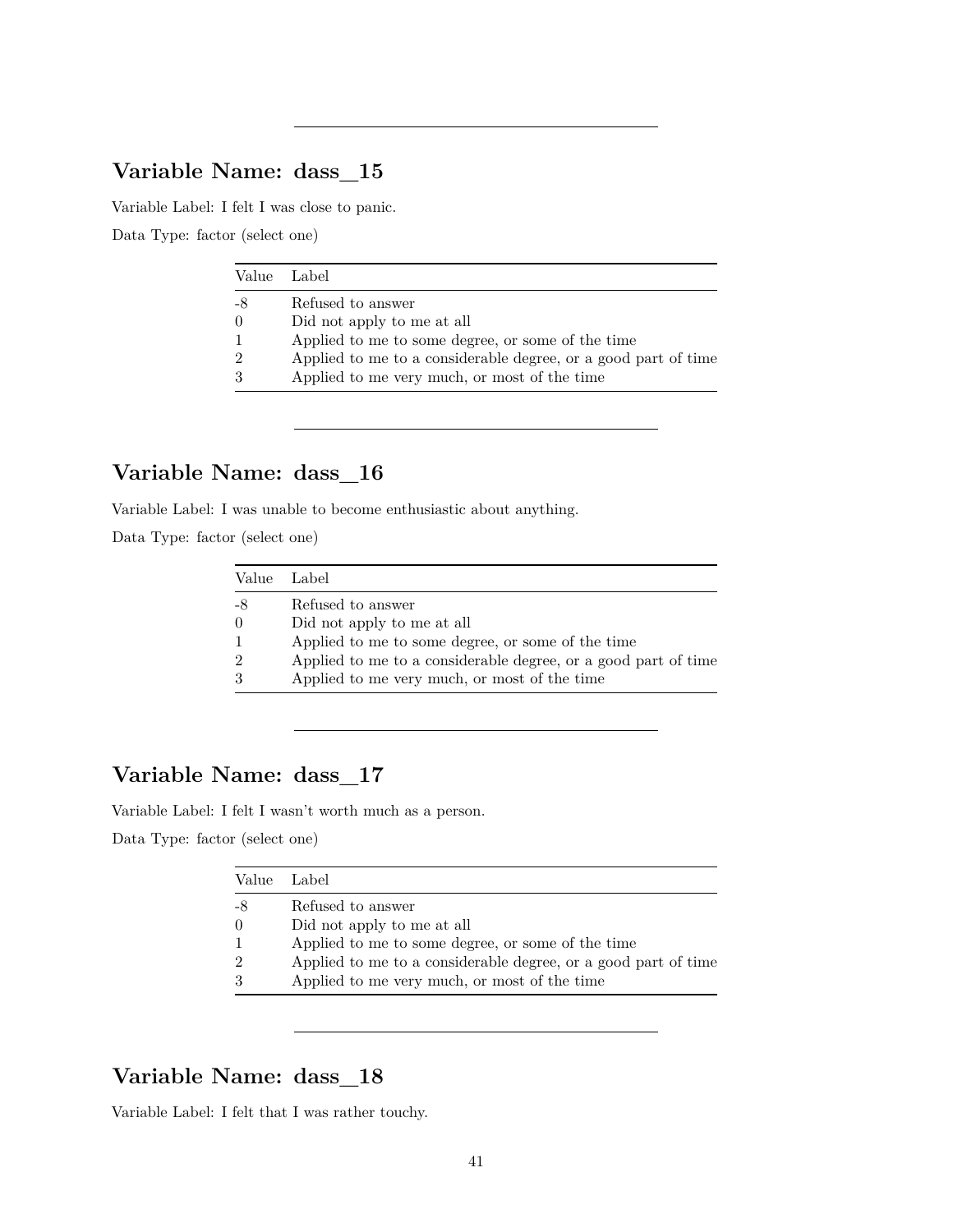Data Type: factor (select one)

| Value Label                                                    |
|----------------------------------------------------------------|
| Refused to answer                                              |
| Did not apply to me at all                                     |
| Applied to me to some degree, or some of the time              |
| Applied to me to a considerable degree, or a good part of time |
| Applied to me very much, or most of the time                   |
|                                                                |

### **Variable Name: dass\_19**

Variable Label: I was aware of the action of my heart in the absence of physical exertion (eg, sense of heart rate increase, heart missing a beat).

Data Type: factor (select one)

| Value Label   |                                                                |
|---------------|----------------------------------------------------------------|
| -8            | Refused to answer                                              |
| $\theta$      | Did not apply to me at all                                     |
|               | Applied to me to some degree, or some of the time              |
| $\mathcal{D}$ | Applied to me to a considerable degree, or a good part of time |
|               | Applied to me very much, or most of the time                   |

# **Variable Name: dass\_20**

Variable Label: I felt scared without any good reason.

Data Type: factor (select one)

|                | Value Label                                                    |
|----------------|----------------------------------------------------------------|
| -8             | Refused to answer                                              |
| $\Omega$       | Did not apply to me at all                                     |
| $\mathbf{1}$   | Applied to me to some degree, or some of the time              |
| $\overline{2}$ | Applied to me to a considerable degree, or a good part of time |
| 3              | Applied to me very much, or most of the time                   |

## **Variable Name: dass\_21**

Variable Label: I felt that life was meaningless.

| Value | Label             |
|-------|-------------------|
| -8    | Refused to answer |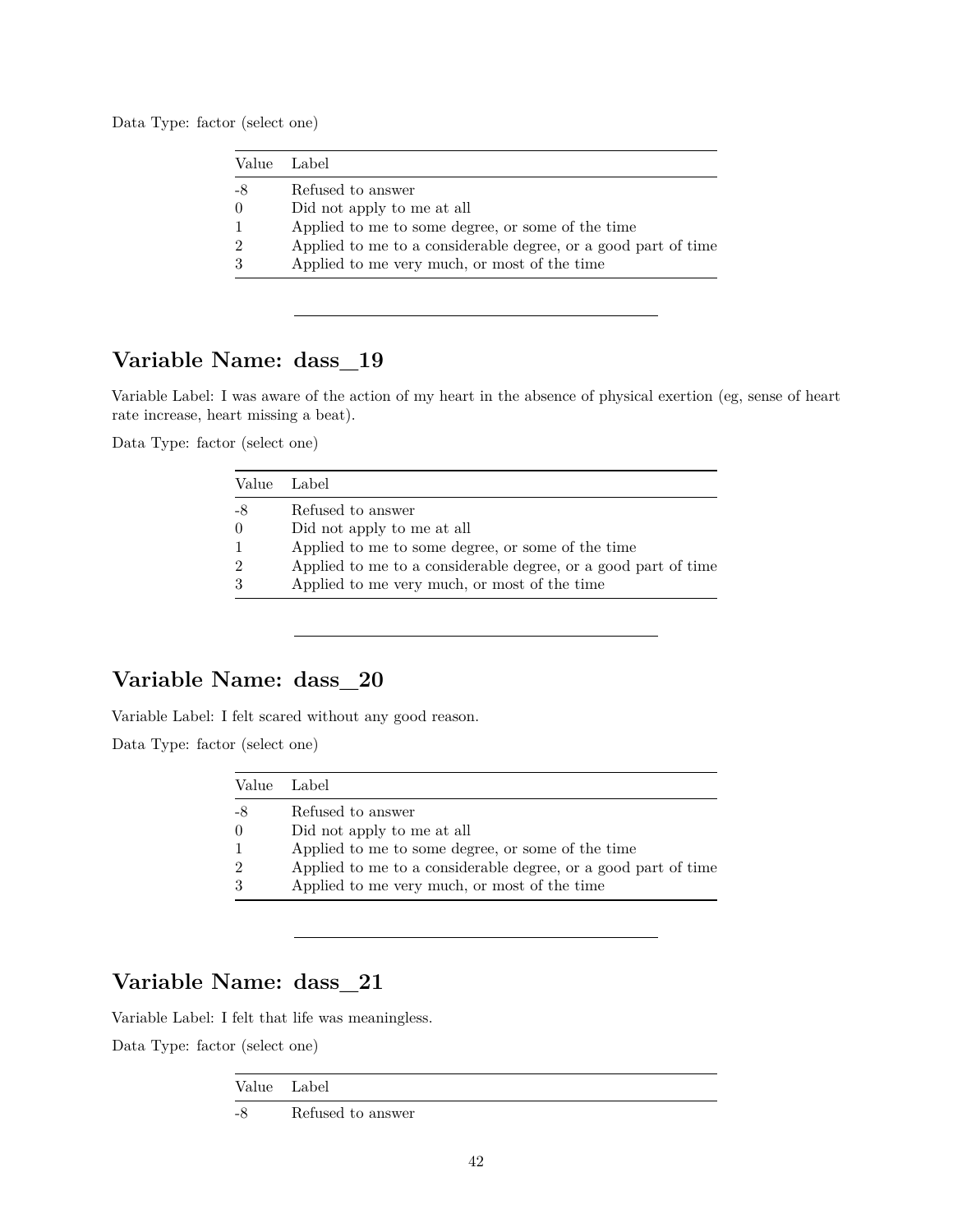|                                        | Value Label                                                    |
|----------------------------------------|----------------------------------------------------------------|
| Did not apply to me at all<br>$\Omega$ |                                                                |
| 1                                      | Applied to me to some degree, or some of the time              |
| $\overline{2}$                         | Applied to me to a considerable degree, or a good part of time |
| 3                                      | Applied to me very much, or most of the time                   |
|                                        |                                                                |

## **Variable Name: dass**

Variable Label: NULL Data Type: end\_group

# **Variable Name: epds**

Variable Label: Edinburgh Postnatal Depression Scale (EPDS) Data Type: begin\_group

## **Variable Name: epds1**

Variable Label: I have been able to laugh and see the funny side of things Data Type: factor (select one)

| Value Label      |                            |
|------------------|----------------------------|
| $\left( \right)$ | As much as I always could  |
| 1                | Not quite so much now      |
| 2                | Definitely not so much now |
| З                | Not at all                 |

# **Variable Name: epds2**

Variable Label: I have looked forward with enjoyment to things

|              | Value Label                    |
|--------------|--------------------------------|
| $\mathbf{0}$ | As much as I ever did          |
| 1            | Rather less than I used to     |
| 2            | Definitely less than I used to |
| 3            | Hardly at all                  |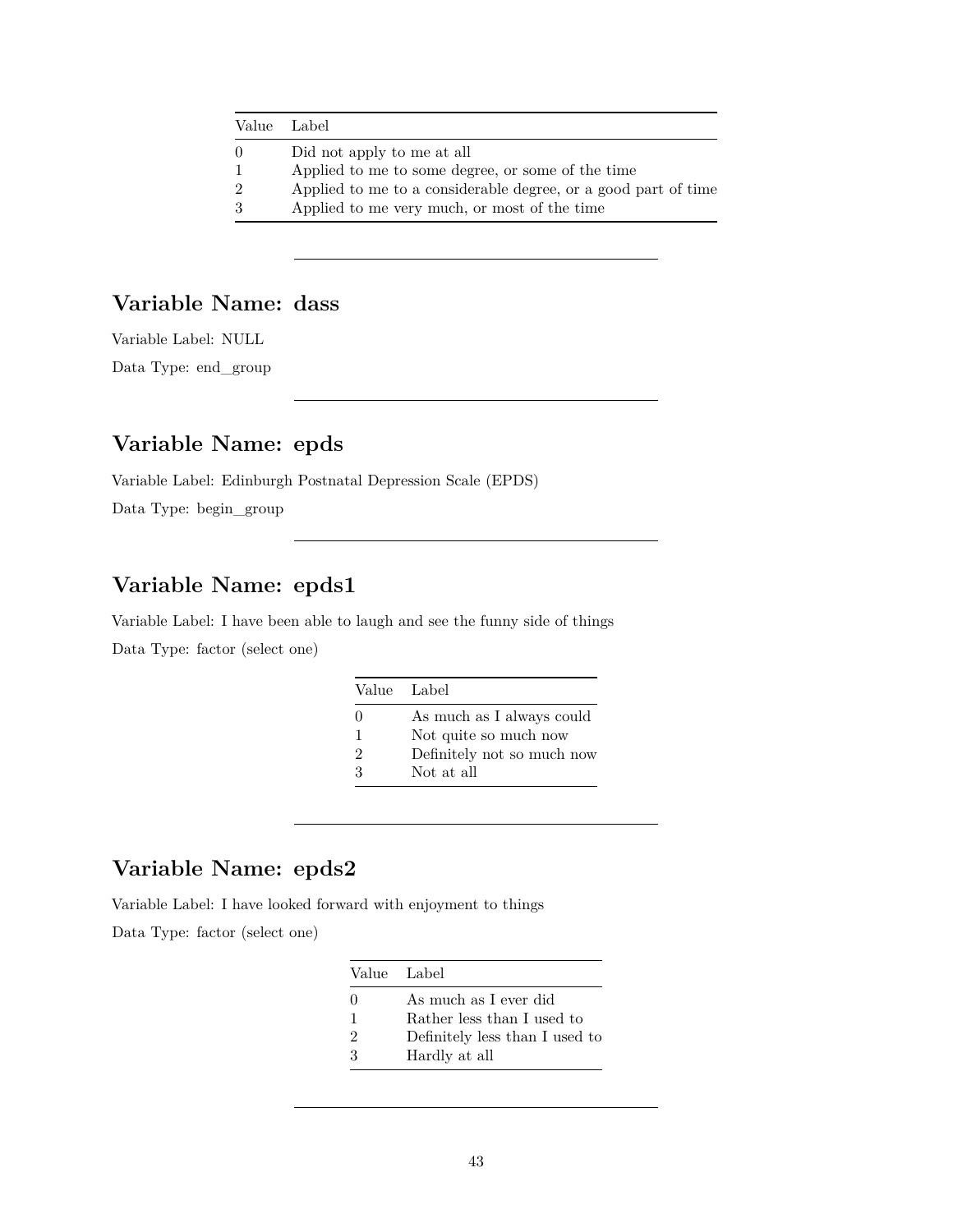### **Variable Name: epds3**

Variable Label: I have blamed myself unnecessarily when things went wrong

Data Type: factor (select one)

| Value Label |                       |
|-------------|-----------------------|
| 0           | Yes, most of the time |
| 1           | Yes, some of the time |
| 2           | Not very often        |
| 3           | No, never             |

## **Variable Name: epds4**

Variable Label: I have been anxious or worried for no good reason

Data Type: factor (select one)

| Value Label  |                 |
|--------------|-----------------|
| $\mathbf{0}$ | No, not at all  |
| 1            | Hardly ever     |
| 2            | Yes, sometimes  |
| 3            | Yes, very often |
|              |                 |

### **Variable Name: epds5**

Variable Label: I have felt scared or panicky for no very good reason Data Type: factor (select one)

| Value Label  |                  |
|--------------|------------------|
| $\mathbf{0}$ | Yes, quite a lot |
| 1            | Yes, sometimes   |
| 2            | No, not much     |
| 3            | No, not at all   |

# **Variable Name: epds6**

Variable Label: Things have been getting on top of me

| Value Label |                                                                                                                   |
|-------------|-------------------------------------------------------------------------------------------------------------------|
| $\Omega$    | Yes, most of the time I haven?t been able to cope at all<br>Yes, sometimes I haven?t been coping as well as usual |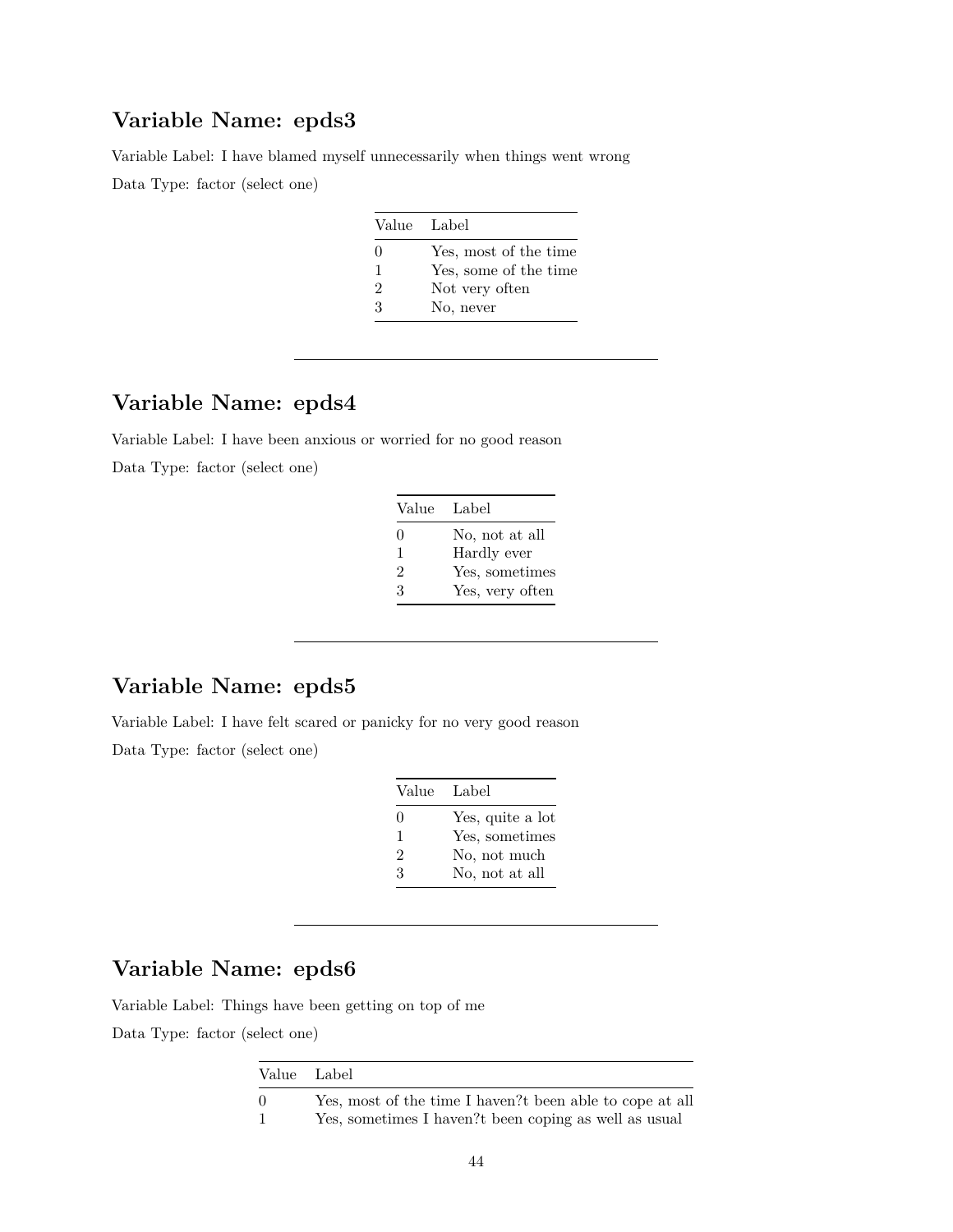|        | Value Label                                                                            |
|--------|----------------------------------------------------------------------------------------|
| 2<br>3 | No, most of the time I have coped quite well<br>No, I have been coping as well as ever |
|        |                                                                                        |

# **Variable Name: epds7**

Variable Label: I have been so unhappy that I have had difficulty sleeping Data Type: factor (select one)

| Value Label |                       |
|-------------|-----------------------|
| $\Omega$    | Yes, most of the time |
| 1           | Yes, sometimes        |
| 2           | Not very often        |
| 3           | No, not at all        |

# **Variable Name: epds8**

Variable Label: I have felt sad or miserable

Data Type: factor (select one)

|          | Value Label           |
|----------|-----------------------|
| $\Omega$ | Yes, most of the time |
| 1        | Yes, quite often      |
| 2        | Not very often        |
| 3        | No, not at all        |

# **Variable Name: epds9**

Variable Label: I have been so unhappy that I have been crying

| Value Label       |                       |
|-------------------|-----------------------|
| $\mathbf{\Omega}$ | Yes, most of the time |
| 1                 | Yes, quite often      |
| 2                 | Only occasionally     |
| 3                 | No, never             |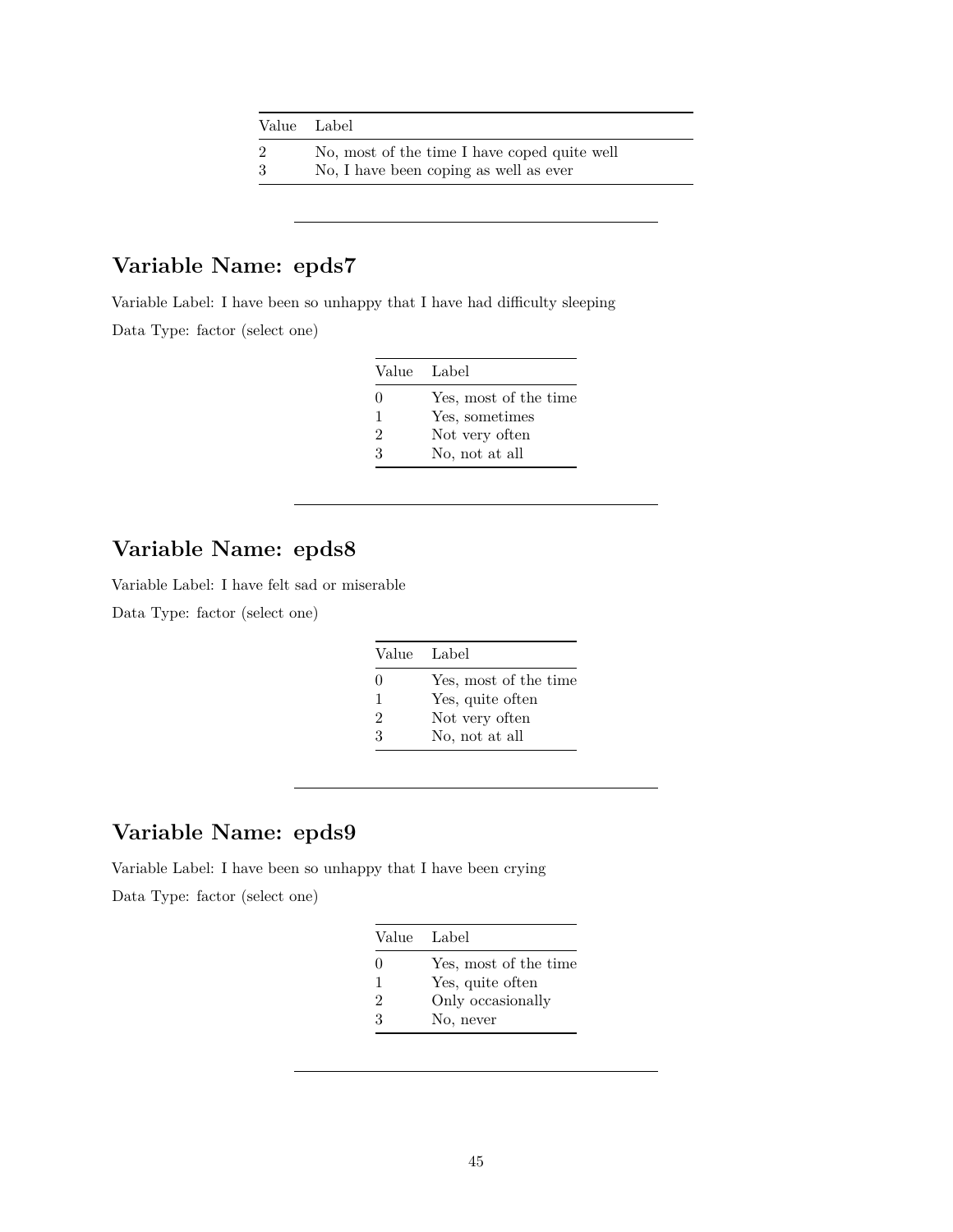### **Variable Name: epds10**

Variable Label: The thought of harming myself has occurred to me

Data Type: factor (select one)

| Value | Label            |
|-------|------------------|
| 0     | Yes, quite often |
| 1     | Sometimes        |
| 2     | Hardly ever      |
| 3     | Never            |

## **Variable Name: epds**

Variable Label: NULL

Data Type: end\_group

## **Variable Name: trigger5**

Variable Label: Now I would like to ask you some questions about your baby/babies. Some of the question may be answered more easily from the Rekod Ibu

Data Type: acknowledge

## **Variable Name: infant**

Variable Label: Infant Data Type: begin\_group

## **Variable Name: infant\_repeat**

Variable Label: Infant to the mother Data Type: begin\_repeat

### **Variable Name: infant\_1**

Variable Label: What is your baby's name? Data Type: string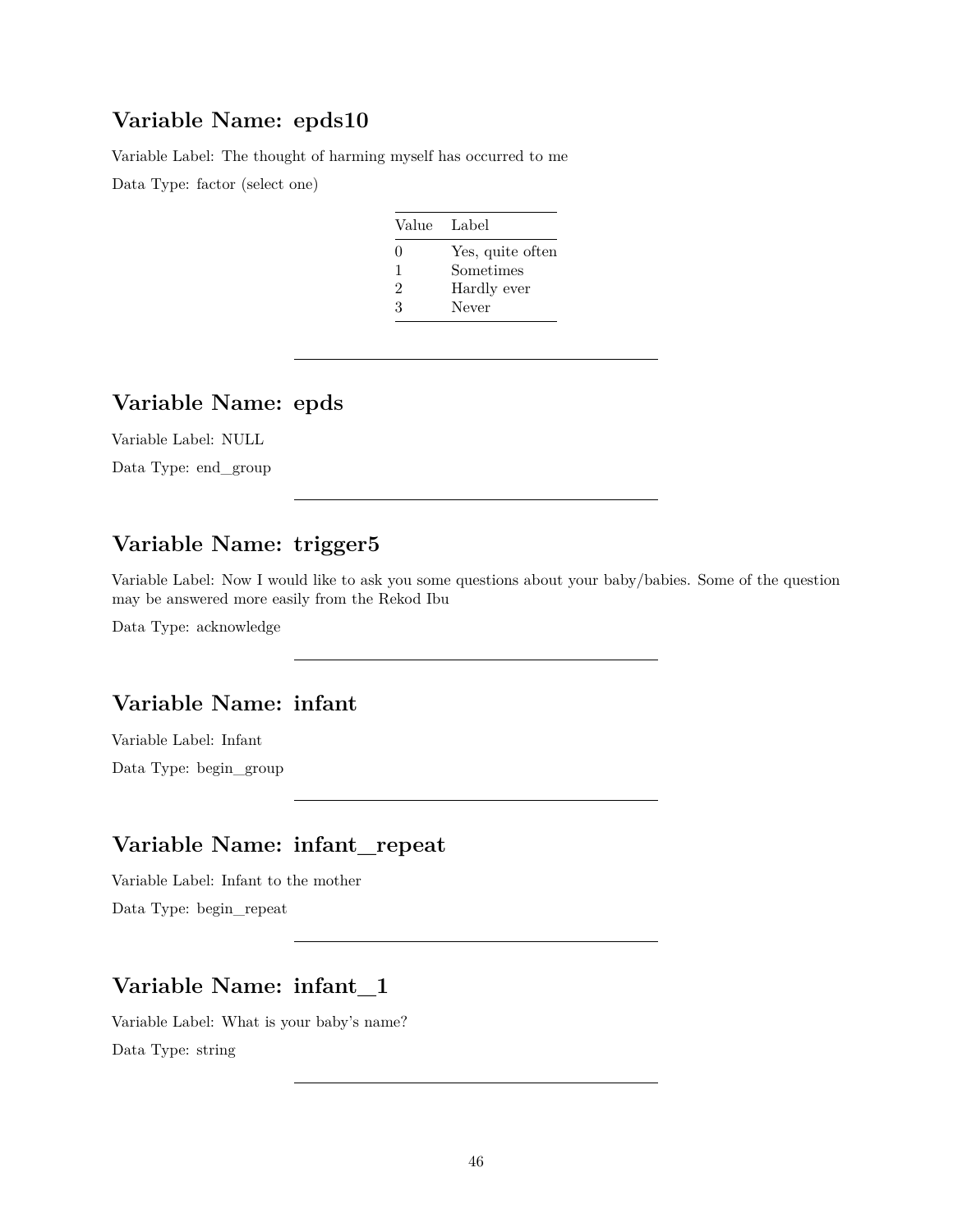### **Variable Name: infant\_1a**

Variable Label: What was \${infant\_1}'s date of birth? Data Type: date

## **Variable Name: infant\_1b**

Variable Label: What time \${infant\_1} was born (24 Hour clock)? Data Type: time

## **Variable Name: infant\_1c**

Variable Label: What is the sex of \${infant\_1} Data Type: factor (select one)

|          | Value Label               |
|----------|---------------------------|
|          | Male                      |
| $\Omega$ | Female                    |
| 3        | Ambiguous / Indeterminate |

## **Variable Name: infant\_1d**

Variable Label: What was \${infant\_1}'s gestational age at birth (in weeks)?

Data Type: integer

# **Variable Name: infant\_1e**

Variable Label: Where was \${infant\_1} born? Data Type: factor (select one)

| Value | Label                                         |
|-------|-----------------------------------------------|
| $-8$  | Refused to answer                             |
|       | Segamat District Hospital                     |
| 2     | Other Government Hopsital not in the district |
| 3     | Private Hopsital                              |
|       | Private Clinic                                |
| 5     | Klinik Kesihatan                              |
| 6     | Klinik Desa                                   |
|       | Home                                          |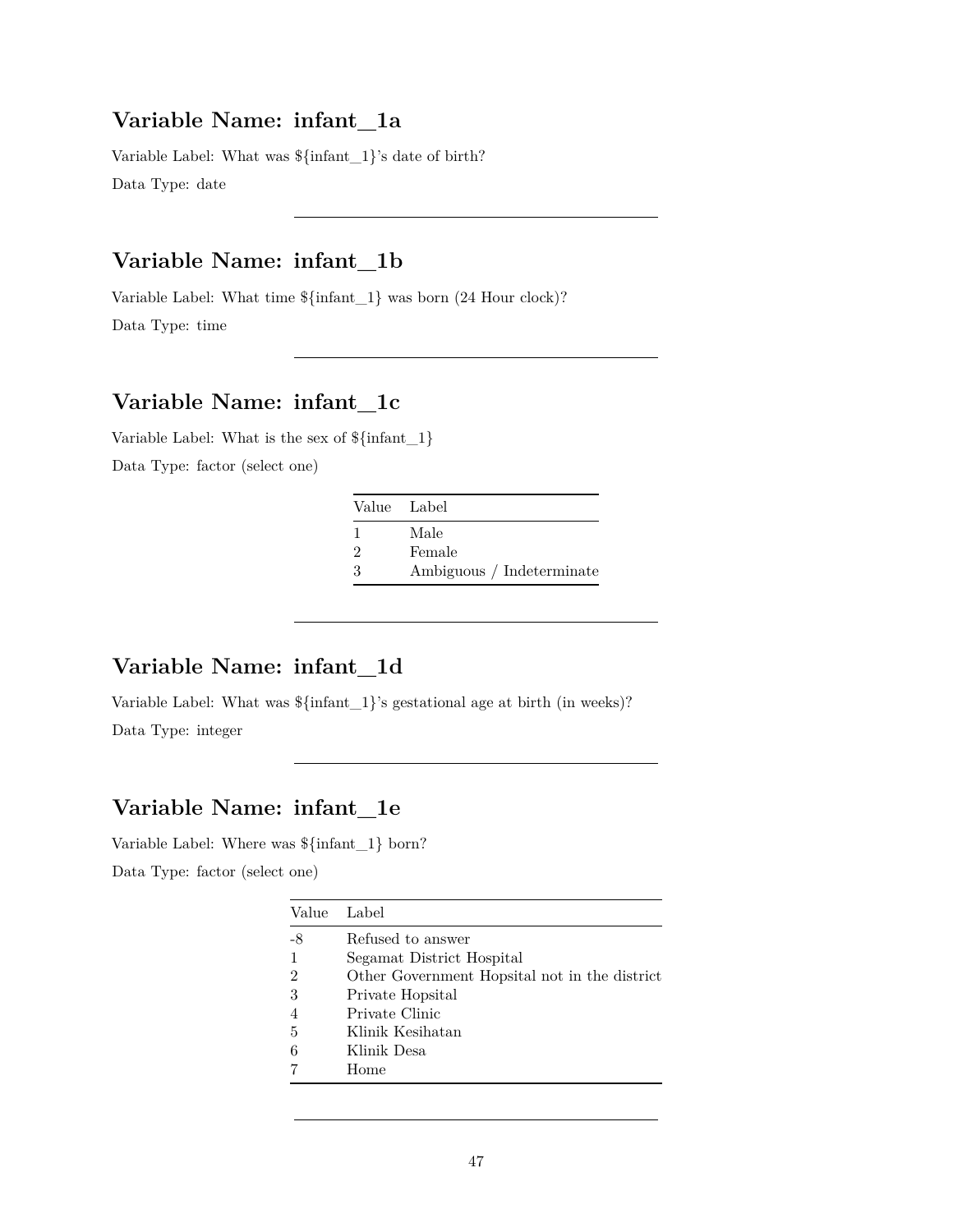### **Variable Name: infant\_1f**

Variable Label: What was the type of delivery?

Data Type: factor (select one)

| Value | Label                     |
|-------|---------------------------|
| -8    | Refused to answer         |
| 1     | Standard Vaginal delivery |
| 2     | Breech vaginal delivery   |
| 3     | Forceps vaginal delivery  |
| 4     | Vacuum vaginal delivery   |
| 5     | Elective Caesarean        |
| 6     | Emergency Caesarean       |

## **Variable Name: infant\_1g**

Variable Label: What complications were there?

Data Type: factor (select multiple)

| Value Label    |                                 |
|----------------|---------------------------------|
| -8             | Refused to answer               |
| $\theta$       | NO COMPLICATIONS                |
| 1              | Foetal distress                 |
| $\overline{2}$ | Prolonged labour                |
| 3              | Meconium stained liquor         |
| 4              | Neonatal jaundice               |
| 5              | Congenital abnormalities        |
| հ              | Maternal postpartum haemorrhage |

# **Variable Name: infant\_1h**

Variable Label: What was the APGAR Score at 1 Minute? Data Type: string

## **Variable Name: infant\_1i**

Variable Label: What was the APGAR Score at 5 Minutes? Data Type: string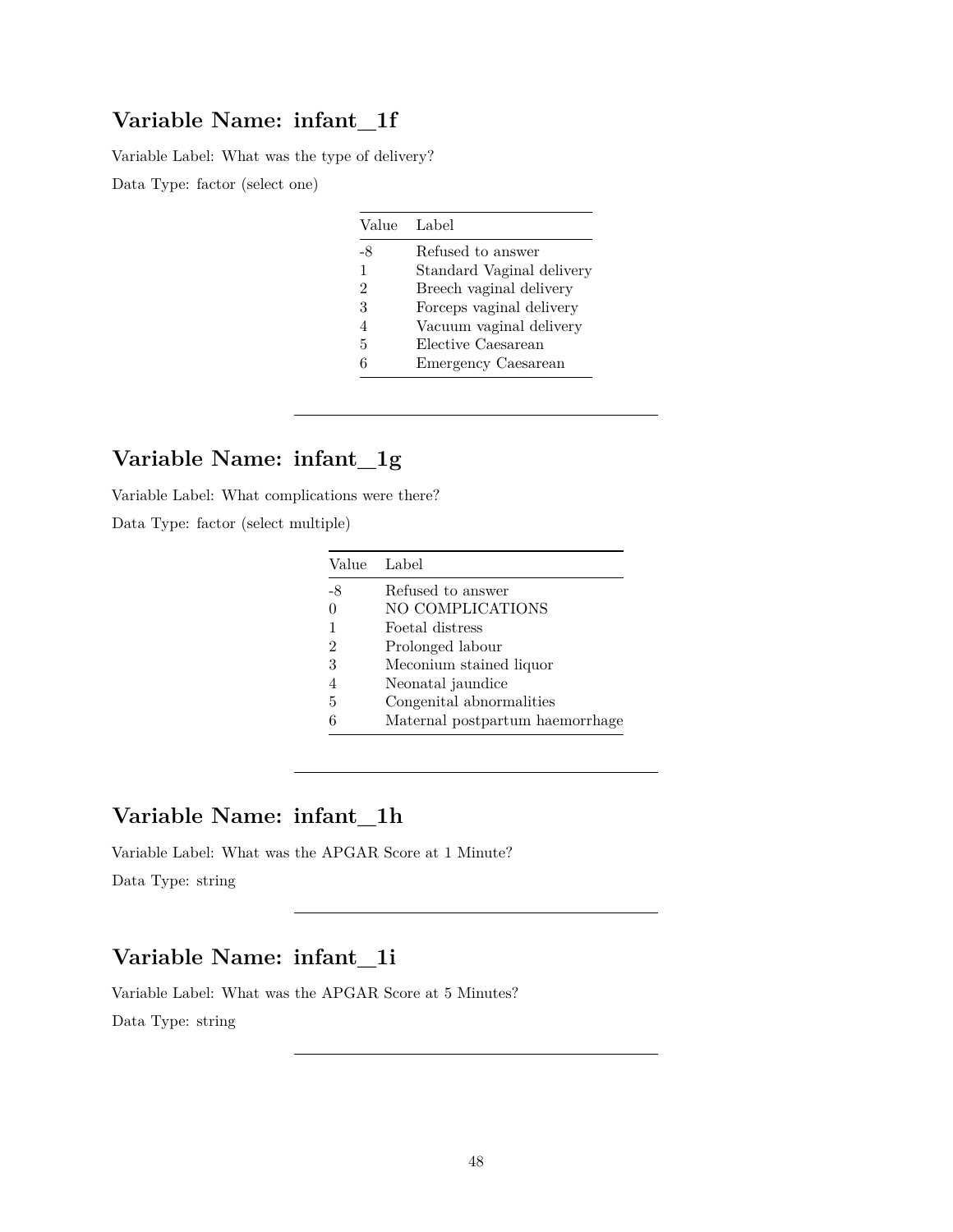### **Variable Name: infant\_1j**

Variable Label: \${infant\_1}'s birth weight in KILOGRAMS Data Type: decimal

### **Variable Name: infant\_1k**

Variable Label: \${infant\_1}'s birth length in CENTIMETERS Data Type: decimal

## **Variable Name: infant\_1m**

Variable Label: \${infant\_1}'s head circumference at birth in CENTIMETERS Data Type: decimal

## **Variable Name: nric\_available\_2**

Variable Label: Can you see the \${infant\_1}'s MyKID (MyKID, MyPR, MyTentera, etc.)? Data Type: factor (select one)

| Value   | Label |
|---------|-------|
|         | Yes   |
| $\cdot$ | Nο    |

### **Variable Name: mykid1**

Variable Label: What is 's MyKID number? Data Type: string

### **Variable Name: mykid2**

Variable Label: Re-enter MyKID number? Data Type: string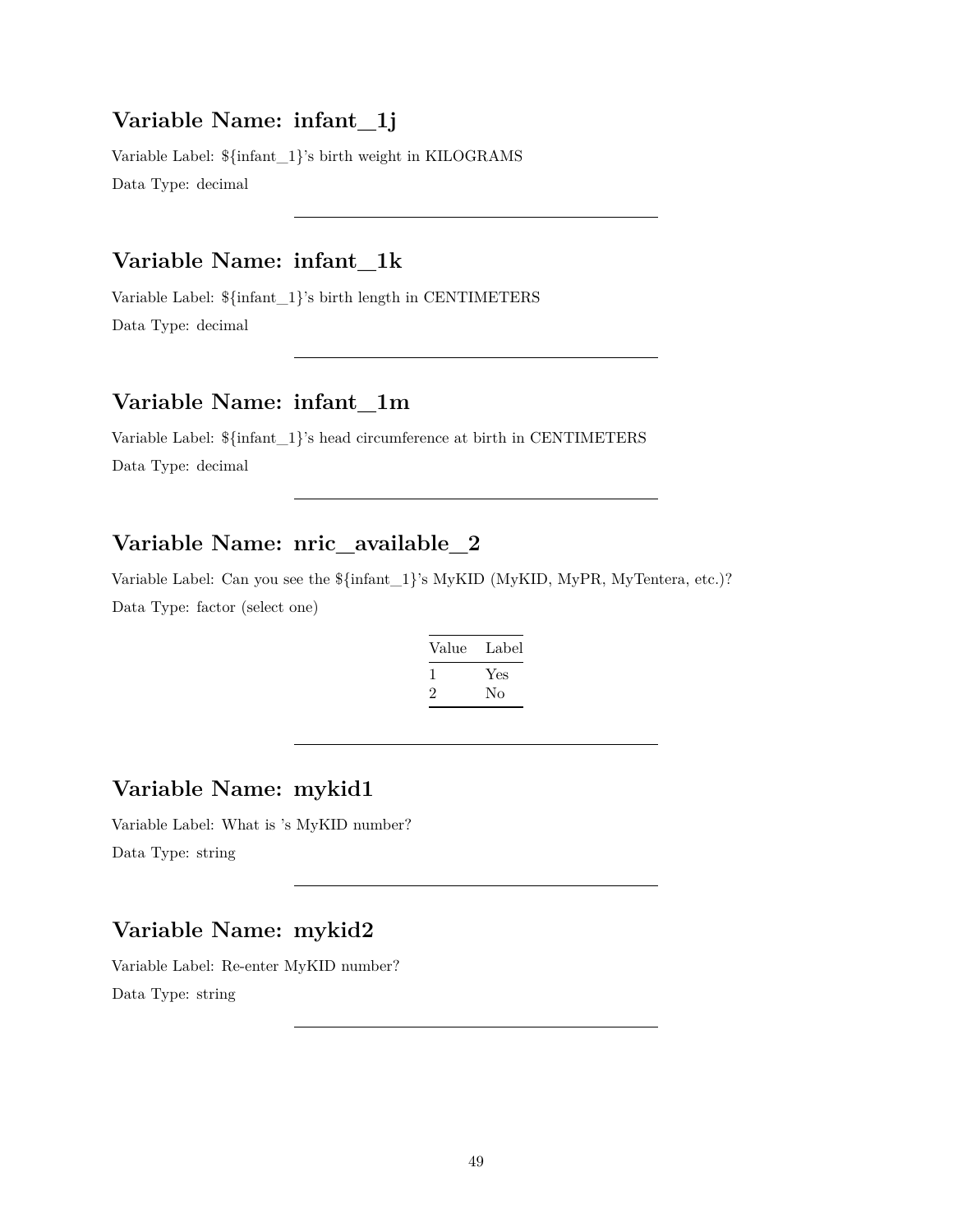## **Variable Name: type\_of\_id2**

Variable Label: If you cannot see the MyKID, what form of ID is recorded on the SEACO Form/Maternal health record?

Data Type: factor (select one)

|   | Value Label                          |
|---|--------------------------------------|
| 1 | Don't have any of the ID             |
| 2 | Other Malaysian Government issued ID |
| 3 | Foreign passport                     |
|   | Other                                |
| 5 | ID Missing (I will ask the Mother)   |

### **Variable Name: other\_id2**

Variable Label: Enter the ID number they have Data Type: string

### **Variable Name: infant\_2**

Variable Label: Where does sleep at night?

Data Type: factor (select one)

| Value          | Label                                                                             |
|----------------|-----------------------------------------------------------------------------------|
| $-8$           | Refused to answer                                                                 |
|                | In the same bed with an adult?                                                    |
| $\mathcal{D}$  | In the same room with an adult, but in their own<br>bed/cot?                      |
| 3              | In a separate room from an adult, in their own<br>bed/cot?                        |
| $\overline{4}$ | In a separate room from an adult, sharing a<br>bed/cot with another infant/child? |
| 5              | Other                                                                             |

## **Variable Name: infant\_2\_other**

Variable Label: If 'Other', please state.

Data Type: string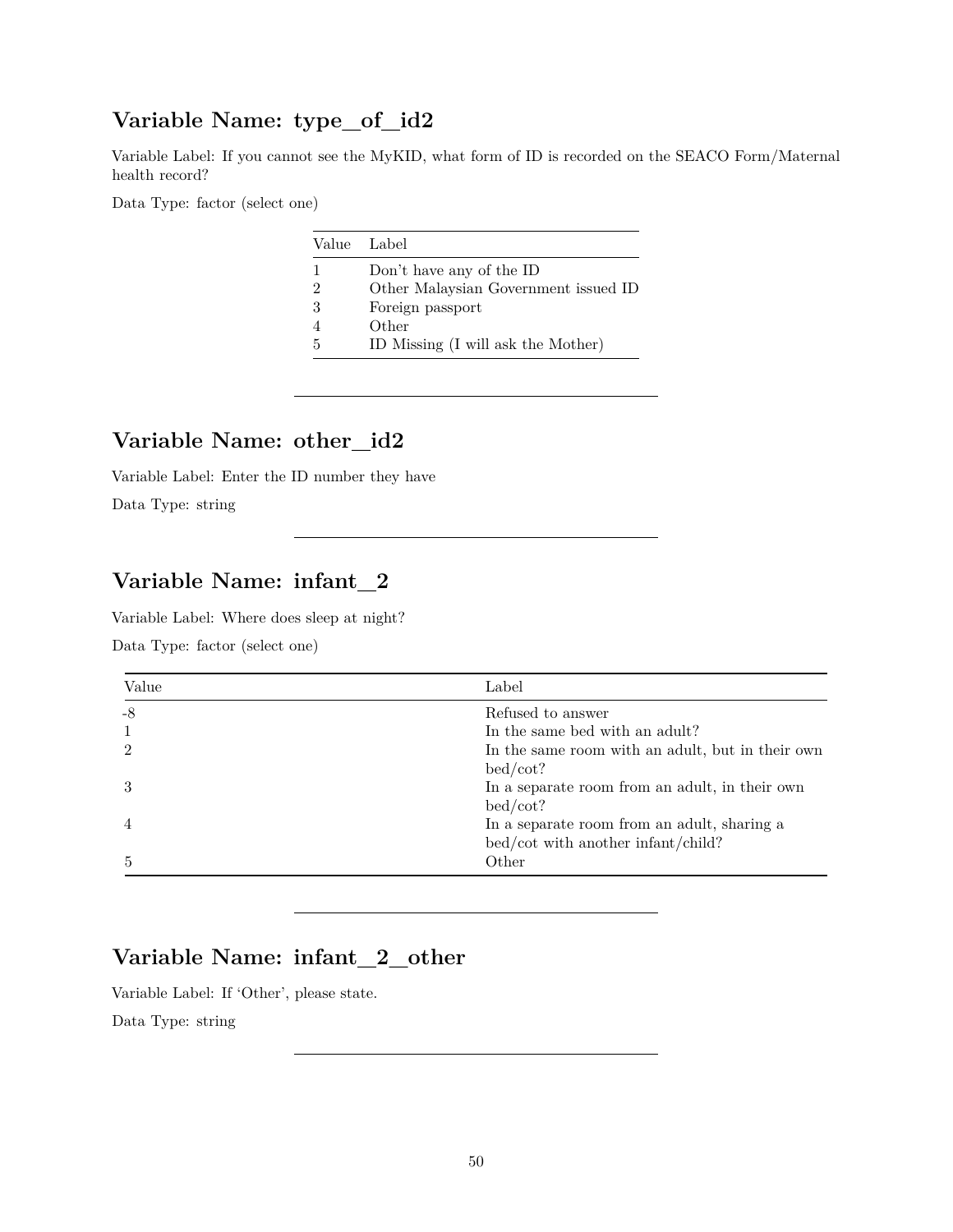### **Variable Name: infant\_3**

Variable Label: Who does \${infant\_1} sleep with at night? Data Type: factor (select one)

|    | Value Label                                  |
|----|----------------------------------------------|
| -8 | Refused to answer                            |
| 1. | $\{\text{infant}\_1\}$ 's Mother and Father. |
| 2  | $\{\text{infant}\_1\}$ 's Mother.            |
| 3  | ${\sf finfant\_1}$ 's Father.                |
| 4  | $\{\infty\}$ 's Grand-mother or Aunt.        |
| 5  | A maid.                                      |
|    | Another adult.                               |

## **Variable Name: infant\_4**

Variable Label: Has \${infant\_1} sustained any injuries since birth?

Data Type: factor (select one)

| Value Label |                   |
|-------------|-------------------|
| -8          | Refused to answer |
| 1           | Yes               |
| 2           | Nο                |

### **Variable Name: infant\_5**

Variable Label: Describe \${infant\_1} 's injuries? Data Type: string

### **Variable Name: infant\_6**

Variable Label: Has \${infant\_1} had any health problems since birth? For example, jaundice. Data Type: factor (select one)

| Value Label |                   |
|-------------|-------------------|
| -8          | Refused to answer |
| 1           | Yes               |
|             | Nο                |
|             |                   |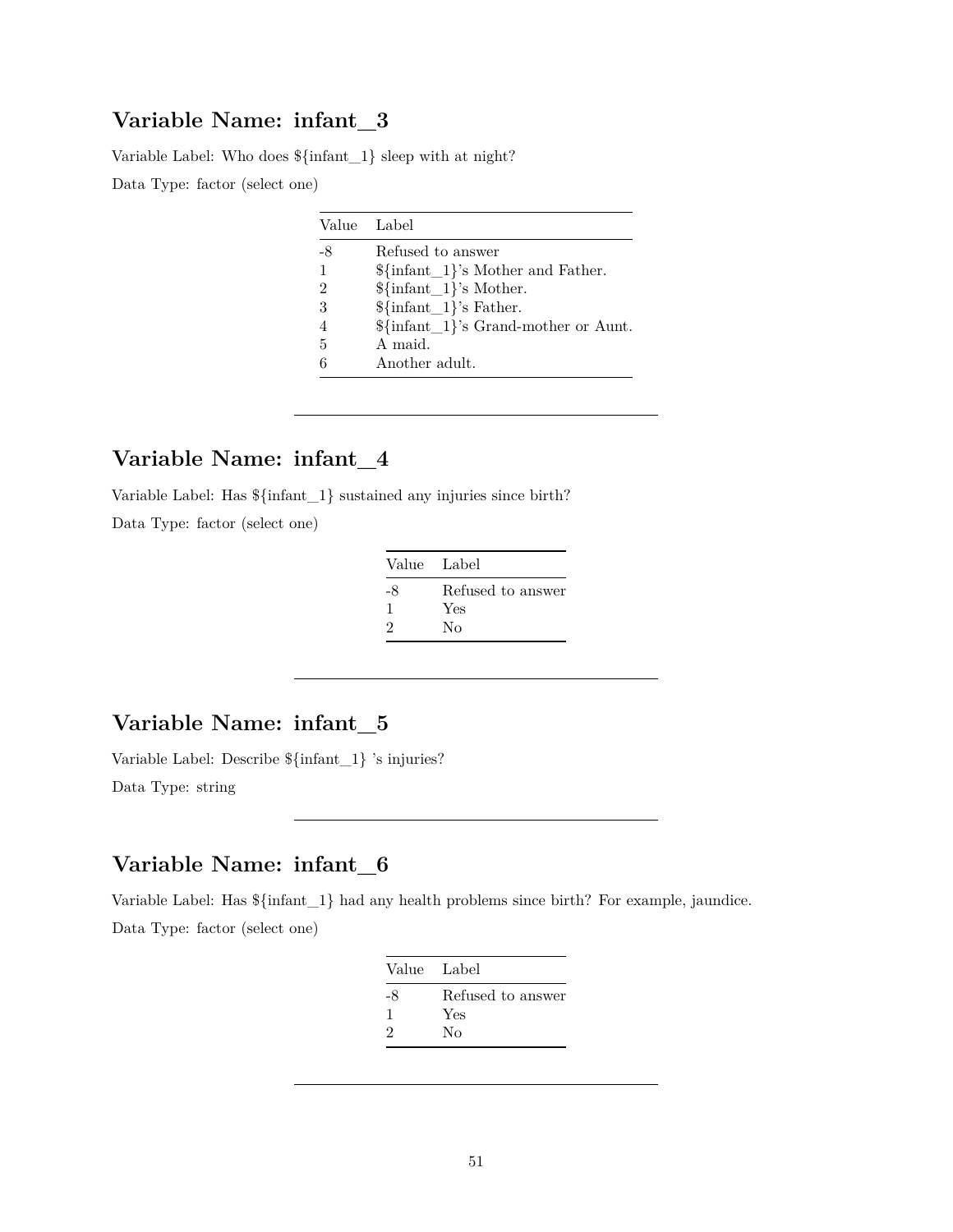### **Variable Name: infant\_7**

Variable Label: Describe \${infant\_1} 's health problems. Data Type: string

### **Variable Name: infant\_9**

Variable Label: When was \${infant\_1} last checked by a nurse? Data Type: date

## **Variable Name: infant\_10**

Variable Label: \${infant\_1}'s weight at the last health check (KILOGRAMS) Data Type: decimal

### **Variable Name: infant\_11**

Variable Label: \${infant\_1}'s length at the last health check (in CENTIMETERS) Data Type: decimal

### **Variable Name: infant\_12**

Variable Label: \${infant\_1}'s head circumference at the last health check (in CENTIMETERS) Data Type: decimal

### **Variable Name: NA**

Variable Label: NULL Data Type: end\_repeat

# **Variable Name: infant**

Variable Label: NULL Data Type: end\_group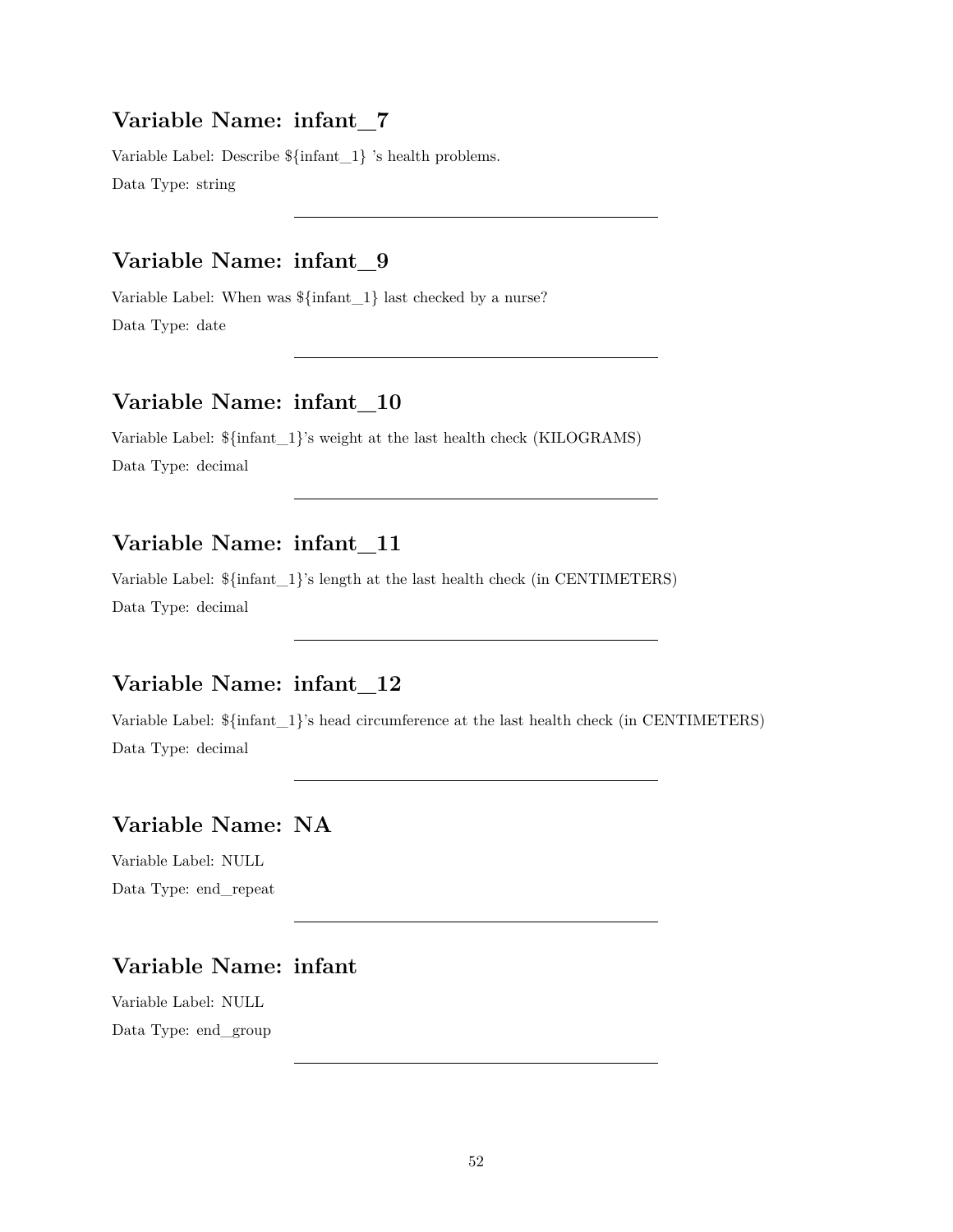#### **Variable Name: health\_record**

Variable Label: Health Record Data Type: begin\_group

# **Variable Name: registration\_number\_1**

Variable Label: Do you know the registration number of mother's health record book? Data Type: factor (select one)

| Value | Label |
|-------|-------|
| L     | Yes   |
| ۰,    | Nο    |

# **Variable Name: registration\_number**

Variable Label: What is the registration number of mother's health record book? Data Type: string

# **Variable Name: date\_tha\_1**

Variable Label: Do you know the THA (LMP)- last period date stated in mother's health record book? Data Type: factor (select one)

| Value | Label |
|-------|-------|
|       | Yes   |
| ۰,    | Nο    |

### **Variable Name: date\_tha**

Variable Label: When is THA (LMP)- last period date stated in mother's health record book?

Data Type: date

### **Variable Name: date\_tal\_1**

Variable Label: Do you know the TAL (EDD)- estimated due date of delivery based on last period stated in mother's health record book?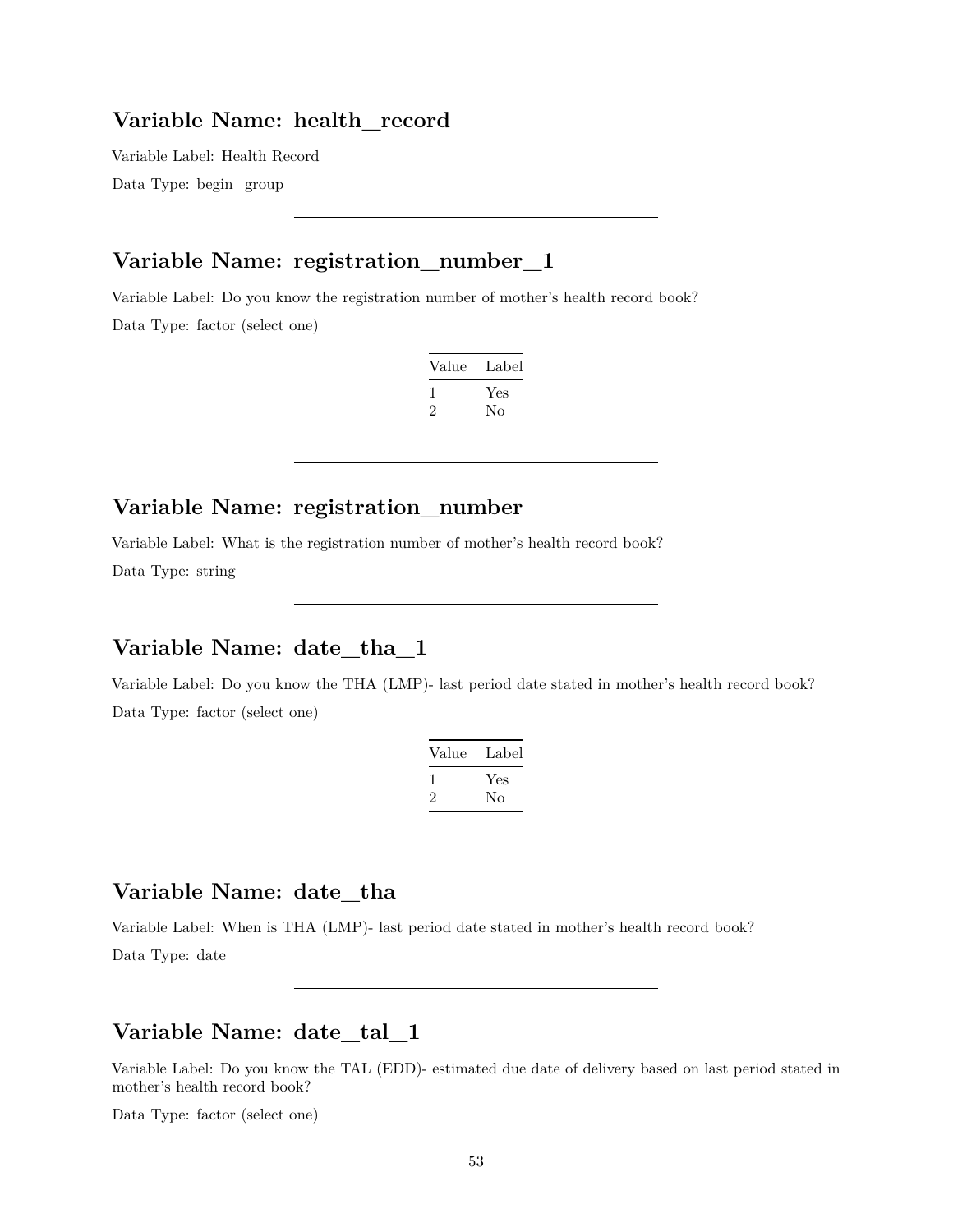| Value | Label |
|-------|-------|
|       | Yes   |
| '2    | Nο    |
|       |       |

### **Variable Name: date\_tal**

Variable Label: When is TAL (EDD)- estimated due date of delivery based on last period stated in mother's health record book?

Data Type: date

## **Variable Name: health\_record**

Variable Label: NULL

Data Type: end\_group

# **Variable Name: infant\_eligible**

Variable Label: NULL Data Type: end\_group

### **Variable Name: agree\_group**

Variable Label: NULL Data Type: end\_group

### **Variable Name: address\_summary**

Variable Label: Please enter respondant's address Data Type: string

### **Variable Name: field\_notes**

Variable Label: Field notes Data Type: string